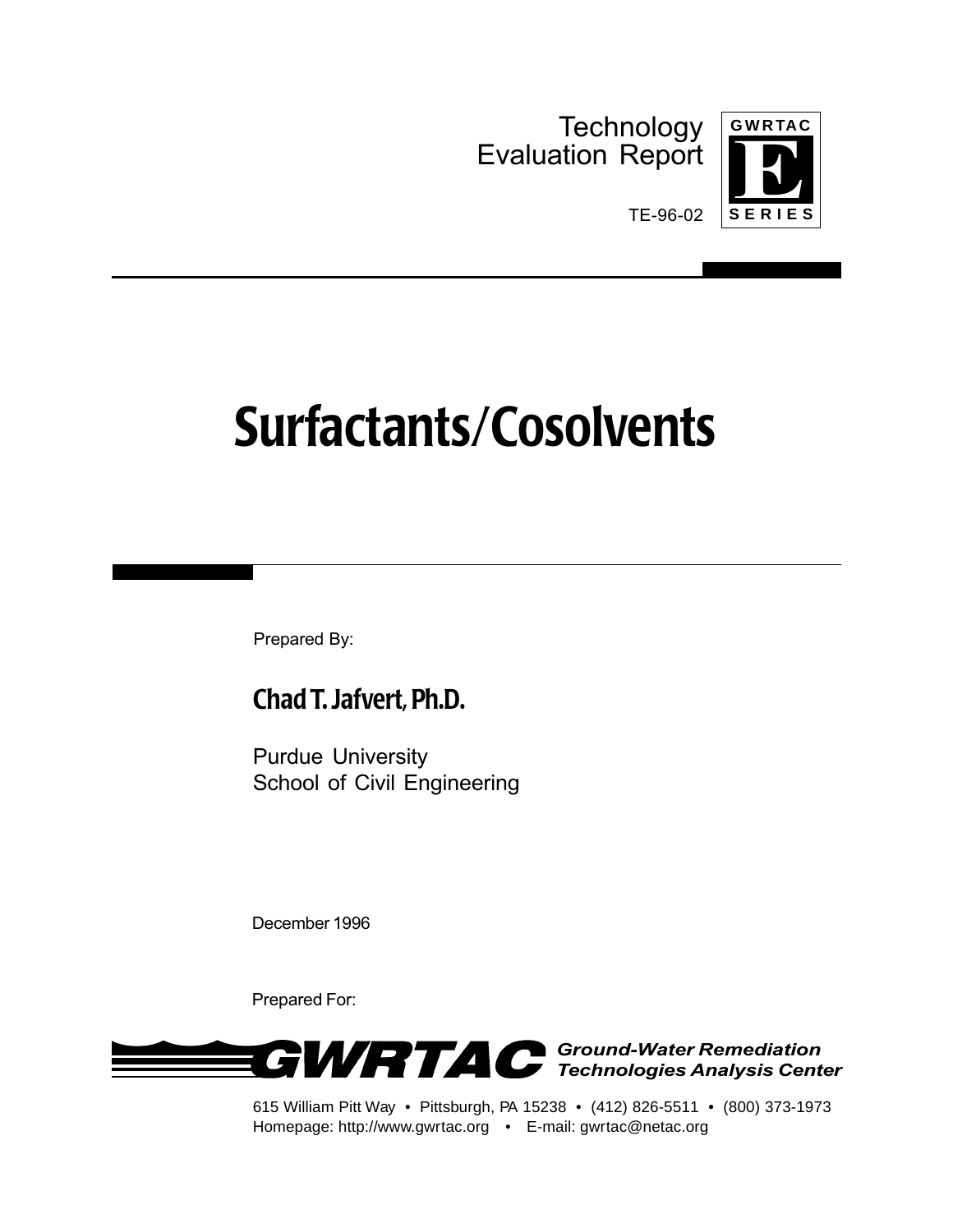### **FOREWORD**

#### **About GWRTAC**

The Ground-Water Remediation Technologies Analysis Center (GWRTAC) is a national environmental technology transfer center that provides information on the use of innovative technologies to clean-up contaminated groundwater.

Established in 1995, GWRTAC is operated by the National Environmental Technology Applications Center (NETAC) in association with the University of Pittsburgh's Environmental Engineering Program through a Cooperative Agreement with the U.S. Environmental Protection Agency's (EPA) Technology Innovation Office (TIO). NETAC is an operating unit of the Center for Hazardous Materials Research and focuses on accelerating the development and commercial use of new environmental technologies.

GWRTAC wishes to acknowledge the support and encouragement received for the completion of this report from the EPA TIO.

#### **About "E" Series Reports**

This report is one of the GWRTAC "E" Series of reports, which are developed for GWRTAC to provide a state-of-the-art review of a selected groundwater remediation technology. These technology evaluation reports contain information gathered primarily from peer reviewed papers and publications and, in some instances, from personal communication with involved parties. These reports are peer-reviewed prior to being released.

#### **Disclaimer**

GWRTAC makes no warranties, express or implied, including without limitation, warranty for completeness, accuracy, or usefulness of the information, warranties as to the merchantability, or fitness for a particular purpose. Moreover, the listing of any technology, corporation, company, person, of facility in this report does not constitute endorsement, approval, or recommendation by GWRTAC, NETAC, or the EPA.



i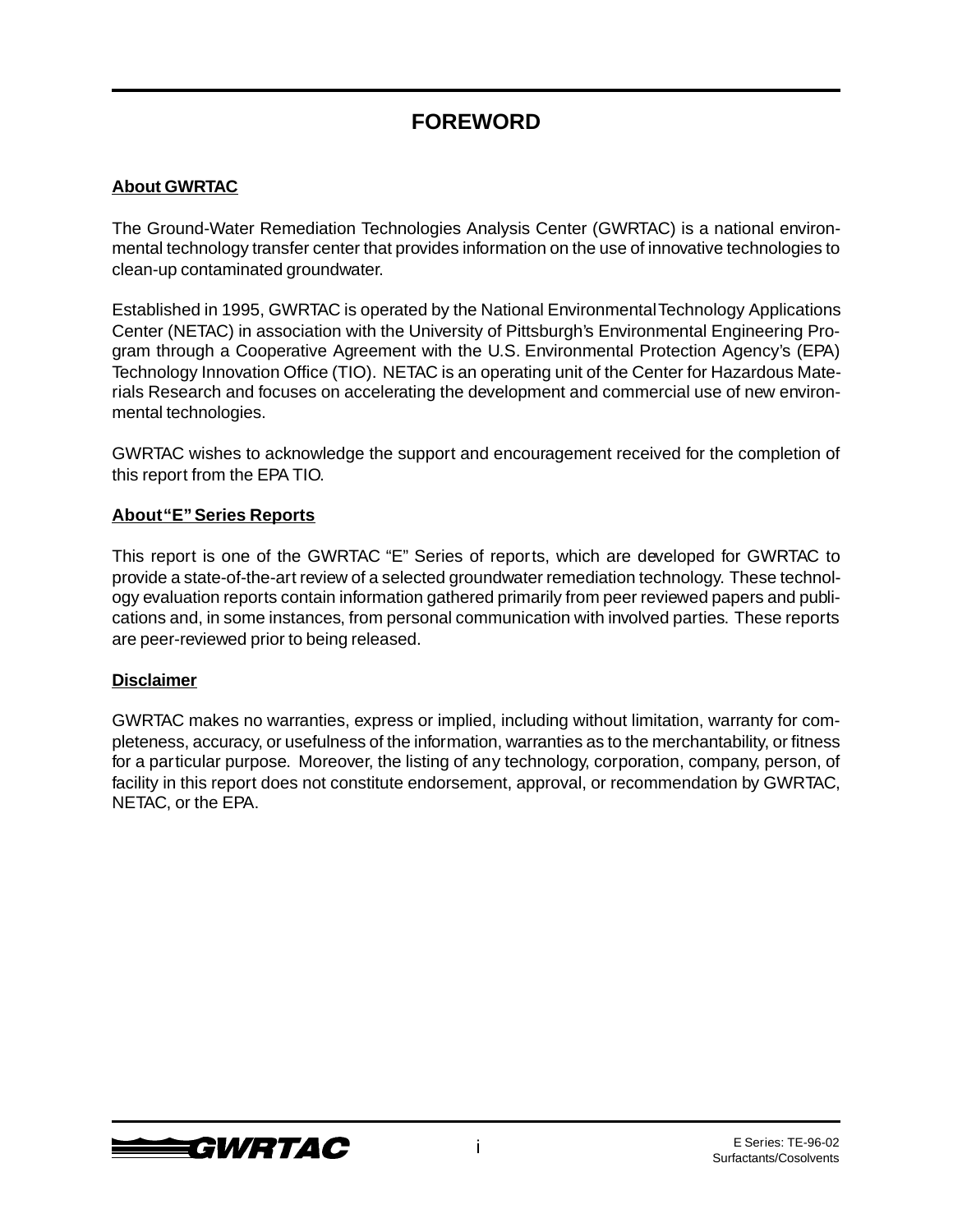### **ACKNOWLEDGMENTS**

I wish to thank all those persons who graciously provided information for this summary report. In several cases, pre-publication drafts of manuscripts were made available, or details were provided over the phone prior to publication of results. Rich Steimle of the U.S. EPA's Technology Innovation Office provided copies of previous EPA documents from which this summary is heavily borrowed. Candida West and Lynn Wood of the U.S. EPA's Subsurface Protection and Remediation Division at the R.S. Kerr Environmental Research Center in Ada, OK provided valuable background information on the studies currently being conducted at Hill AFB, in addition to names of several key contacted persons. Specific persons who provided information include: David Sabatini, Richard Jackson, Ron Falta, Richard Martel, Jim Smith, Suresh Rao, Dean Rhue, Stephanie Fiorenza, and Itzhak Gotlieb. Kathy Jacox at the Ground-Water Remediation Technologies Analysis Center (GWRTAC) deserves a special acknowledgment for keeping my mailbox full for the months of May and June, 1996. I also would like to thank Candida West and Lynn Wood of EPA and James C. Redwine of Southern Development and Investment Group for taking the time to review and comment on this document. Finally, I would like to apologize to all investigators and companies whose work is not summarized in this report. Exclusions are due only to my own lack of knowing the details at the time of completing this report.

Chad Jafvert Purdue University December, 1996

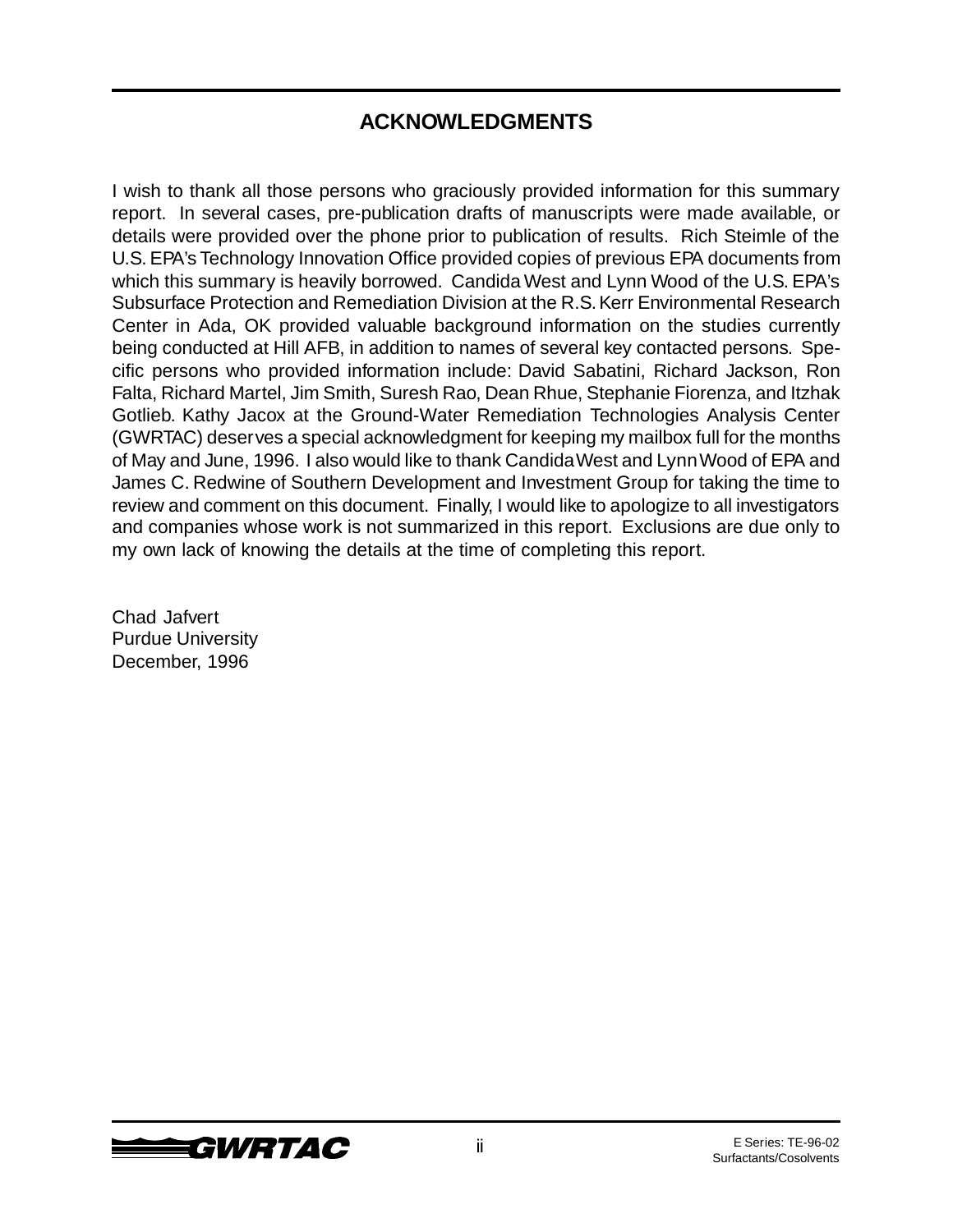# **TABLE OF CONTENTS**

|     |                   |                                                                                                  | Page                          |
|-----|-------------------|--------------------------------------------------------------------------------------------------|-------------------------------|
| 1.0 |                   | <b>SUMMARY</b>                                                                                   | 1                             |
|     | 1.1<br>1.2        | <b>Technology Description</b><br><b>Technology Status</b>                                        | $\mathbf 1$<br>$\overline{2}$ |
| 2.0 |                   | <b>TECHNOLOGY DESCRIPTION</b>                                                                    | 3                             |
|     | 2.1<br>2.2        | <b>Physical/Chemical Description</b><br><b>Typical Configuration and Operation</b>               | 3<br>10                       |
| 3.0 |                   | <b>PERFORMANCE</b>                                                                               | 13                            |
|     | 3.1<br>3.2        | <b>Case Studies and Demonstrations</b><br><b>Laboratory Studies</b>                              | 13<br>31                      |
| 4.0 |                   | <b>TECHNOLOGY APPLICABILITY</b>                                                                  | 32                            |
|     | 4.1<br>4.2<br>4.3 | <b>Technology Definition</b><br>Site and Contaminant Characteristics<br>Alternative Technologies | 32<br>32<br>33                |
| 5.0 | <b>COST</b>       |                                                                                                  | 34                            |
| 6.0 |                   | <b>REGULATORY/POLICY REQUIREMENTS AND ISSUES</b>                                                 | 36                            |
|     | 6.1<br>6.2        | <b>Federal Regulations</b><br><b>State Regulations</b>                                           | 36<br>36                      |
| 7.0 |                   | <b>LESSONS LEARNED</b>                                                                           | 38                            |
|     | 7.1<br>7.2        | <b>Technology Limitations/Restraint</b><br><b>Selection Considerations</b>                       | 38<br>38                      |
| 8.0 |                   | <b>GENERAL REFERENCES</b>                                                                        | 40                            |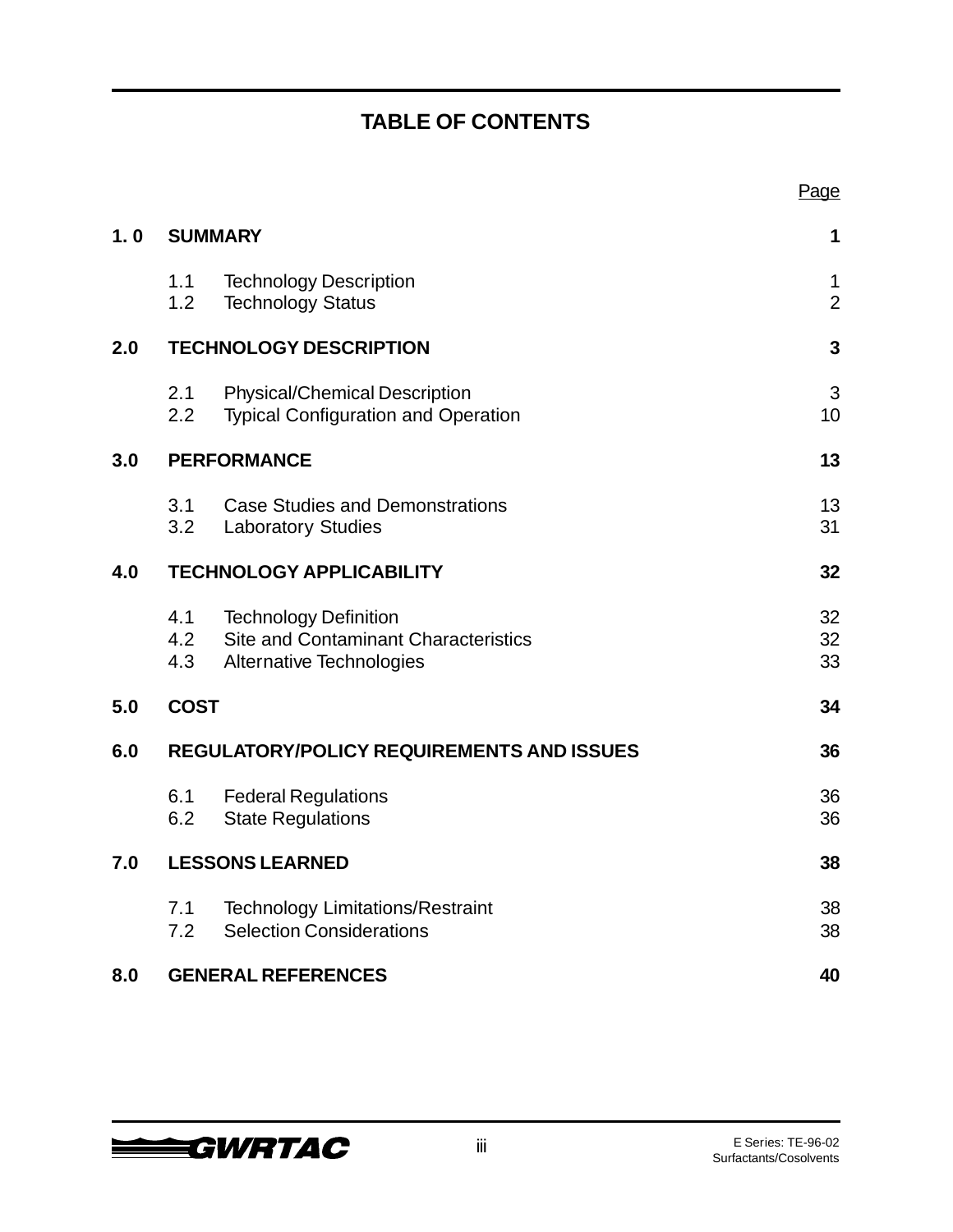### **ABBREVIATIONS**

| <b>AATDF</b>  | Advanced Applied Technology Demonstration Facility                    |
|---------------|-----------------------------------------------------------------------|
| AFB           | Air Force Base                                                        |
| <b>BTEX</b>   | benzene, toluene, ethylbenzene, xylenes                               |
| <b>BGS</b>    | below ground surface                                                  |
| <b>CTET</b>   | carbon tetrachloride                                                  |
| <b>CERCLA</b> | Comprehensive Environmental Response, Compensation, and Liability Act |
| $1,2$ -DCA    | 1,2-dichloroethane                                                    |
| <b>DNAPL</b>  | dense nonaqueous phase liquid                                         |
| <b>DOD</b>    | <b>Department of Defense</b>                                          |
| <b>DOE</b>    | Department of Energy                                                  |
| <b>EPA</b>    | <b>Environmental Protection Agency</b>                                |
| <b>HLB</b>    | hydrophilic-lipophilic balance                                        |
| <b>IWPTT</b>  | inter-well partitioning tracer test                                   |
| <b>LNAPL</b>  | light nonaqueous phase liquid                                         |
| <b>NAPL</b>   | nonaqueous phase liquid                                               |
| <b>MSR</b>    | molar solubilization ratio                                            |
| <b>PCE</b>    | perchloroethylene (tetrachloroethene)                                 |
| <b>PCB</b>    | polychlorinated biphenyl                                              |
| <b>PV</b>     | pore volumes                                                          |
| PT.           | partitioning tracer                                                   |
| <b>SERDP</b>  | Strategic Environmental Research and Development Program              |
| <b>SPME</b>   | single phase microemulsion                                            |
| <b>TCE</b>    | trichloroethylene                                                     |
| <b>UIC</b>    | underground injection control                                         |
| <b>USDA</b>   | United States Department of Agriculture                               |
| <b>UGSD</b>   | underground sources of drinking water                                 |
| <b>USGS</b>   | <b>United States Geological Survey</b>                                |
| <b>VCW</b>    | vertical circulation well                                             |

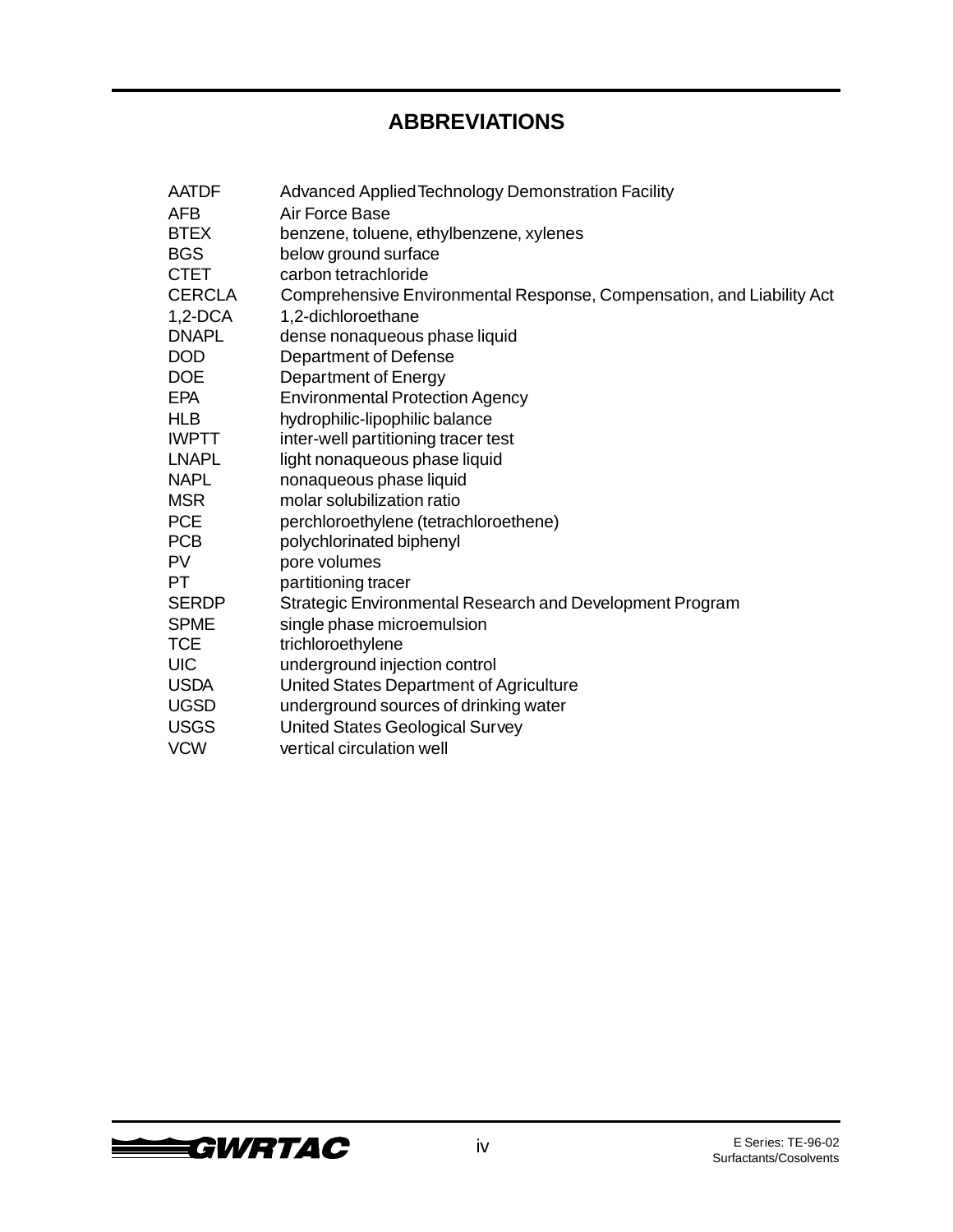### **1.0 SUMMARY**

### **1.1 TECHNOLOGY DESCRIPTION**

The science and engineering of enhancing the remediation/restoration of subsurface environments with surfactant/cosolvent flushing has been tested/demonstrated generally at small scale in the field under highly controlled conditions at several locations in the U.S. and Canada. The technology is under development by various industries with scientific and engineering input and/or independent investigations occurring at several academic institutions. Funding and assistance have often been provided from the U.S. Environmental Protection Agency, the U.S. Department of Energy, and the U.S. Department of Defense.

Development of the technology is largely a consequence of the failure of pump-and-treat remediation schemes that utilize only ground-water extraction, with or without re-injection of the local groundwater, as a means of removing non-aqueous phase liquids (NAPLs) or sorbed contaminants from the subsurface. In most completed or in-progress field demonstrations, the target has been a NAPL. In these studies, the facilitated removal of the NAPL from shallow unconfined aquifers of limited surface area, at sites where flow conditions can be highly controlled and modeled, has been the intent. A very limited number of field demonstrations have used cosolvents as mobilizing or solubilizing agents. Some studies have used surfactant mixtures (i.e., nonionic with anionic) or surfactant/cosurfactant/cosolvent mixtures.

Surfactant added to injection wells at levels generally around 1 to 3% with or without additional chemicals (cosolvents, alcohols, inorganic salts, etc.) can *mobilize* and/or *solubilize* nonaqueous phase liquids. Solubilization of sorbed contaminants may also occur. These phenomena result from the surfactants ability to:

- 1) lower NAPL water interfacial tension and decrease capillary forces within the porous media
- 2) create a stable Winsor type III middle phase microemulsion system
- 3) solubilize individual contaminant molecules in surfactant micelles or single phase microemulsion system

A continuum through these processes may occur during actual technology applications. Surfactant solutions with additional additives can affect other water chemistry or aquifer properties, most notably ground-water viscosity, salinity, and solid phase carbon content.

When removal of NAPL or sorbed compounds is the intent, anionic and/or nonionic surfactants are utilized, as loss of surfactant to the aquifer solids is minimized. Cationic, and to a lesser extent zwitterionic, surfactants strongly sorb to aquifer solids making them impractical for such uses. Several researchers, interested in retarding the migration of contaminant plumes, are examining the potential of cationic surfactants to increase the carbon content of the solid phase, thereby reducing subsurface transport. Others are interested in facilitating the bioremediation of contaminants through the addition of surfactants. The mechanism(s) or degree of enhancement for the latter case is not known.

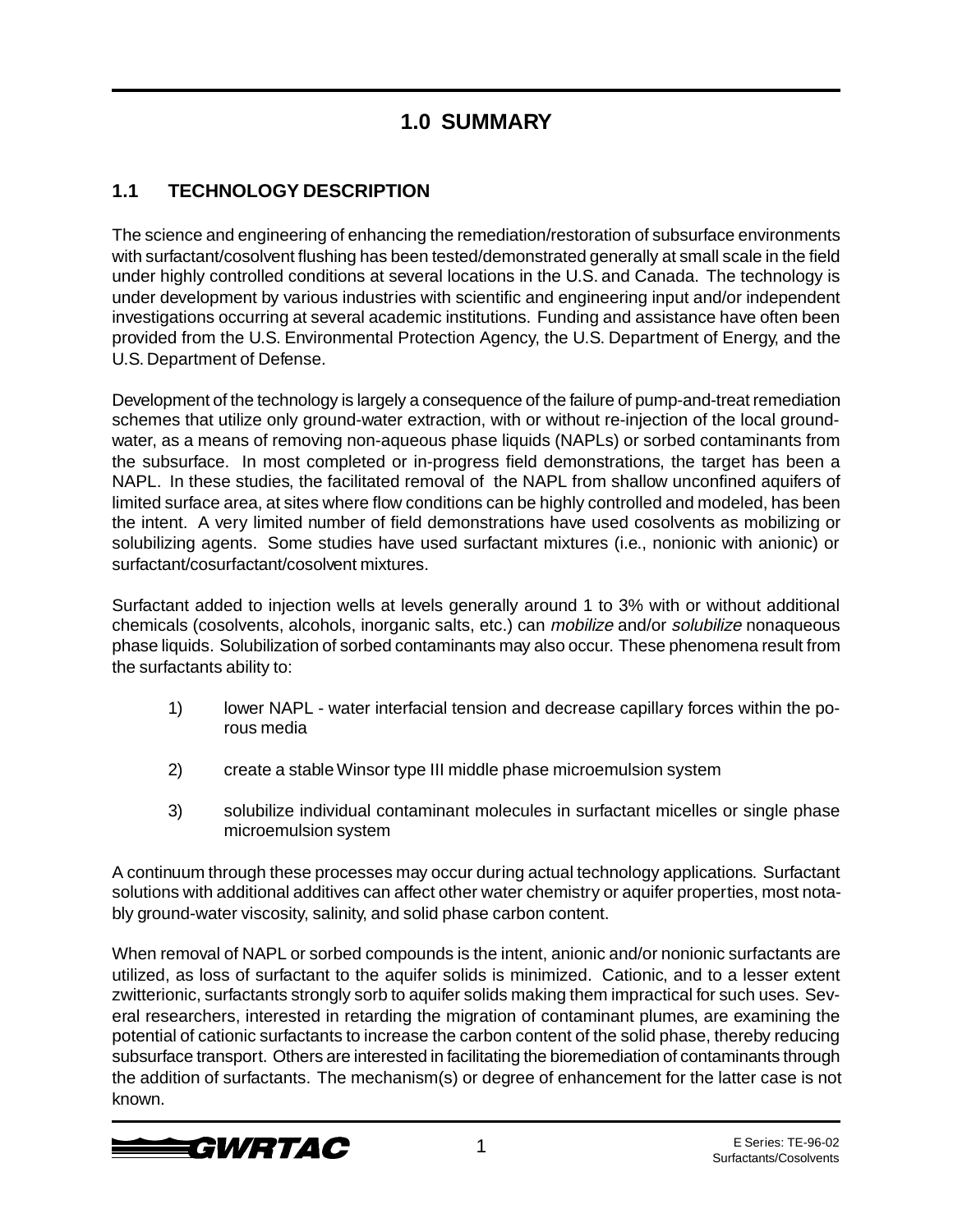In most demonstrations, surfactants or cosolvents are pumped through the aquifer displacing at least one, and more often several, pore volume (PV) of ground-water, followed by several PVs of water to remove residual surfactant. Various well designs have been used including single vertical circulation wells, injection and extraction wells, and trenches (for surface flooding) and extraction wells. From site to site, the amount of contaminant mass recovered per mass of surfactant or cosolvent added may vary widely. This variation is dependent on the site and whether NAPL mobilization or solubilization occurs at the site. As a result, the ability to capture and recover the surfactant or cosolvent may or may not be a critical factor in process economic feasibility. Unit operations utilized or suggested as components in surfactant recovery/contaminant removal operations include:

• ultrafiltration, solvent extraction, floatation, air stripping, vacuum steam stripping, foam fractionation, photochemical treatment, biotreatment, incineration, and carbon adsorption.

For example, if contaminants are removed by solubilization within micelles, air stripping of volatile contaminants from the extracted ground-water solution may allow reinjection (recycle) of the surfactant solution for several pore volumes of treatment. However, the air stripping efficiency will be reduced by surfactant solubilization, a factor which must be included in the design/operation of these systems.

#### **1.2 TECHNOLOGY STATUS**

The first documented field tests of surfactant/cosolvent flushing were performed less than 6 years ago. Since that time, over 15 field demonstrations have been completed or are in progress. Many of these are summarized in Section 3. In addition, because of the complexity of and number of variations on the technology, many investigators are involved in (a) laboratory scale investigations to address issues of surfactant/cosolvent optimization, toxicity, and fate, and (b) modeling efforts to address some of these same issues.

These technologies have not been used commercially within the U.S. to fully remediate a contaminated site; however, commercial demonstration projects have been completed. In Québec Canada, Ecosite, Inc. has used surfactants to facilitate removal of 160,000 kg of NAPL from beneath an active commercial machine shop. Most of the other field projects have been conducted solely for the purpose of feasibility and research study and technology demonstration.

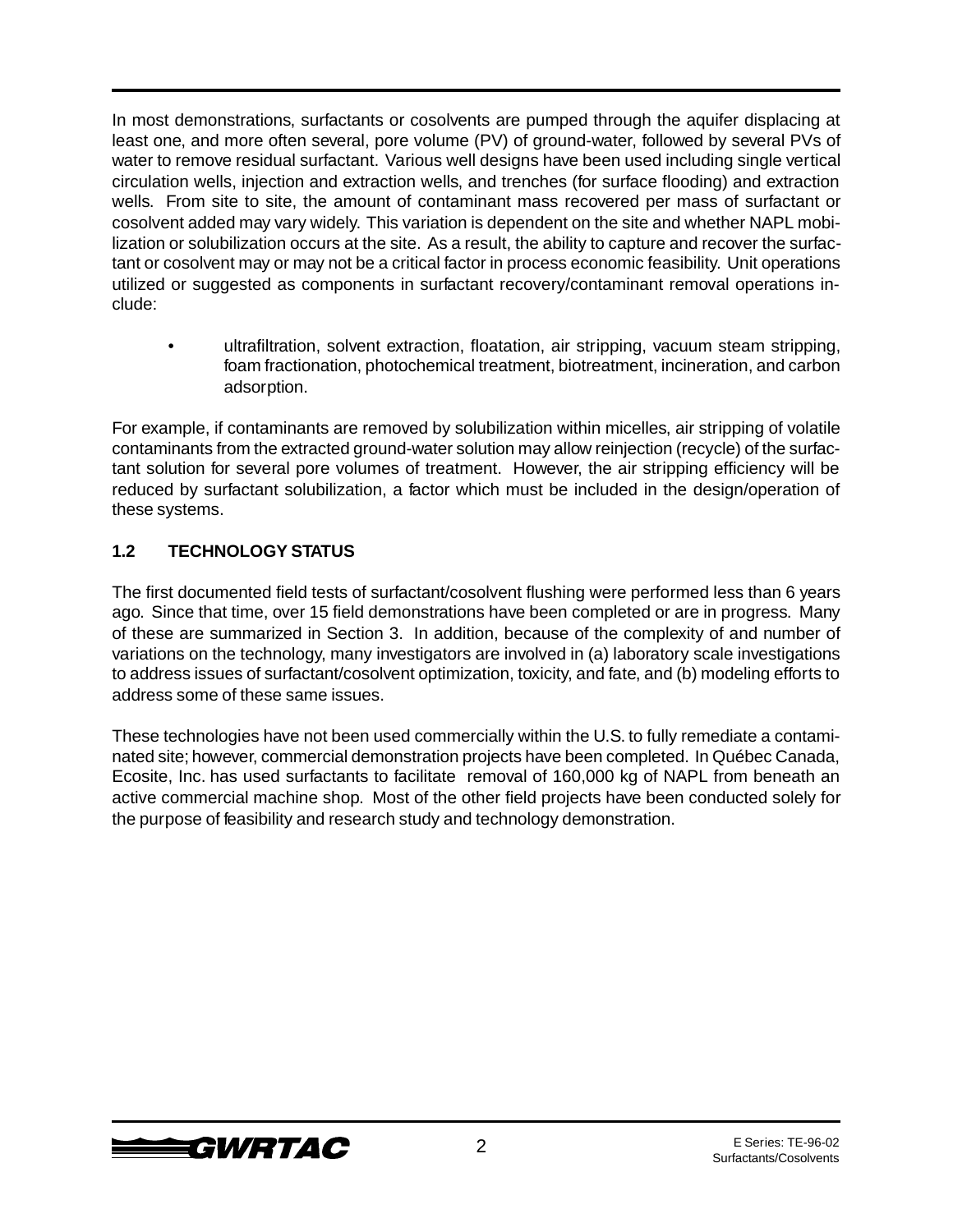### **2.0 TECHNOLOGY DESCRIPTION**

### **2.1 PHYSICAL/CHEMICAL DESCRIPTION**

Pump-and-treat remediation of dissolved, sorbed, and/or nonaqueous phase contaminants (NAPLs) from the subsurface has proved often times to be very inefficient and costly. Low recoveries result from: (1) slow dissolution of NAPLs into the ground-water, (2) slow diffusion of contaminants from low conductivity zones to high conductivity zones, (3) slow desorption of sorbed contaminants, and (4) hydrodynamic isolation in dead-end zones. The first three factors are associated with the fact that organic compounds in the subsurface have a much greater affinity for organic phases (including natural organic matter and NAPL phases) due to thermodynamic potentials (i.e., chemical solubilities within phases) which effectively decrease dissolution, diffusion, and desorption rates.

Upon reaching the water table of an unconfined aquifer, light nonaqueous phase liquids (LNAPLs), less dense than water, typical spread on the water-table surface. Some less dense liquids are more volatile and water soluble than dense non-aqueous phase liquids (DNAPLs), often resulting in greater vapor phase contamination of the exposed vadose zone and faster rates and magnitudes of dissolution into the ground-water. DNAPLs, on the other hand, tend to sink into the ground-water creating a plug or volume with reduced hydraulic conductivity with respect to the surrounding water. Many liquid contaminants have densities close to that of ground-water. When NAPL phases occur, three general zones of contamination may be described. These are the source or residual zone, the concentrated plume (where the center of mass in the ground-water plume occurs), and the dilute ground-water plume. Innovative technologies, and not necessarily the same one, are required for decontamination in each of these zones.

Direct pump-and-treat of a NAPL phase results in fingering of the non-aqueous phase liquid as the more mobile water moves through or around it to the well head. Pump-and-treat with reinjection of the local ground-water behind the plug in an attempt to mobilize the NAPL also is often impractical as high hydraulic conductivity water again passes through or around the NAPL plug which acts as a continuous source of slowly released contaminant, through chemical dissolution into the groundwater. The high interfacial tension at the NAPL-water interface, and the resulting capillary forces, assure oil droplet release to the mobile water phase does not occur. At some sites, the estimated (DNAPL) residual volumes in the subsurface and the initial pump-and-treat recoveries (with local ground-water) suggest remediation times of decades to centuries would be required for greater than 90% contaminant removal.

The goal of surfactant flushing is to decrease the required flushing volume by mobilizing and/or solubilizing nonaqueous liquid phases and/or solubilizing sorbed contaminants. These phenomena occur because the surfactant may:

- 1) lower NAPL water interfacial tension, thereby decrease capillary forces within the porous media
- 2) create a Winsor type III middle phase microemulsion

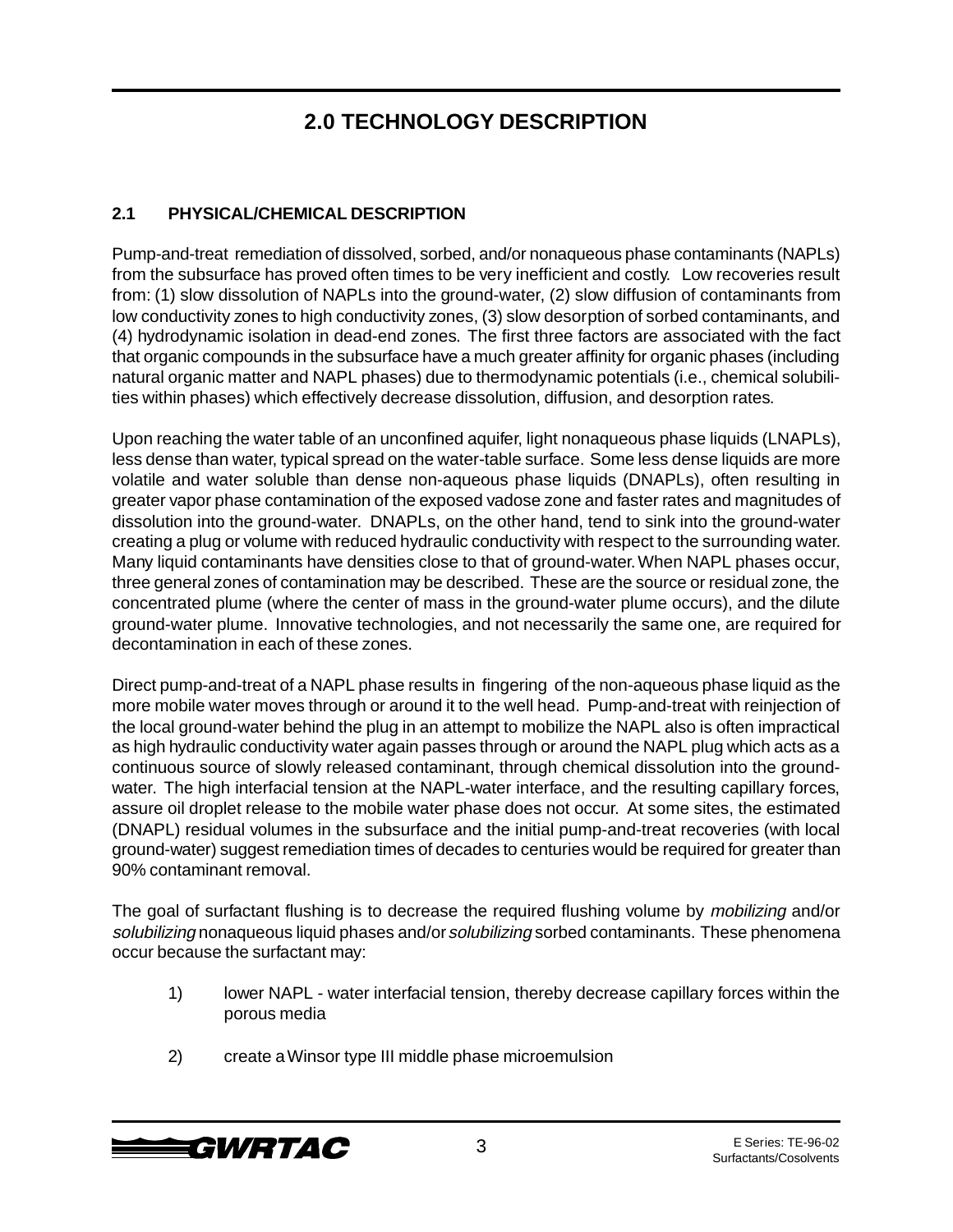3) solubilize individual contaminant molecules in surfactant micelles or single phase microemulsion systems (with added cosurfactants, usually alcohols)

Surfactant molecules possess both polar and nonpolar regions. The polar region is often a sulfate, sulfonate, carboxylate, or polyethoxylate group, and often contains a succinate or sorbitan group. The nonpolar group is generally a linear hydrocarbon chain; however, it is sometimes branched and may contain a phenolic or other aromatic group. Surfactants are referred to as amphiphilic (both loving) molecules because the polar group has a large affinity for (high solubility in) polar solvents, such as water, whereas the nonpolar group has a large affinity for nonpolar or hydrophobic solvents, which include most organic liquids. Upon addition to water, the large energy requirement of solubilizing the nonpolar portion of the surfactant molecules in the water is minimized by: (1) transference of this portion of the molecule to a nonpolar solvent through the liquid-liquid interface, or (2) self assemblage of these groups, forming surfactant aggregates known as micelles.

The first consequence (the overall partitioning of the surfactant molecules at the water-NAPL interface) also reduces the thermodynamic energy required in forming this interface. Without surfactant present, the large amount of energy required to form a water-NAPL interface is compensated for physically by reducing in interfacial surface area. This results in a rigid or taut boundary between the two phases which can be quantified by the measurement of (a high) interfacial tension. Reducing the energy requirement to make the interface by adding surfactant, allows the interfacial area to increase or become less taut , as quantified by the measurement of (a low) interfacial tension. An increase in interfacial area may result in spontaneous formation of droplets, of very thin alternating sheets of water and NAPL separated by surfactant layers (lamella), or of other structures which mobilize the NAPL material. NAPL-in-water droplets which form spontaneously (i.e., no mixing energy required) have been referred to as single phase microemulsions . Single phase refers to the fact that only one aqueous phase (i.e., the microemulsion phase) is present during their development, as opposed to middle phase microemulsions, also referred to as Winsor type III microemulsions, which are formed in the presence of an additional aqueous phase. Single-phase microemulsions are basically organic liquid droplets (0.01 to 0.1 µm in diameter) suspended in water with a very high surfactant concentration at the water-organic liquid interface. These solutions are quite transparent. Middle phase or Winsor type III microemulsions are lamellar-type structures and often are cloudy.

The second consequence (self assemblage of the nonpolar groups, forming surfactant aggregates known as micelles) does not require a second phase or the addition of another organic compound; however, other organic molecules may be solubilized within the micelles. In these aggregates or micelles, the hydrophobic groups fill the core, and the polar groups are in contact with the aqueous phase water molecules. Typical micelles contain 50 to 100 surfactant molecules (i.e., monomers). A much narrower range of aggregation numbers occur for any given surfactant solution and the average number is dependent on the specific properties of the surfactant and on solution properties (i.e., temperature, ionic strength for some surfactant types, etc.). Micelle formation is surfactant concentration dependent. At surfactant concentrations below a specific value, termed the critical micelle concentration (cmc), virtually no micelles exist. Surfactant doses in excess of this value produce micelles at a concentration equal to the difference between the total surfactant concentration and the cmc. The term critical micelle concentration is really a misnomer, as this value is the specific monomer concentration that is in equilibrium with the micelles. Micelle formation is very much like a precipitation reaction as the number or concentration of micelles has very little effect on

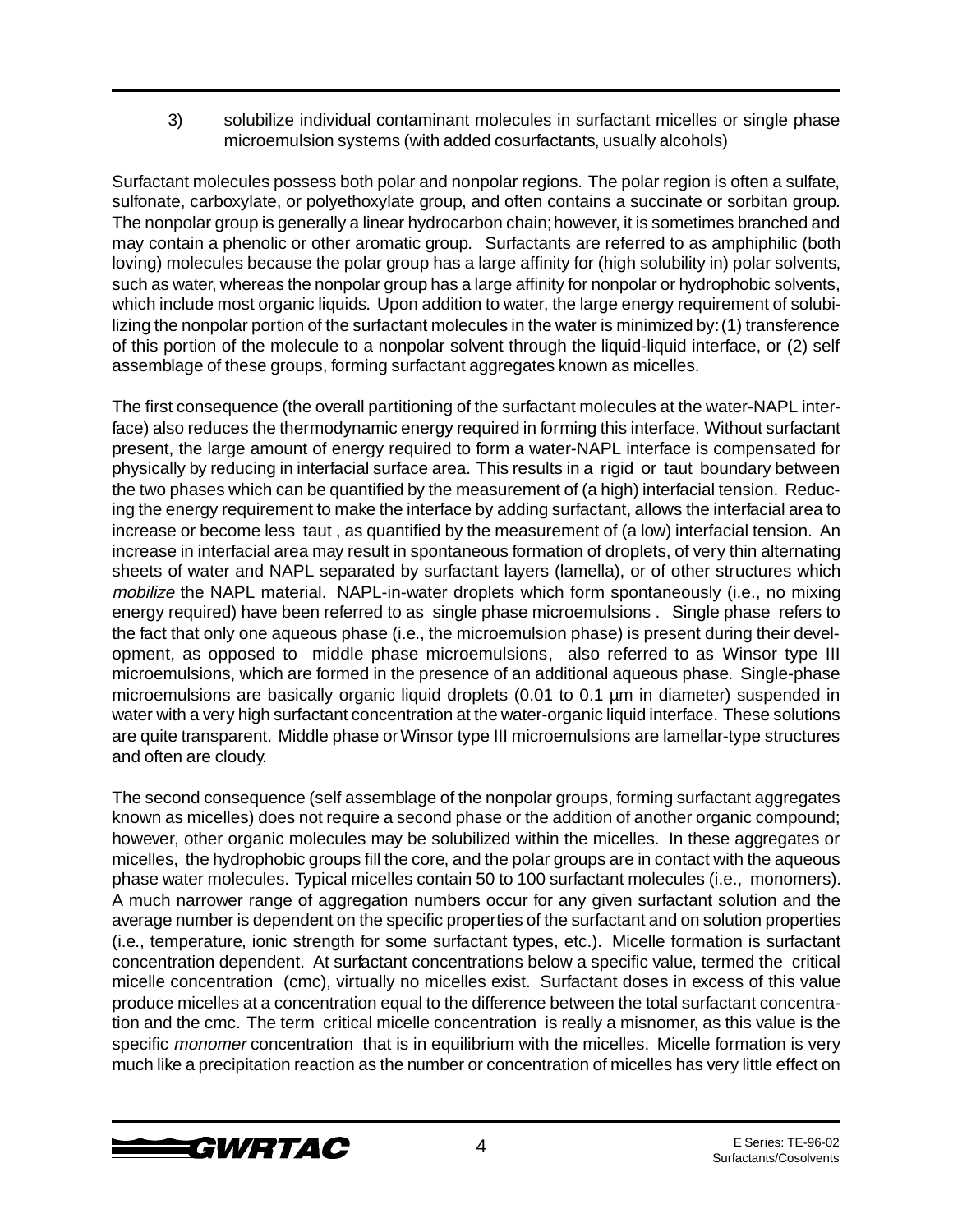the cmc. (The amount of solid in equilibrium with a saturated aqueous phase is not dependent on the aqueous saturation value.) In this case, the micellar pseudo (i.e., false) phase is formed rather than a precipitate. The term pseudo-phase is applied to micelles because they can not be separated from the aqueous phase in which they reside without destroying them. They are very dynamic entities, forming and dissaggregating spontaneously and nearly instantaneously in water upon a change in surfactant concentration. Due to counter-ion association on charged micelles, cmc values of anionic surfactants decrease with increasing ionic strength (e.g., increasing salinity). The cmc values of nonionic surfactants are less affected by ionic composition. The cmc values of common nonionic surfactants tend to be less than those of common anionic surfactants, with nonionic/anionic surfactant mixtures having intermediate cmc values. Micelles may solubilize aqueous phase organic compounds, resulting in further dissolution of a NAPL phase. The differentiation between micelles (containing a few non-surfactant organic molecules), swollen micelles (containing many non-surfactant organic molecules), and single-phase microemulsions (containing even more non-surfactant organic molecules) is sometimes blurred. Indeed, a continuum through these phases may occur during actual technology applications.

In addition to phase and interfacial properties, surfactant solutions with or without additional additives may affect other water chemistry or aquifer properties; most notably ground-water viscosity, salinity, and solid phase carbon content. Often polymers have been added to affect the hydraulic conductivity of the porous media, decreasing preferential flow. In the case of *mobilizing* systems, anionic/nonionic surfactants are added to injection wells at levels generally around 1 to 3% with or without additional chemicals (cosolvents, alcohols, inorganic salts, etc.). Based on the DNAPL and site characteristics, the specific surfactant that is utilized may be selected or precisely formulated as a mixture to create an optimum middle phase microemulsion, single phase microemulsion, or micellar system in the subsurface. The selection/formulation process is best described by inspection of a Winsor type diagram, as depicted in Figure 1 (Winsor, 1948). In this figure, each line representing a surfactant molecule has to parts: The straighter portion represents the nonpolar group, and the squiggly portion represents the polar group. This figure shows the possible phase behavior within a 1:1 (v:v) mixture of water and immiscible organic liquid (or NAPL). The specific phases that exist are dependent on several water chemistry and surfactant properties. For example, if a single surfactant is utilized, the hydrophobic-lipophilic balance (HLB) of that surfactant largely determines the phase behavior. If a water soluble (hydrophilic) surfactant is added, most of the surfactant will reside within the water phase, possibly creating a micellar pseudo-phase within the aqueous layer. Some, but not much, of the organic phase may be solubilized in the aqueous micelles, reducing the organic phase volume. If cosurfactants are added (usually linear alcohols) a NAPL-in-water microemulsion possibly may result. These are single-phase microemulsions (SPME) having droplets ranging in diameter from 0.01 to 0.1 µm, depending on the surfactants, cosurfactants, and NAPL phase with which they are constructed. Both micellar and SPME systems are optically transparent.

At the other extreme, if an organic soluble (hydrophobic) surfactant is added, most of the surfactant will reside within the organic phase, creating a Winsor type II organic rich reverse micelle phase. In this case, some, but not much, of the water may be solubilized within the reverse micelles. Classic type II systems should be quite impractical for aquifer restoration.

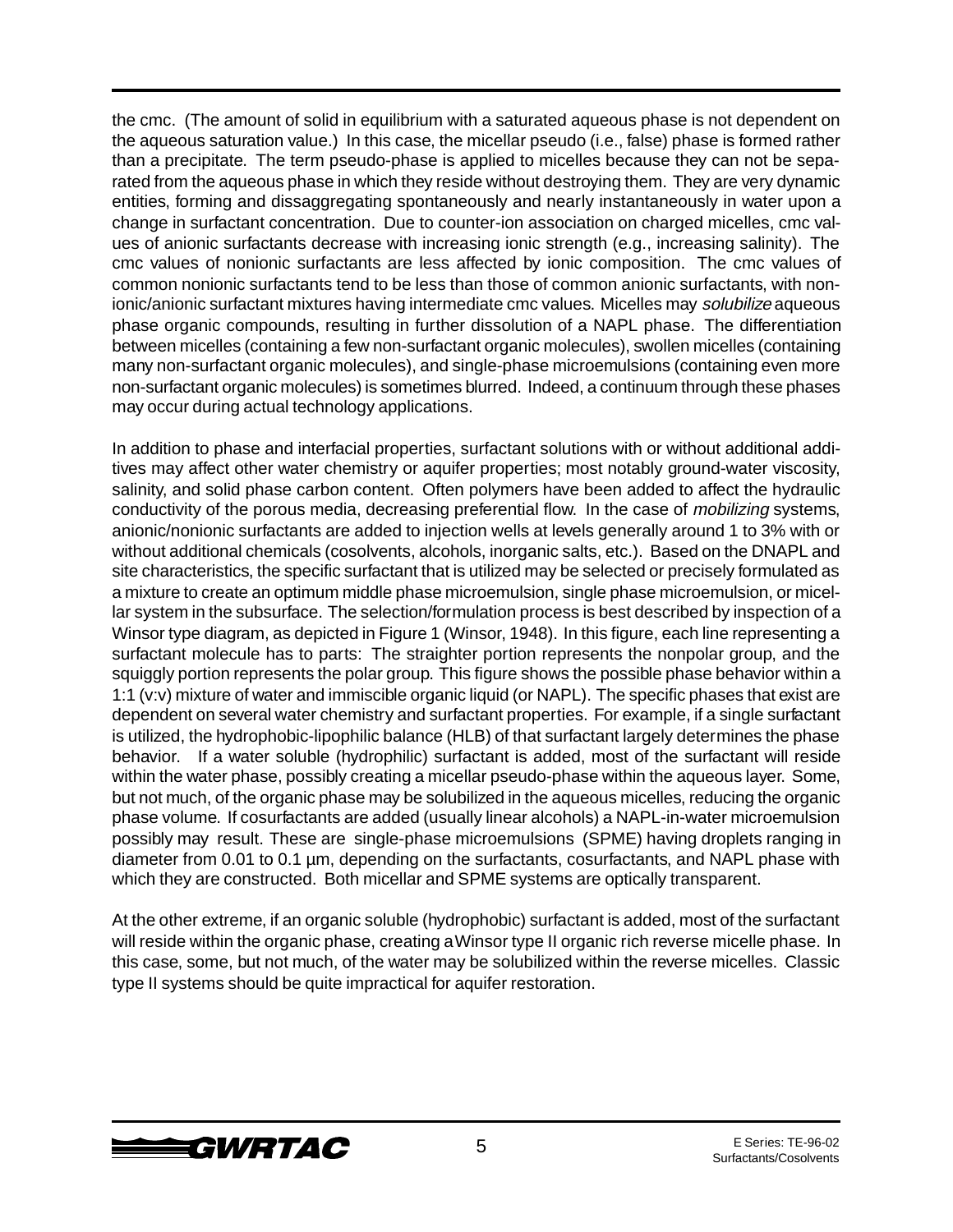

**Figure 1.** Typical Winsor diagram of equal volumes of organic phase and water phase with surfactant(s) and possibly co-surfactants (Adapted from Sabatini, et al., 1996).

#### Middle Phase Microemulsions

If the hydrophilic- lipophilic functional groups of the surfactant are more balanced, a Winsor type III middle phase microemulsion will result. The term middle phase refers to the actual location of the phase in static layered solutions where clear top and bottom layers exist, separated by the middle phase. In the case of a DNAPL, the bottom layer is the excess DNAPL and the top layer is the excess water, as relationally depicted on Figure 1. Also shown on Figure 1 are some other controlling parameters, besides the HLB of a specific surfactant. The most notable is surfactant mixture ratio. Because of the wide variety of possible chemical compositions within DNAPL spills, the probability of finding an existing inexpensive high volume surfactant that produces stable middle phase microemulsions for any given DNAPL is quite low. However, the HLB value of an overall surfactant mixture can be varied quite easily by adjusting the ratio of surfactants within a mixture. It has been shown that middle phase microemulsions are possible for the chlorocarbon tetrachloroethylene, using mixtures of the branched nonionic ethoxylated surfactant Aerosol OT (AOT) and sodium mono- and di- methyl naphthalene sulfonate (SMDNS) (Shiau, et al., 1994). Both MPME and SPME systems form spontaneously on water, surfactant (and possible cosurfactant), and NAPL contact, as opposed to larger diameter emulsion systems which require mixing energy input.

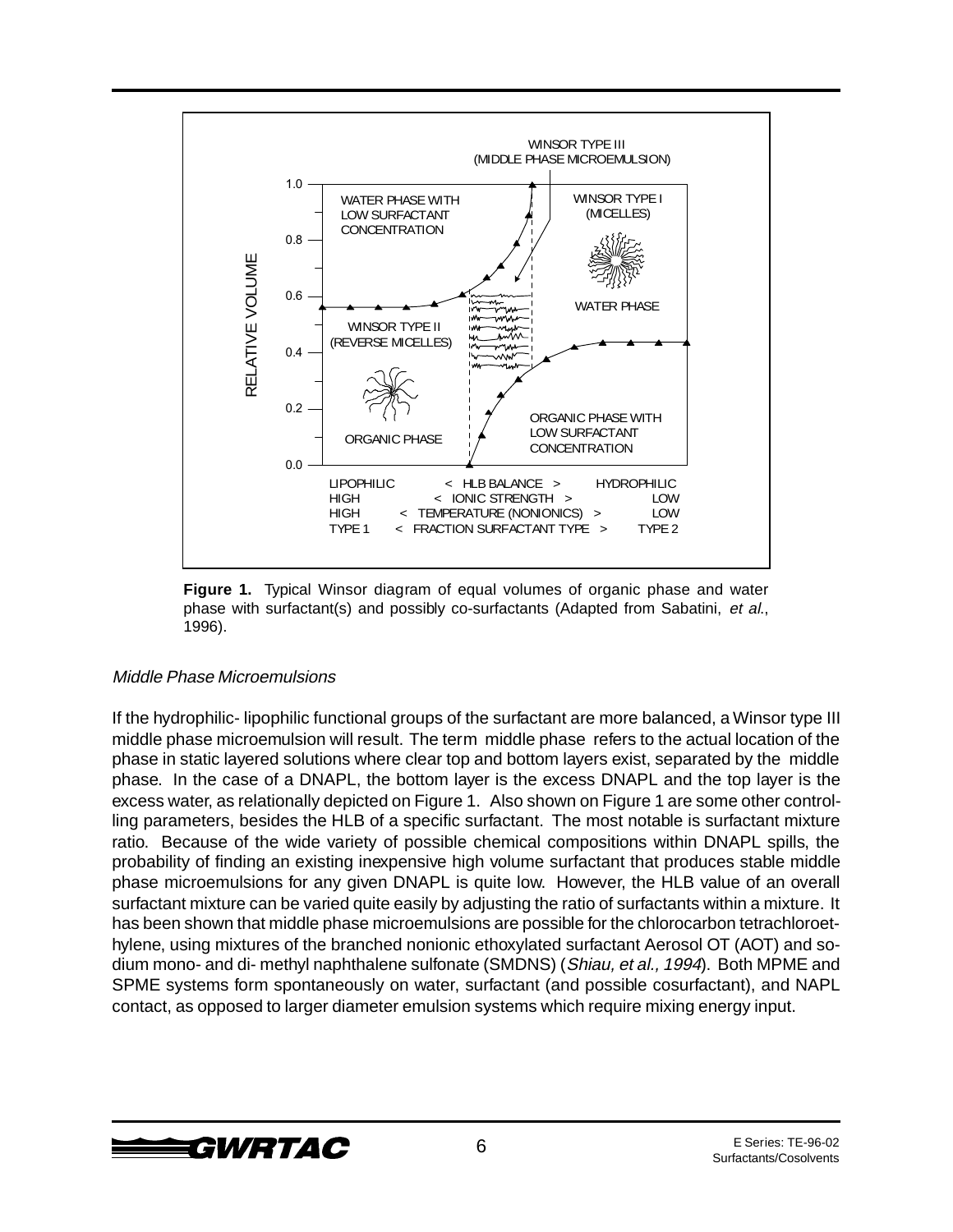#### **Solubilization**

The solubilization by micelles or microemulsions is a phase distribution process if a liquid phase, solid phase, or sorbed contaminant exists after addition of the surfactant. The flushing rate of a NAPL from the subsurface, therefore, is dependent upon the solubility limit of the organic phase constituents within the micelle or microemulsion droplets. Because a large fraction of a microemulsion can be the organic phase (i.e., NAPL) itself, predicting the solubility behavior, a priori, essentially is impossible, and trial and error is used to formulate the correct surfactant mixture. SPME systems often contain an anionic sulfonated surfactant, a nonionic ethoxylated surfactant, a linear alcohol, and sometimes additional hydrocarbon compounds. Micellar systems are generally simple formulations of single individual anionic or nonionic surfactant mixtures, or an anionic and nonionic mixture. A good estimate of the solubilization potential in simple micellar solutions can generally be made prior to any experimental work. Figure 2, for example, shows the values of micelle-water partition coefficients in relationship to the octanol-water partition coefficients for a series of aromatic compounds. In this case, the micelle-water partition coefficient,  $K<sub>m</sub>$ , is described by the following relationship:

 $K_m = [PAH]_{mic} / [PAH]_{aa}$ 

where [PAH]<sub>mic</sub> has units of mass contaminant per mole of surfactant and [PAH]<sub>aq</sub> has units of mass contaminant per liter of water. This relationship can be somewhat deceiving. It would appear that those compounds which are the least water soluble have the greatest solubility within the micelles: This is not true as these values represent partition constants only, and not absolute solubilities. Through this series of compounds, as the  $K_{ow}$  value increases, water solubility decreases (recall this is a log scale) For example, the solubility of perylene in water is only 0.0002 mg / L, whereas benzene's solubility is 1,800 mg / L, a difference of more than 6 log units. To produce a 4 log unit increase in the micelle-water partition coefficient, the solubility within the micelles must actually decrease approximately 2 log units. Indeed, at saturation under standard pressure and temperature, approximately 35 benzene molecules can be solubilized by one dodecylsulfate micelle composed of 60 to 70 surfactant molecules, whereas, on average much less than one perylene molecule exists within each micelle. Micellization of contaminants, therefore, generally will require significant surfactant doses. The molar solubilization ratio (MSR) is the ratio of contaminant molecules solubilized to surfactant molecules within micelles at saturation. Hence, for benzene the ratio is approximately 0.5 for micelles composed of dodecylsulfate. The MSR for most halogenated ethenes and ethanes (PCE, TCE, 1,2-DCA, etc.) is of this same order (0.2 to 0.5), so for about every ten surfactant molecules added, approximately 2 to 5 molecules of chlorinated ethane or ethene may be recovered.

Solubilization within SPME systems is somewhat similar. In this case, however, because of the much larger volume of the microemulsion phase, more NAPL is solubilized. These systems are more complex in that the stability of the phase is partly determined by the partitioning to the subsurface materials of the many individual constituents of the microemulsion. The stability of SPME systems over long distances in the subsurface is not known.

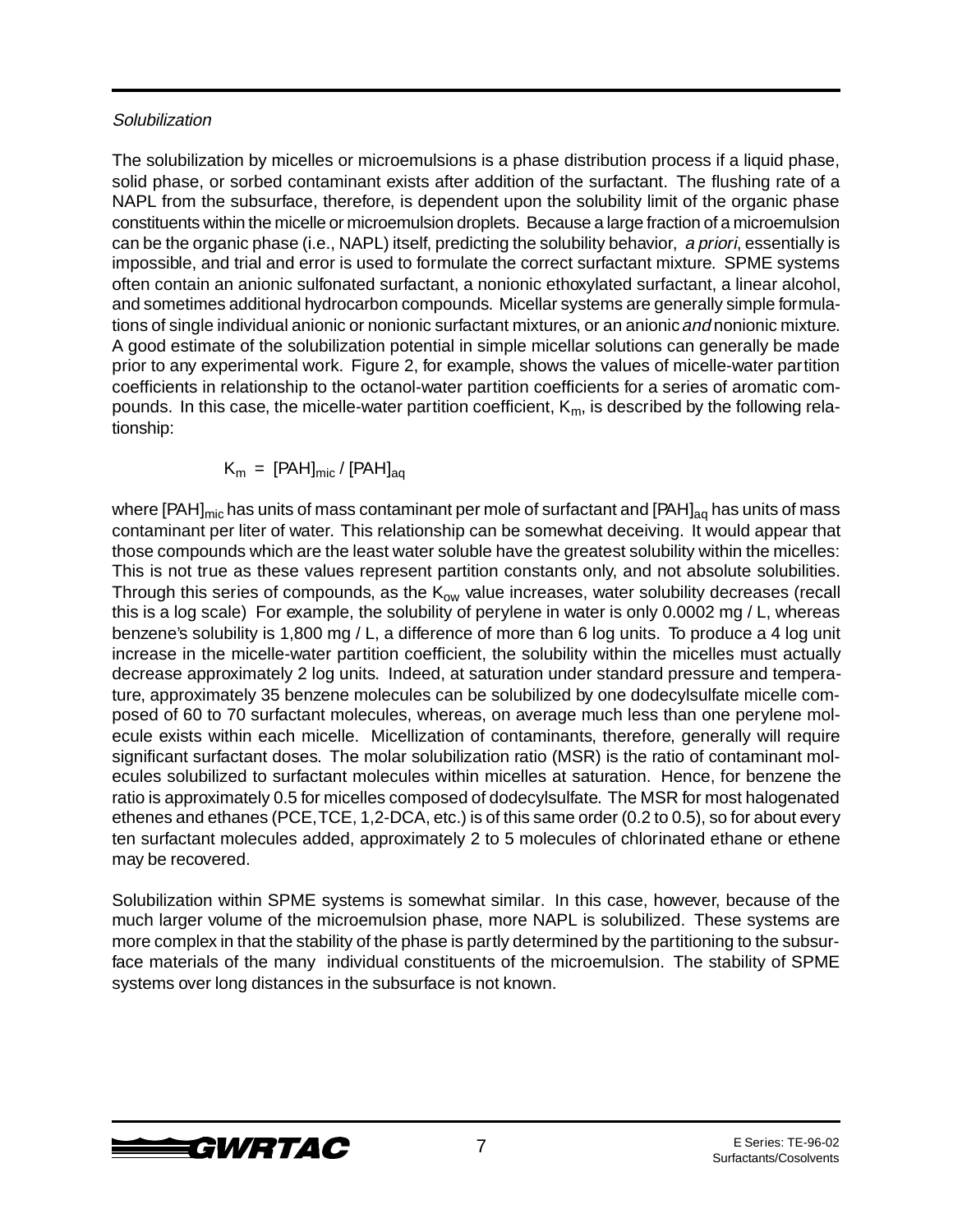

**Figure 2.** The relationship between the micelle-water portion coefficient  $(K_m)$  and the octanol-water partition coefficient (K<sub>ow</sub>) for the anionic surfactant - dodecylsulfate (from Jafvert, Environ. Sci. Technol., 25, 1039-1045, 1991).

#### **Cosolvents**

Unlike the solubility enhancements caused by partitioning into micelles or microemulsions, solubility enhancements caused by cosolvent addition generally occur because of changes in the bulk properties of the isotropic solution. An example of this type of enhancement is shown in Figure 3 for toluene in mixtures of water with methanol or ethanol. As with mixed surfactants, advantages are gained by using mixed cosolvents. Short chained linear alcohols are excellent in solubilizing small chlorohydrocarbons, whereas, larger hydrocarbon cosolvents work best for larger and more hydrophobic contaminants. Addition of short linear alcohols also enhances the solubility of the larger cosolvents.

In actual practice, the benefits of flushing with cosolvents may result from the above mentioned increase in solubilization within the aqueous phase or through the more efficient process of mobilization. Mechanisms responsible for mobilizing NAPL contaminants include: (1) creation of a single phase condition, (2) decrease in the water-NAPL interfacial tension, and (3) swelling of the NAPL by solubilization of the cosolvents within this phase. Mobilizing by creating a single phase is essentially the same as solubilizing the entire NAPL. Decreasing the interfacial tension occurs due to the changes in the surface tension of both phases (the alcohol dissolves in both phases making their chemical and physical interfacial properties more similar. Similarly, swelling of the NAPL is

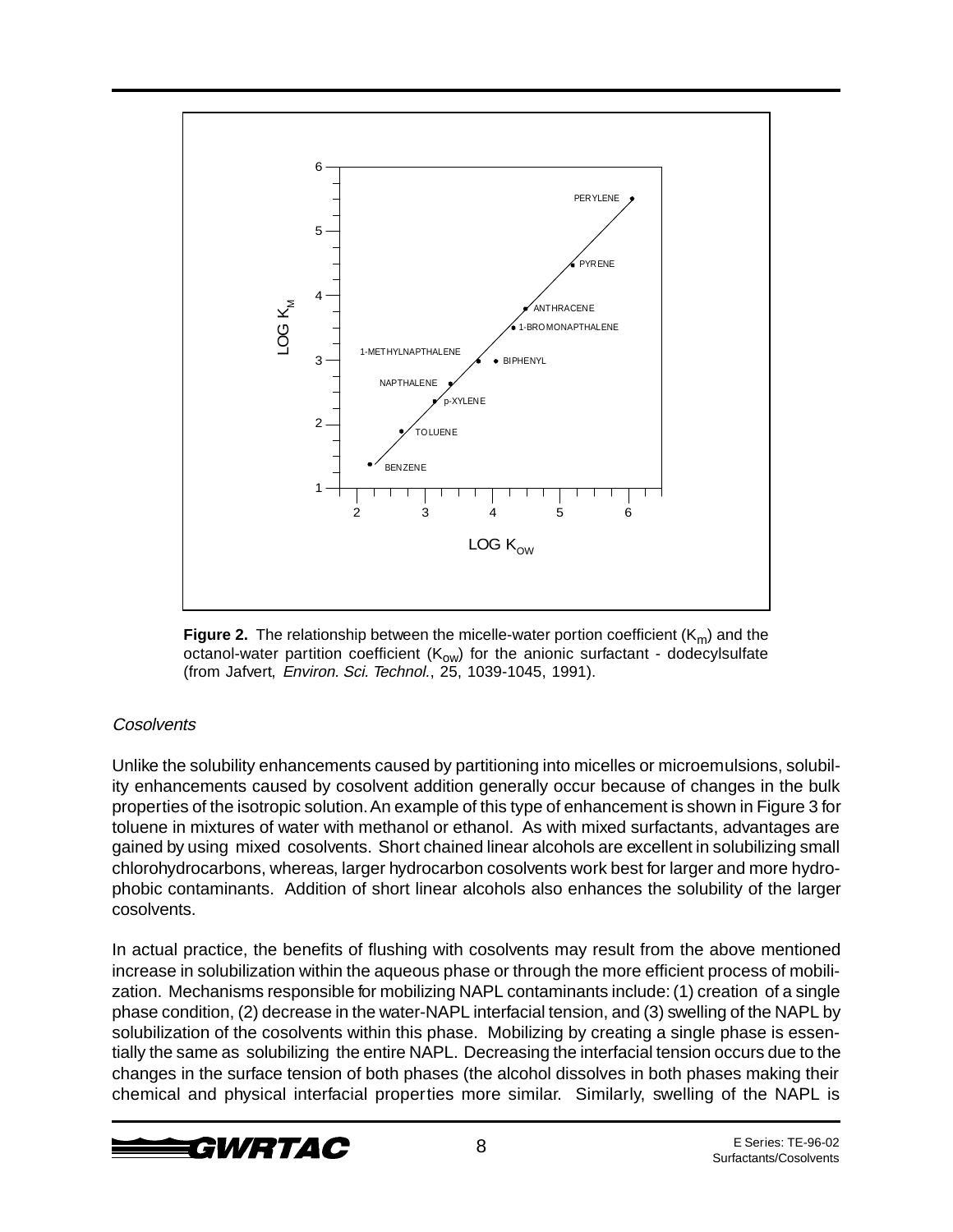

**Figure 3.** Solubility of toluene in water-ethanol and water-methanol mixtures (From Yalkowski, S. H., "Solubility of organic solutes in mixed aqueous solvent," Final Report to the R. S. Kerr Research Lab., U.S. EPA, contract CR811852-01-0, 1985).

accompanied by beneficial changes in phase viscosity, density, and other properties. As with surfactant systems, mobilizing, rather than solubilizing, results in: (1) use of less total material (surfactant or cosolvent), (2) use of smaller volumes of material (i.e., fewer pore volumes), and (3) shorter treatment times. However, precise formulations are required, resulting in much more intensive laboratory bench and pilot-scale work.

Rather than using conventional surfactants or cosolvents, several researchers have proposed the use of other solubilizing agents that associate or bind contaminants. Mark Brusseau at the University of Arizona has proposed using cyclodextrins as flushing agents and will be conducting a field study with cyclodextrins at Hill Air Force Base in 1996. These compounds are generally linear chains of glucose molecules with the ends joined to form a cyclic structure. Because the diameter of the ring can be controlled by the number of (glucose) sugar molecules in the chain, specific cyclodextrins possible could be used for specific contaminants. Because contaminants partition to the center of the ring, the resulting complexes are termed inclusion complexes. Suzanne Lesage and coworkers at Environment Canada have proposed using humic acids to enhance the removal of gasoline and diesel fuel constituents from the subsurface. They have performed pilot-scale demonstrations. Although humic acids are quite recalcitrant to biodegradation, an advantage of their use is that they are natural materials.

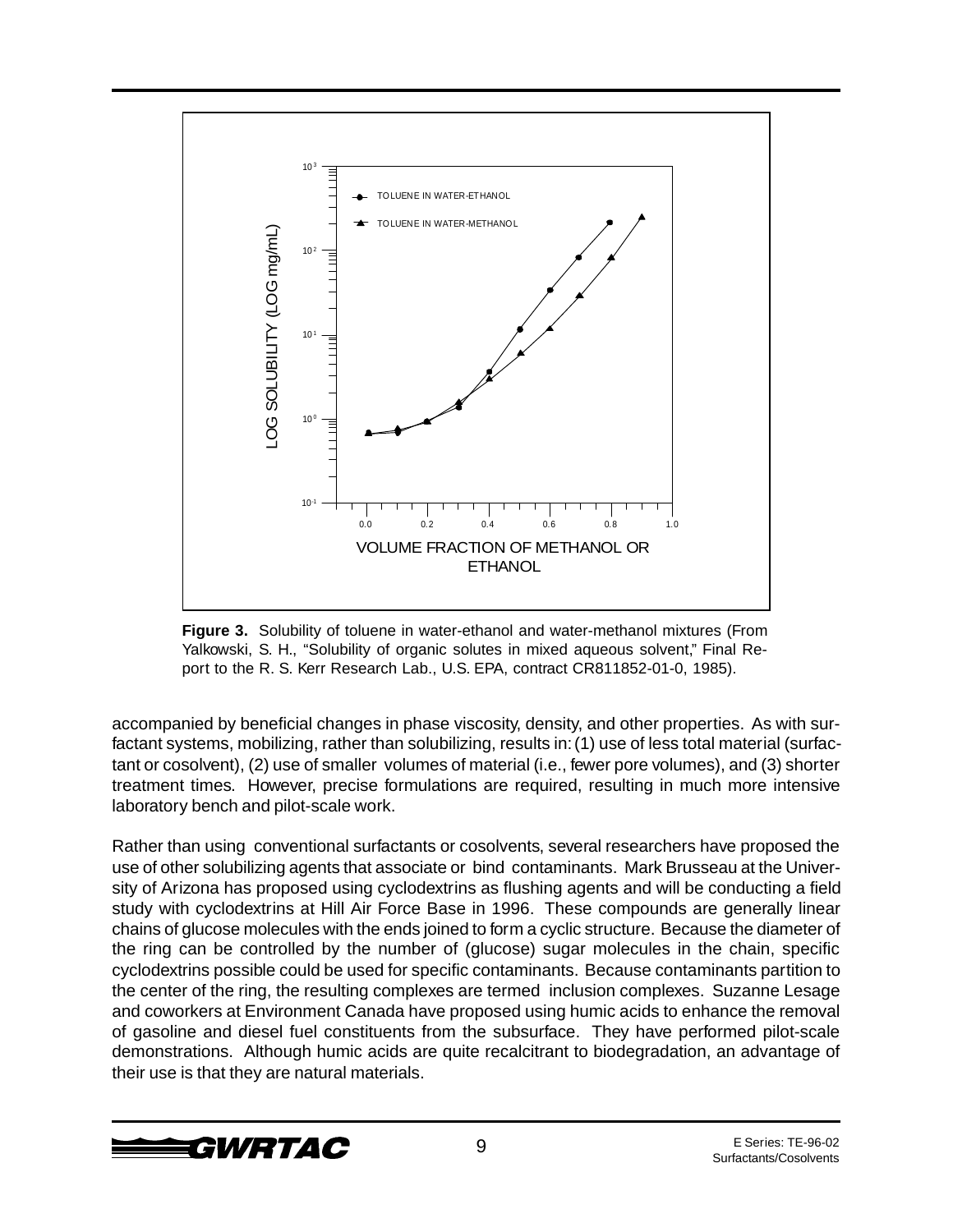#### **2.2 TYPICAL CONFIGURATION AND OPERATION**

There is no typical configuration or mode of operation for these innovative remediation technologies. Five major considerations are listed below in designing any operation. As will become apparent from reading these, they are quite interdependent, which further complicates the configuration selection and design process.

- 1) The selection of surfactant or cosolvent mixture is dependent on the removal mechanism that is anticipated: mobilizing versus solubilizing; with surfactant micelles, mixed micelles, micelles with cosurfactants, middle phase microemulsions, single phase microemulsions, or any of a semi-infinite variety of cosolvent mixtures. (note: mechanisms other than flushing such as surfactant enhanced bioremediation will be mentioned later.)
- 2) The removal mechanism which is optimal depends on the interactions among the contaminants, the surfactant(s)/cosolvent(s), the subsurface porous media, and other subsurface constituents (i.e., Na+, Ca<sup>2+</sup>, Mg<sup>2+</sup>, Fe<sup>2+</sup>, H<sup>+</sup>). Hence, both batch (test tube) phase-behavior experiments and column flooding studies are required. Column flooding of aquifer material with surfactants or cosolvents is analogous to what is known as coreflooding of oil shale material with surfactants or caustics in petroleum engineering.
- 3) Hydrodynamic characterization of the site is critical, and is necessary prior to modeling. The surfactant/cosolvent can be effective only if it reaches the contaminant zone and can be extracted from this zone. Hence, the configuration of injection/ extraction wells is highly dependent on site characteristics. Initial demonstrations have used single vertical circulation wells, trenches (for flooding) and extraction wells, and injection and extraction wells in all types of configurations, including horizontal wells. Prior to large field scale efforts, hydrodynamic modeling of the treatment flood is almost essential as potential problems may be discovered and averted. Low recovery efficiencies are often due to not capturing the material within the flush, rather than ineffective surfactant formulations. Preflushing with polymers or foams possibly may decrease preferential flow in heterogeneous formations.
- 4) The mass or concentration of material to be removed from the subsurface must be estimated prior to and after treatment. In the past, sample cores were often taken and analyzed; however, due to aquifer heterogeneity, elaborate methods of data reduction were required to estimate the total mass or volume. More recently, interwell partitioning tracer tests (IWPTT) have been used to estimate the mass or volume of material. Because these tests are generally performed using the same well arrays that are utilized in the surfactant/cosolvent flush, they provide an accurate measure of what is present and/or removed from the zone accessible by these wells. Even in these test, dead-end zones may be not accessible resulting in calculated recovery errors.

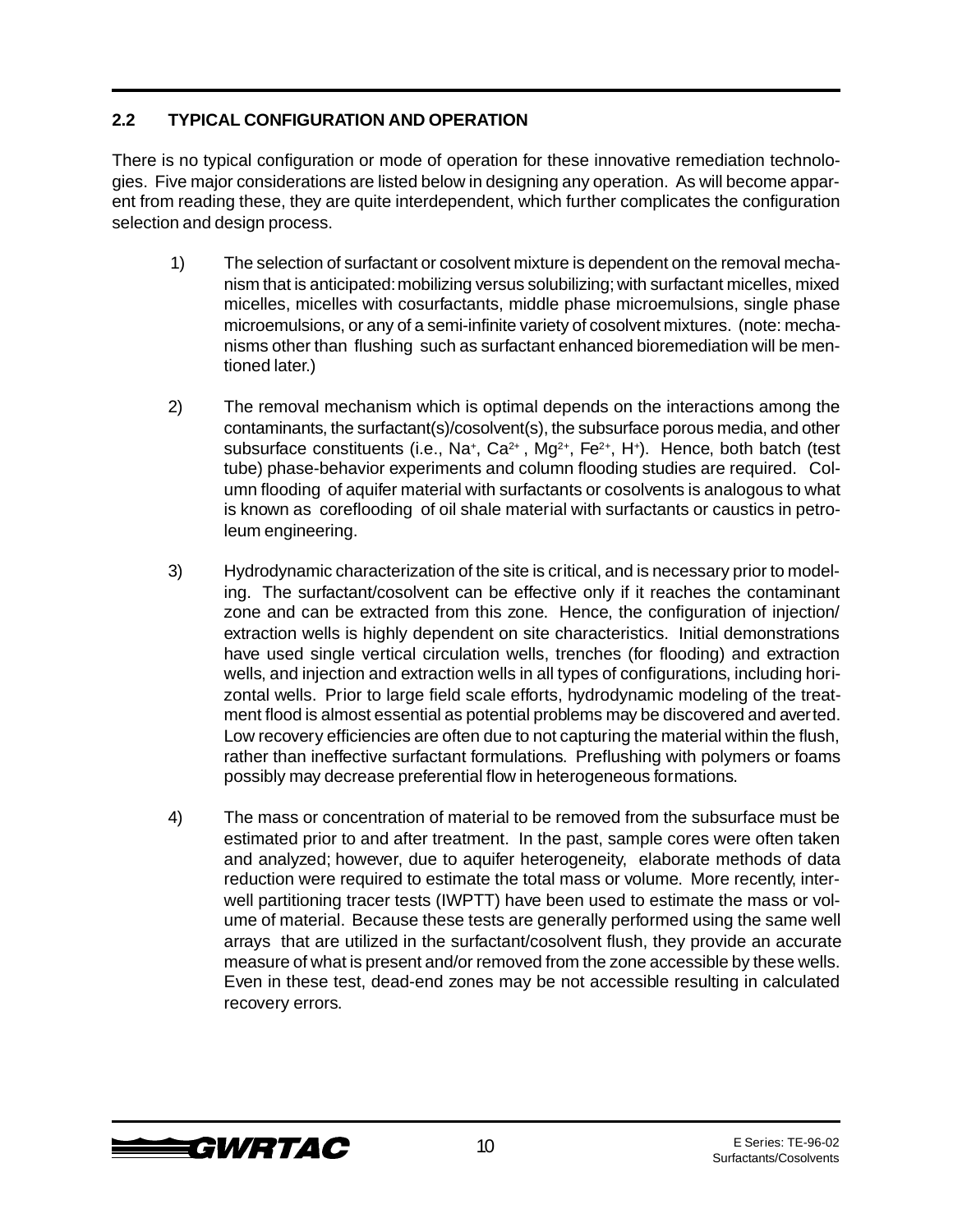5) Treatment is not complete upon extraction. Large volumes of water, contaminants, and surfactants and cosolvents are generated that must be treated. Several research groups are or have investigated ultrafiltration as a means of concentrating the contaminants and surfactants prior to further treatment. Other research groups are investigating or have inverstigated solvent extraction, floatation, air stripping, vacuum steam stripping, foam fractionation, and photochemical treatment as surfactant-contaminant waste-stream separation processes, whereas biotreatment, incineration, and carbon adsorption, have been suggested for contaminant wastewater treatment.

Several specific technical conditions/factors which must be considered early in design, even before laboratory experiments are conducted, are listed below. This list, certainly, is not all inclusive but is provided to give an idea of the types of conditions or issues that may be important in progressing from the laboratory to the field scale:

- aquifer heterogeneity and anisotropy
- ground-water temperature
- viscosity in the subsurface before and after surfactant contact with the NAPL
- biodegradability of surfactants/additives
- toxicity of surfactants/additives, regulatory issues regarding the use of specific sur**factants**
- precipitation losses of anionic surfactants with calcium or other metal species
- sorption losses of anionic and nonionic surfactants
- stability limits of mobilizing systems (separation of components over long distances)
- density differences
- **fingering**
- post extraction treatment of recovered material (may even effect surfactant/cosolvent selection)
- containment
- modeling requirements
- data analysis on complex mixtures (i.e., how many samples and what constituents to monitor?)
- cost-benefit analysis of the extent of area treated per mass of contaminant recovered (i.e., treat only the most contaminated areas?)

Existing and past field studies and demonstrations are reviewed in Section 3, providing a more comprehensive overview of the diversity in surfactant/cosolvent remediation strategies.

#### References Cited:

Jafvert, Chad T. Sediment and saturated-soil-associated reactions involving an anionic surfactant (dodecylsulfate). 2. Partitioning of PAH compounds among phases, Environ. Sci. Technol. 25:1039- 1045, 1991.

Sabatini, D. A., Knox, R. C., Harwell, J. H. Surfactant-Enhanced DNAPL Remediation: Surfactant Selection, Hydraulic Efficiency, and Economic Factors, U.S. EPA Environmental Research Brief number EPA/600/S-96/002, 1996.

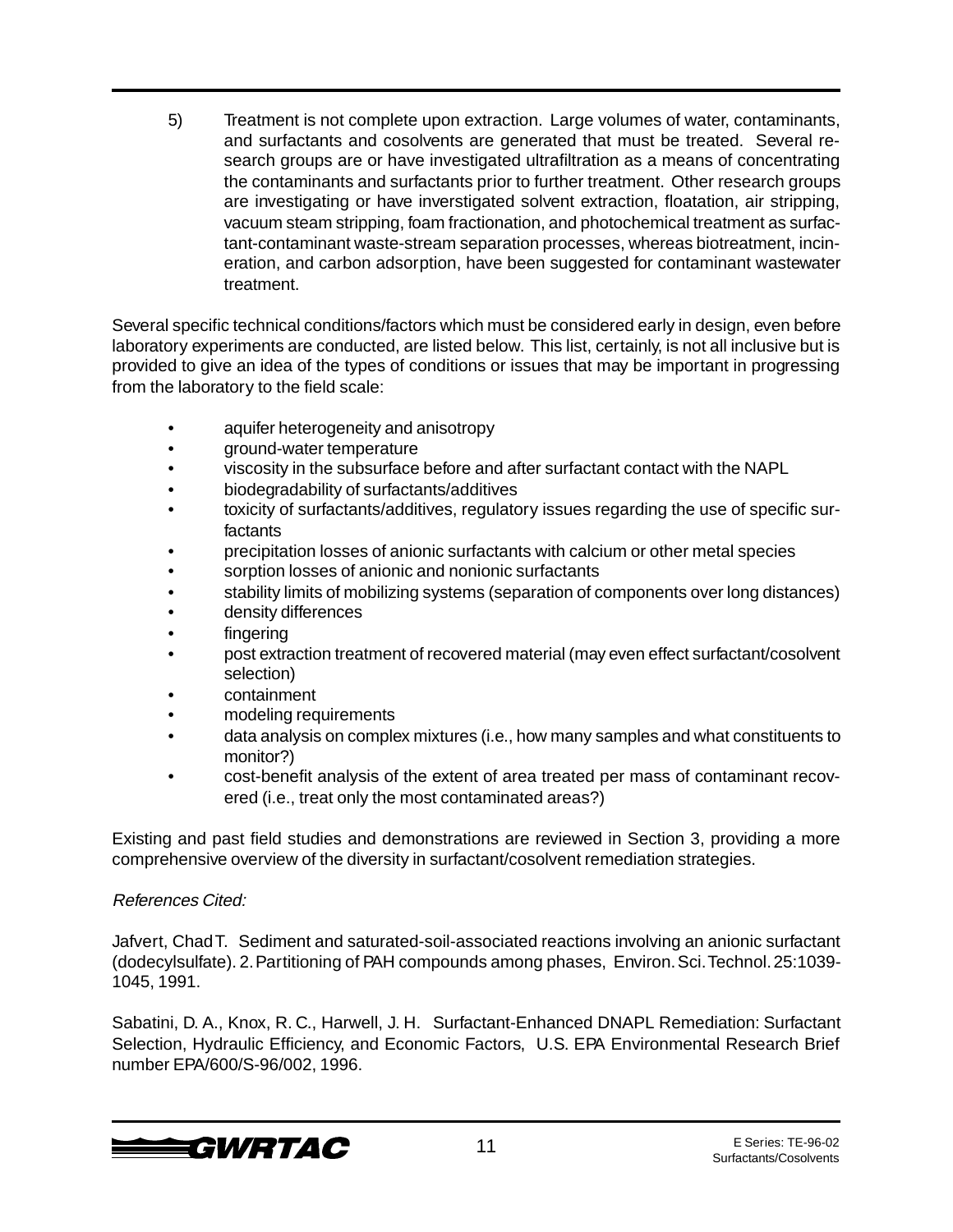Shiau, B. J., Sabatini, D. A. and Harwell, J. H. Ground Water 32, 561-569, 1994.

Winsor, P. A., Hydrotropy, solubilization, and related emulsification processes, Part I, Trans. Faraday Soc., 54:376-399, 1948.

Yalkowski, Samuel H., Solubility of Organic Solutes in Mixed Aqueous Solvent, Final Report to the R. S. Kerr Research Lab., U.S. EPA, contract CR811852-01-0, 1985.

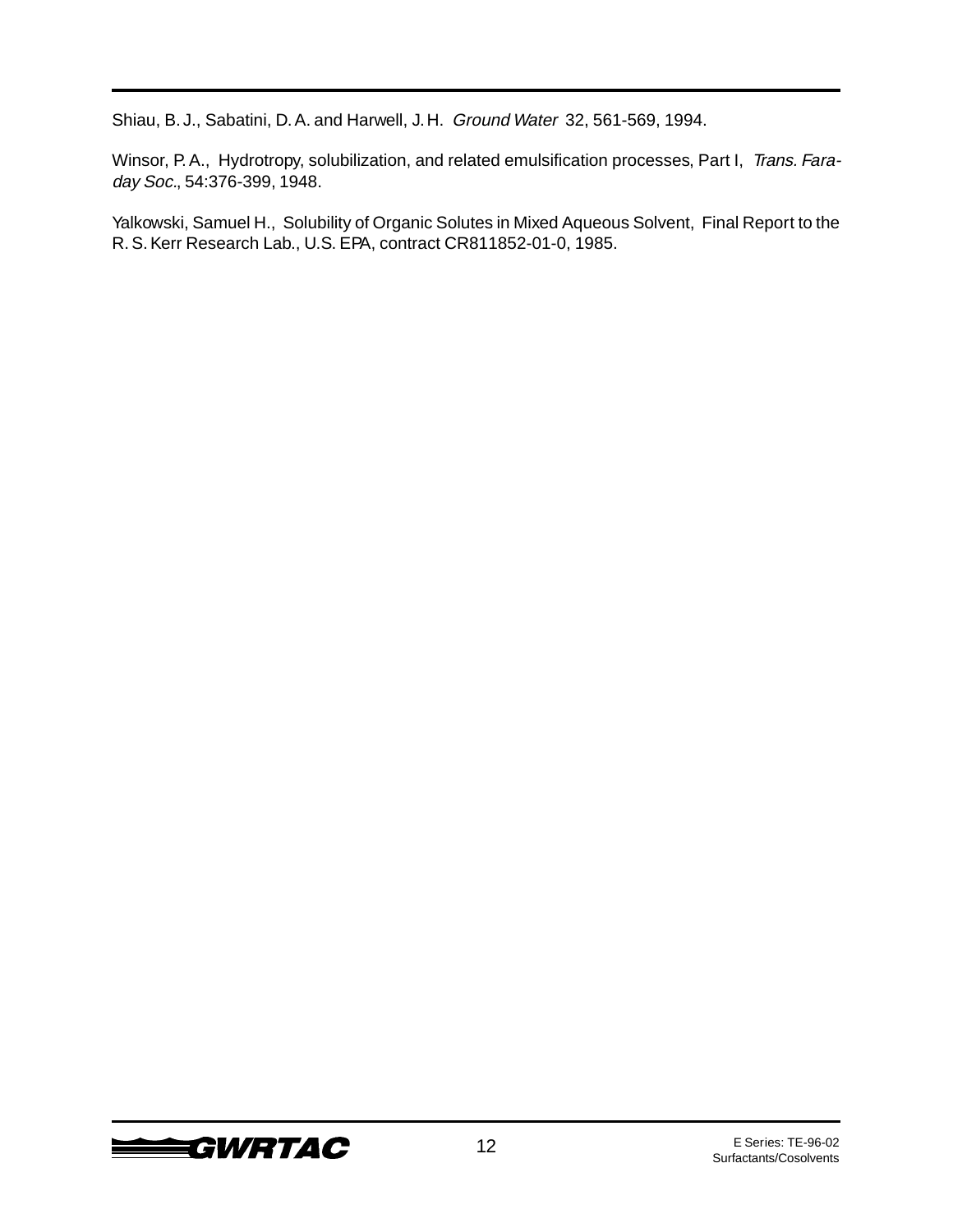### **3.0 PERFORMANCE**

#### **3.1 CASE STUDIES AND DEMONSTRATIONS**

Table 1 summarizes completed and ongoing studies in which surfactants or cosolvents have been or will be injected in an attempt to facilitate contaminant removal. Following Table 1, each of these studies is summarized in more detail, with a list of published references provided for each study where available. The cases are summarized in the order of their appearance in Table 1.

| <b>Study name</b>                                                                                                                                                                                                           | Major contaminants                                                                                                                                                                                                                                                 | Process <sup>a</sup>                                                                                                                                                                           | <b>Status</b>                                                                                                       |
|-----------------------------------------------------------------------------------------------------------------------------------------------------------------------------------------------------------------------------|--------------------------------------------------------------------------------------------------------------------------------------------------------------------------------------------------------------------------------------------------------------------|------------------------------------------------------------------------------------------------------------------------------------------------------------------------------------------------|---------------------------------------------------------------------------------------------------------------------|
| <b>Bordon</b><br>Corpus Christi<br><b>Estrie Region</b><br><b>General Motors</b><br><b>Thouin Sand Quarry</b><br><b>Traverse City</b><br><b>DOE</b> Portsmith<br><b>Picatinny Arsenal</b><br>Industrial NJ Site<br>Hill AFB | DNAPL PCE<br>DNAPL carbon tetrachloride<br>NAPL hydrocarbon<br>oils and PCBs<br>DNAPL, chlorinated solvents<br>PCE and aviation fuel<br>DNAPL TCE and PCBs<br>sorbed TCE<br>BTEX and chlorinated organics surfactant flushing<br>NAPL JP4 and chlorinated organics | surfactant flushing<br>surfactant flushing<br>surfactant flushing<br>surfactant flushing<br>surfactant mobilization<br>micelle solubilization<br>surfactant flushing<br>micelle solubilization | completed<br>completed<br>completed<br>completed<br>completed<br>completed<br>in progress<br>in progress<br>on hold |
| OU1, Test 1<br>Cell 3, OU1<br>Cell 5, OU1<br>Cell 6, OU1<br>Cell 8, OU1<br>OU2<br>OU2                                                                                                                                       |                                                                                                                                                                                                                                                                    | cosolvent solubilization<br>cosolvent mobilization<br>middle phase microemulsion<br>micelle solubilization<br>single phase microemulsion<br>surfactant flushing<br>surfactant foam flushing    | complete<br>in progress<br>in progress<br>in progress<br>in progress<br>in progress<br>scheduled                    |

#### **Table 1. Completed or In-Progress Surfactant or Cosolvent Studies or Demonstrations**

<sup>a</sup>lf a specific process was not identified or engineered for (i.e., solubilization, SPME), the more general term surfactant flushing is used in the table.

SURTAC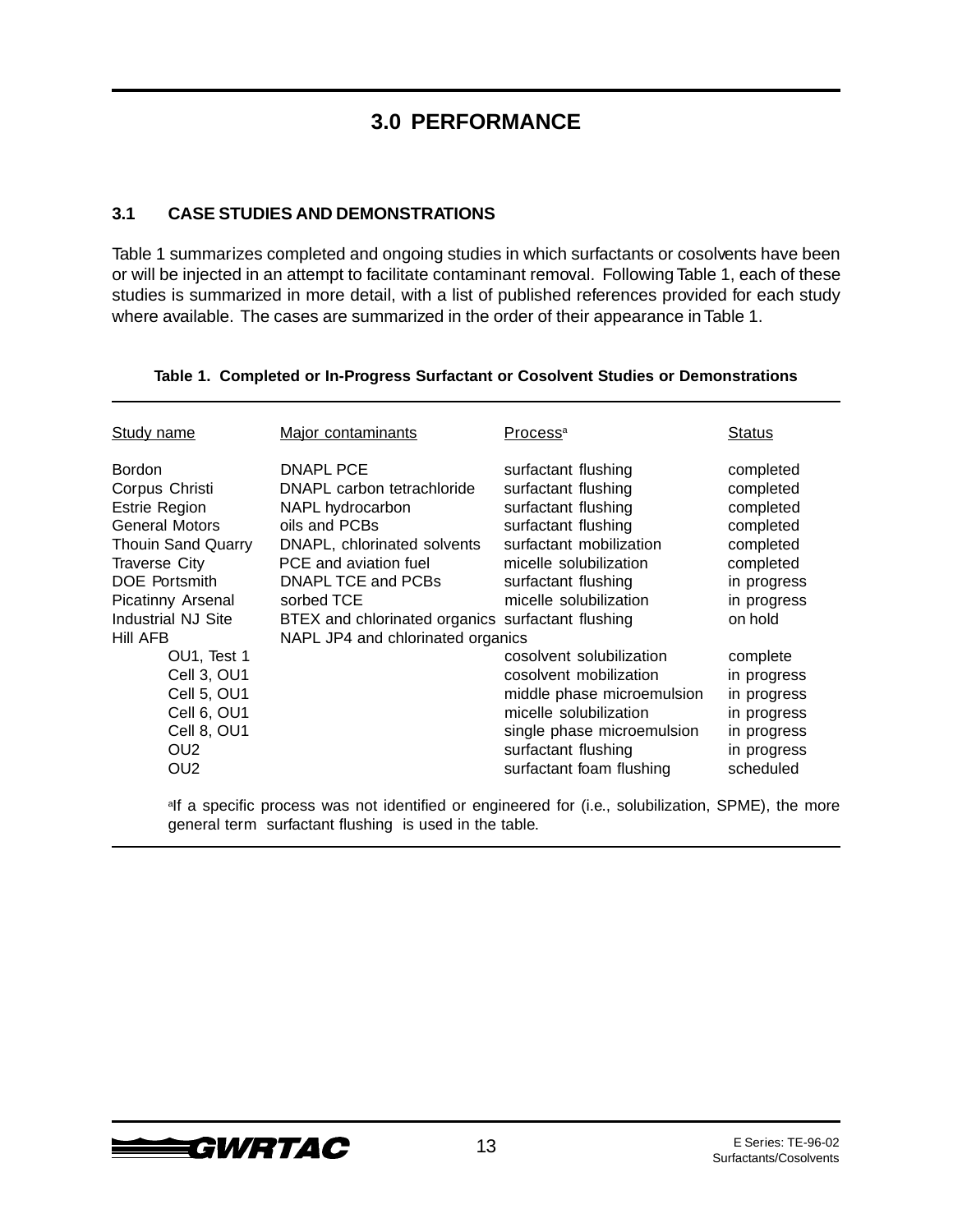#### **1. Bordon Site, Bordon Canadian Air Force Base, Alliston, Ontario Canada**

| <b>Participants:</b>       | SUNY Buffalo and University of Waterloo's Centre for Groundwater<br>Research (site operator)                                                                                                                                                                                                                                                                                                                                                                                                                                                                                                                                                                                                                                                                                                                                                                                                                                                                                      |  |
|----------------------------|-----------------------------------------------------------------------------------------------------------------------------------------------------------------------------------------------------------------------------------------------------------------------------------------------------------------------------------------------------------------------------------------------------------------------------------------------------------------------------------------------------------------------------------------------------------------------------------------------------------------------------------------------------------------------------------------------------------------------------------------------------------------------------------------------------------------------------------------------------------------------------------------------------------------------------------------------------------------------------------|--|
| <b>Demonstration date:</b> | June 1990 to August 1991                                                                                                                                                                                                                                                                                                                                                                                                                                                                                                                                                                                                                                                                                                                                                                                                                                                                                                                                                          |  |
| <b>Compounds treated:</b>  | 271 L of PCE added in a controlled release                                                                                                                                                                                                                                                                                                                                                                                                                                                                                                                                                                                                                                                                                                                                                                                                                                                                                                                                        |  |
| Surfactant/cosolvent:      | unknown                                                                                                                                                                                                                                                                                                                                                                                                                                                                                                                                                                                                                                                                                                                                                                                                                                                                                                                                                                           |  |
| <b>Treatment Summary:</b>  | The study area was a clean surficial sand aquifer with $<$ 1% clay, and<br>< 0.1% organic carbon in a 3 x 3 x 3 m <sup>3</sup> cell. The cell was constructed<br>by driving sheet piling walls into the underlying clay aquitard. A sec-<br>ond sheet-piling wall was installed 1 m outside the inner wall for con-<br>tainment. Five injection wells and five extraction wells were installed<br>parallel to each other on opposite sides of the 9 m <sup>2</sup> cell. Multi-level<br>monitoring wells were also installed. 271 L of PCE were introduced<br>to the cell in a controlled release. The upper PCE zone (0 to 1 m<br>BGS) was perched on a layer within the sand less than 2 cm in thick-<br>ness. The lower pool was located on the clay aquitard at the base of<br>the cell. A 2% surfactant solution was pumped through the cell. The<br>PCE in the extracted solution was air stripped and the surfactant<br>solution was recycled through the cell for 14 PVs. |  |
| <b>Results:</b>            | The DNAPL concentration was rapidly reduced in the cell in areas of<br>high hydraulic conductivity. The residual PCE in the top 1 m was<br>reduced from an initial value of 10% to a value of 1% after 14.4 PVs.<br>At a depth of 2.5 to 3 m, where the ground was either saturated or at<br>20% saturation with PCE initially, the PCE saturation was reduced to<br>3% after 14.4 PVs. Approximately 80% of the total material was<br>recovered, with the remaining material lost to volatilization or remain-<br>ing in dead zones within the formation. The surfactant solution was<br>initially injected into the wells with a constant-head system on each<br>well; this later was changed to peristaltic pumps due to plugging of<br>the injection wells.                                                                                                                                                                                                                   |  |
| <b>Contacts:</b>           | John Fountain<br><b>SUNY Buffalo</b><br>Department of Geology<br>772 Natural Science Complex<br>Buffalo, NY 14260<br>716-645-3446                                                                                                                                                                                                                                                                                                                                                                                                                                                                                                                                                                                                                                                                                                                                                                                                                                                 |  |

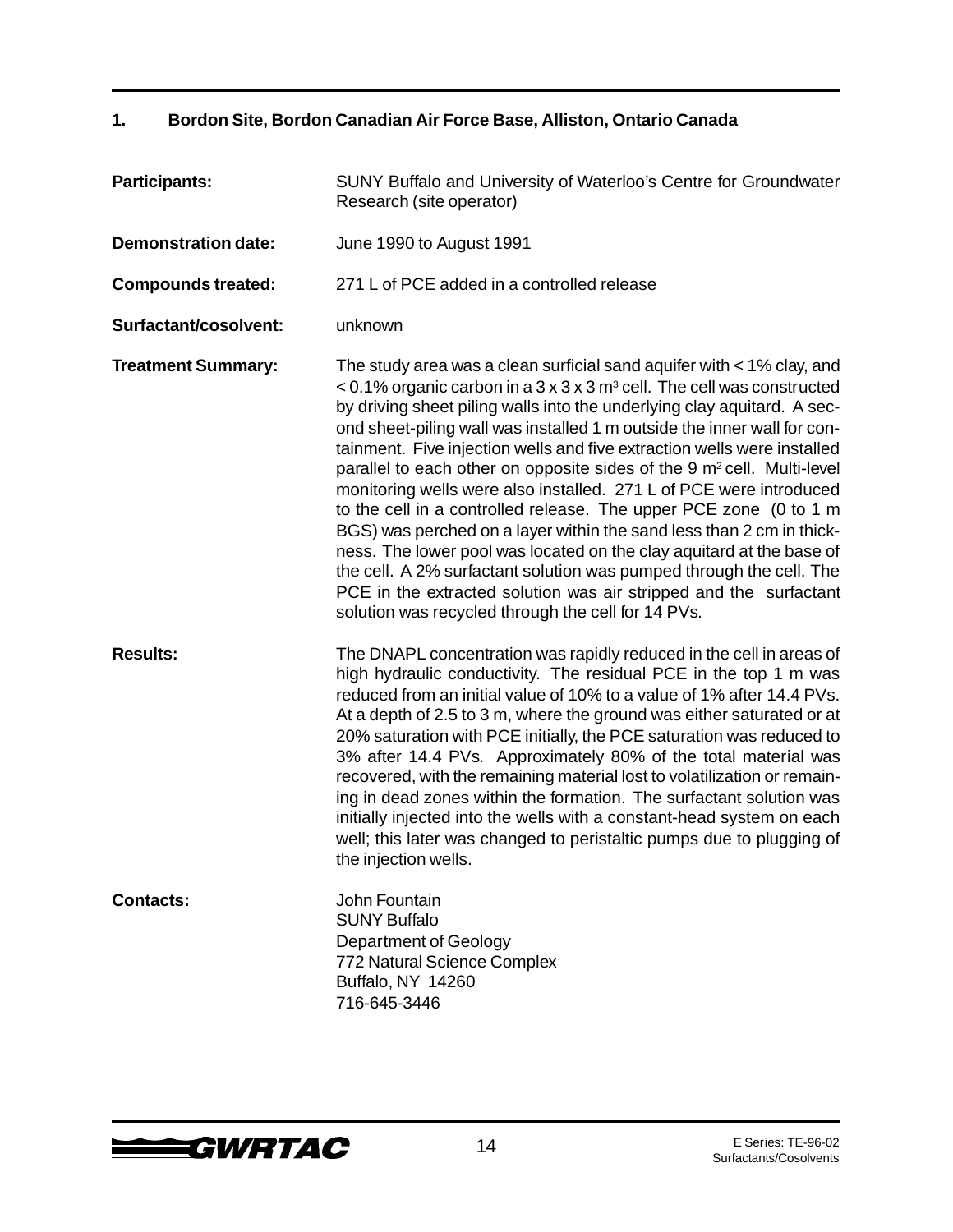Fountain, John; Waddell-Sheets, Carol ; Lagowski, Alison; Taylor, Craig; Frazier, Dave; Byrne, Michael. Chapter 13: Enhanced removal of dense nonaqueous-phase liquids using surfactants, in Surfactant-Enhanced Subsurface Remediation: Emerging Technologies, ACS Symposium Series 594, Dave A. Sabatini, Robert C. Knox, and Jeffrey H. Harwell, eds., 1995.

Fountain, J. C. and Hodge, D., Project summary: Extraction of organic pollutants using enhanced surfactant flushing: Initial field test (part 1). NY State Center for Hazardous Waste Management, February, 1992.

#### **2. Corpus Christi Dupont Site**

| <b>Participants:</b>         | <b>SUNY Buffalo and Dupont Corporate Remediation Group</b>                                                                                                                                                                                                                                                                                                                                                                                                                                                                                                                                                                                                                                                                                                                                                                                                                                                            |  |
|------------------------------|-----------------------------------------------------------------------------------------------------------------------------------------------------------------------------------------------------------------------------------------------------------------------------------------------------------------------------------------------------------------------------------------------------------------------------------------------------------------------------------------------------------------------------------------------------------------------------------------------------------------------------------------------------------------------------------------------------------------------------------------------------------------------------------------------------------------------------------------------------------------------------------------------------------------------|--|
| <b>Demonstration date:</b>   | June 1991 to February 1993                                                                                                                                                                                                                                                                                                                                                                                                                                                                                                                                                                                                                                                                                                                                                                                                                                                                                            |  |
| <b>Compounds treated:</b>    | Carbon tetrachloride (CTET) as a DNAPL at 1000 mg / L in both<br>core and water samples from the test zone (the site was at a<br>chlorocarbons manufacturing plant)                                                                                                                                                                                                                                                                                                                                                                                                                                                                                                                                                                                                                                                                                                                                                   |  |
| Surfactant/cosolvent:        | unknown                                                                                                                                                                                                                                                                                                                                                                                                                                                                                                                                                                                                                                                                                                                                                                                                                                                                                                               |  |
| <b>Site Characteristics:</b> | CTET was present at shallow depths, underlain by a thick clay aquitard<br>(barrier to vertical migration). The target zone was a 12 ft fine grain<br>sand lens with variable smectitic clay content (1 to 15%), 0.025 to<br>0.031% organic carbon, and 12,000 mg / L total dissolved solids at<br>12 to 24 ft below ground level, making the overall test area 25 by 35<br>ft. The formation had moderate hydraulic conductivity ( $>= 10^{-3}$ cmsec).<br>An array of 6 injection wells and one central extraction well were<br>used. This project was completed in four phases. In the first phase a<br>1% surfactant solution was pumped to the injection wells with the<br>extraction solution air stripped to remove the PCE. The surfactant<br>solution was recycled. Phase II was similar with one well being re-<br>placed. In Phase III a new surfactant was used. In Phase IV a smaller<br>area was tested. |  |
| <b>Results:</b>              | In the first two phases, completed in 6/91-8/91 and 3/92-6/92, re-<br>spectively, the surfactant was found to sorb considerably and biofouling<br>of the above ground tanks occurred resulting in the change of surfac-<br>tant. The initial concentrations in monitoring wells were 200-300 mgL<br>with concentrations jumping to 800-900 mg / L at the point that the<br>surfactant reached 0.5% in the monitoring wells (i.e., about 1 PV).<br>The average concentration of CTET in the solution recovered was<br>790 and 219 mg / L for Phases I and II, respectively. After 12.5 pore<br>volumes, a total of 73 gallons of CTET were removed.                                                                                                                                                                                                                                                                    |  |

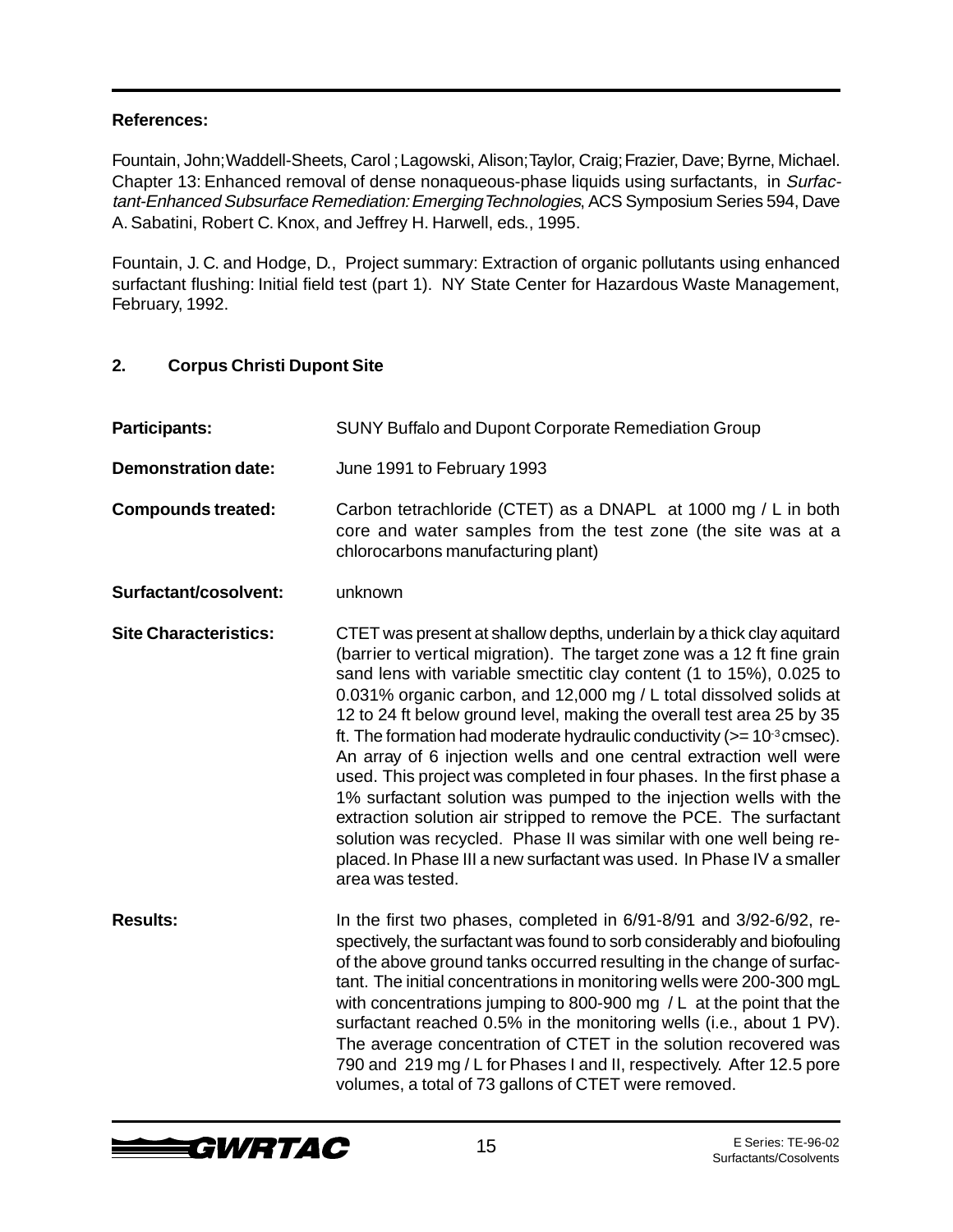**Contacts:** John Fountain SUNY Buffalo Department of Geology 772 Natural Science Complex Buffalo, NY 14260 716-645-3446

#### **References:**

Fountain, John; Waddell-Sheets, Carol ; Lagowski, Alison; Taylor, Craig; Frazier, Dave; Byrne, Michael. Chapter 13: Enhanced removal of dense nonaqueous-phase liquids using surfactants, in Surfactant-Enhanced Subsurface Remediation: Emerging Technologies, ACS Symposium Series 594, Dave A. Sabatini, Robert C. Knox, and Jeffrey H. Harwell, Eds., 1995.

Fountain, John; Hodge, D., Project summary: Extraction of organic pollutants using enhanced surfactant flushing: Initial field tests, Part I, NY State Center for Hazardous Waste Management, February, 1992.

Fountain, John., Project summary: Extraction of organic pollutants using enhanced surfactant flushing, part II, NY State Center for Hazardous Waste Management, November 1993.

Fountain, J. C.; Waddell-Sheets, C., A pilot field test of surfactant enhanced aquifer remediation: Corpus Christi, Texas, Extended Abstract from ACS symposium in Atlanta Georgia, September 27- 29, 1993.

Fountain, J. C. "A pilot scale test of surfactant enhanced pump and treat, in Proceedings of Air and Waste Management Association's 86th Annual Meeting, Denver, Colorado, June 13-18, 1993.

#### **3. Estrie Region, Machine Shop**

| <b>Participants:</b>       | Ecosite Inc., Quebec City, Qc., Canada                                                                                                                                                                                                                                                                                                                                                                                                                                                                                     |  |
|----------------------------|----------------------------------------------------------------------------------------------------------------------------------------------------------------------------------------------------------------------------------------------------------------------------------------------------------------------------------------------------------------------------------------------------------------------------------------------------------------------------------------------------------------------------|--|
| <b>Demonstration date:</b> | 1993-1994                                                                                                                                                                                                                                                                                                                                                                                                                                                                                                                  |  |
| <b>Compounds treated:</b>  | over 160,000 kg of hydrocarbon cutting-oil laden soil under a building                                                                                                                                                                                                                                                                                                                                                                                                                                                     |  |
| Surfactant/cosolvent:      | nonionic, biodegradable surfactants                                                                                                                                                                                                                                                                                                                                                                                                                                                                                        |  |
| <b>Treatment Summary:</b>  | The site was under a machine shop in Estrie Region, Qc, Canada,<br>with the contamination extending from 2 to 4.3 m beneath the con-<br>crete slab floor. The volume of contaminated soil was estimated to<br>be 1,800 m <sup>3</sup> with approximately 1 m of free floating phase. The soil<br>was composed of fine sand with 10-12% silt. The watertable was at<br>approximately 3 m BGS. The hydraulic conductivity was 10 <sup>-4</sup> cm/sec.<br>400 injection-extraction wells were installed in 3 distinct zones: |  |

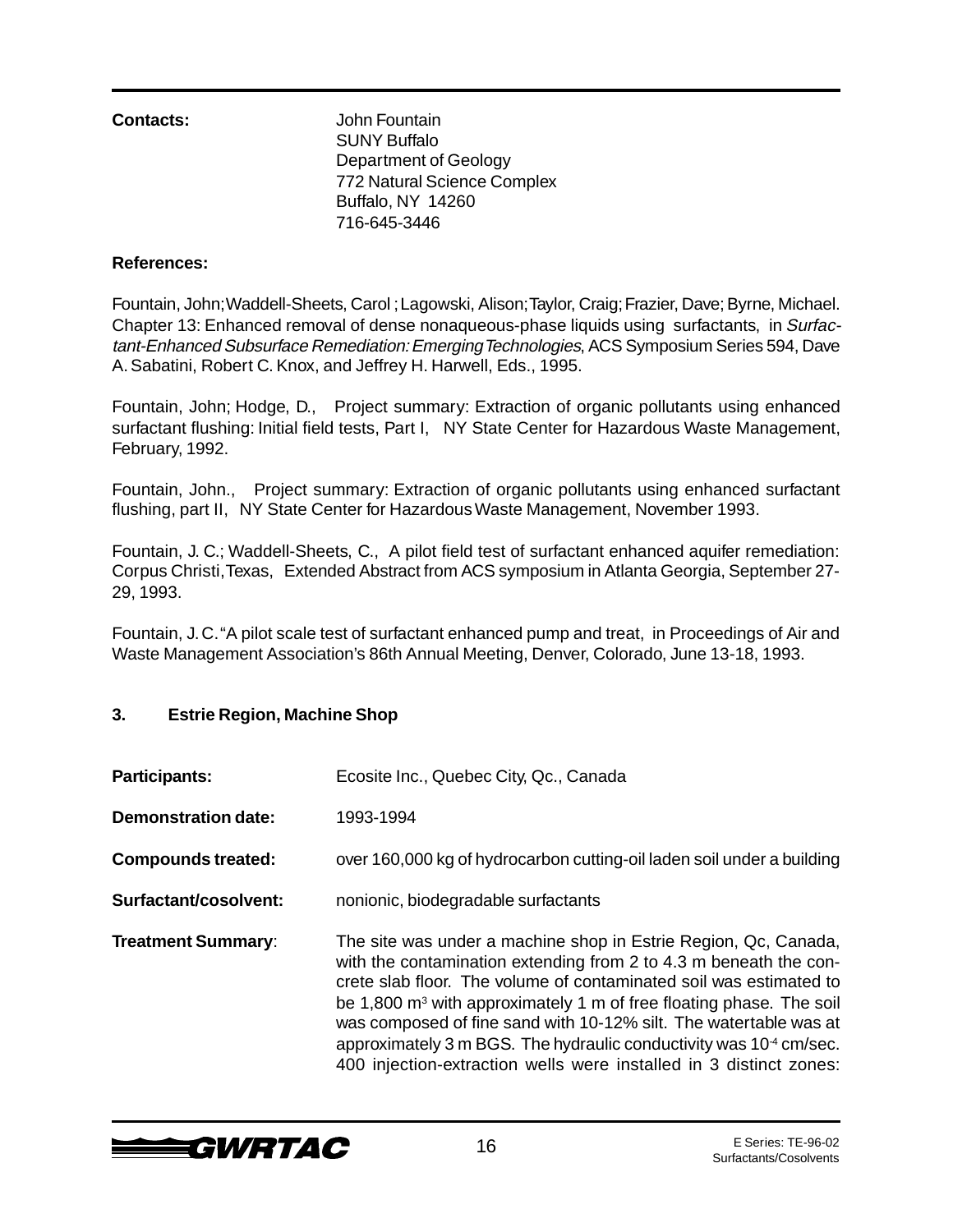|                  | A peripheral network to hydraulically isolate the contamination, a sec-<br>ond zone used only to extract the oils and washing solutions, and a<br>third zone which was used both to inject and extract material. The<br>extract was processed on-site in a wastewater treatment system.<br>Laboratory feasibility trials were performed to: select the surfactant,<br>evaluate biodegradability and toxicity of wash solutions, and plan<br>hydraulic controls. A computerized system for data acquisition was<br>installed to monitor ground-water movement. |
|------------------|---------------------------------------------------------------------------------------------------------------------------------------------------------------------------------------------------------------------------------------------------------------------------------------------------------------------------------------------------------------------------------------------------------------------------------------------------------------------------------------------------------------------------------------------------------------|
| <b>Results:</b>  | First, the watertable within the contaminated area was raised 2 m by<br>injecting washing solution using the injection/extraction wells. Over a<br>combined 50 day period (20 and 30 days in 1993 and 1994, respec-<br>tively) 37.6 m <sup>3</sup> of free phase oil was recovered. In the second step, 8<br>cycles of washing over 60 days resulted in a cumulative mass of oil<br>recovered of approximately 160,000 kg. Most of this was emulsified<br>oil. After extraction, high microbial levels of hydrocarbon degraders<br>were found in the soil.    |
| <b>Contacts:</b> | <b>Charles Boulanger</b><br>Ecosite, Inc.<br>965 Newton Ave.<br>Office 270<br>Québec City, Qc. Canada G1P 4M4<br>1-418-872-3600                                                                                                                                                                                                                                                                                                                                                                                                                               |

Ross, Arnold; Boulanger, Charles; Tremblay, Charles, In situ remediation of hydrocarbon contamination using an injection-extraction process, Remediation Management, March/April, pages 42-45, 1996.

#### **4. General Motors NAO R&D Center, Surfactant Washing Demonstration**

| <b>Participants:</b>         | <b>General Motors NAO R&amp;D Center</b>                                                                                                                                                                                                                                                                                                                                                                                                               |  |
|------------------------------|--------------------------------------------------------------------------------------------------------------------------------------------------------------------------------------------------------------------------------------------------------------------------------------------------------------------------------------------------------------------------------------------------------------------------------------------------------|--|
| Demonstration date:          | 1991                                                                                                                                                                                                                                                                                                                                                                                                                                                   |  |
| <b>Compounds treated:</b>    | up to 6,000 ppm PCB and 67,000 ppm other oils (from soil cores)                                                                                                                                                                                                                                                                                                                                                                                        |  |
| Surfactant/cosolvent:        | unknown                                                                                                                                                                                                                                                                                                                                                                                                                                                |  |
| <b>Site Characteristics:</b> | The site consisted of a five acre parcel surrounded by a containment<br>wall of clay and cement (previously installed) to a depth of 60 ft below<br>the surface. The contamination was confined to the upper 15 ft of the<br>subsurface fill material. Within the five acre site, surfactant was ap-<br>plied to a test plot, 10 ft in diameter by 5 ft deep. The leachate was<br>biotreated for surfactant and oil removal, followed by adsorption of |  |

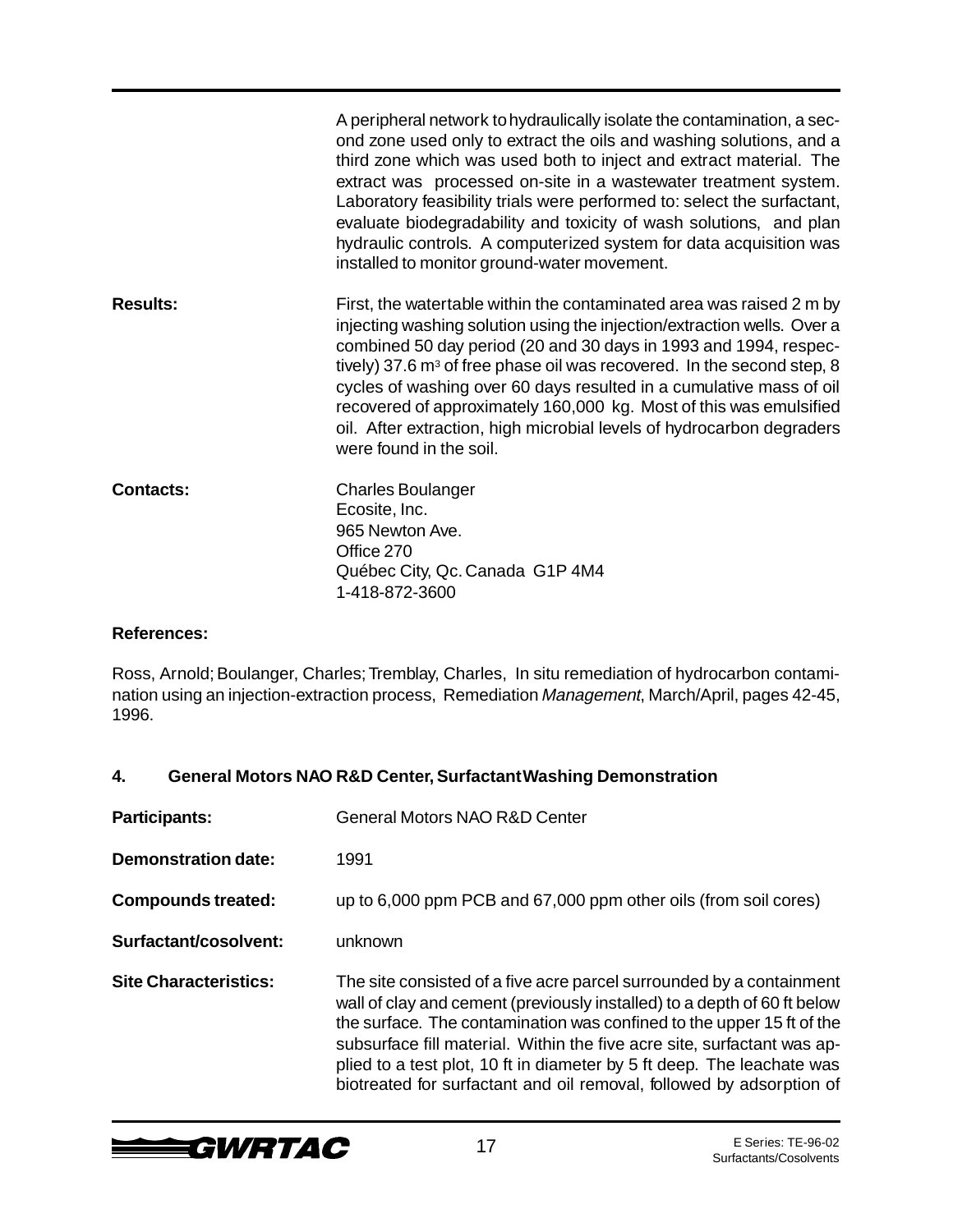|                  | membrane.                                          | the PCBs on activated carbon. In other tests performed on the<br>leachate, the surfactant solution was concentrated with a Romicon<br>Model HF-Lab-5 ultrafiltration unit with either a XM50 or a PM500                                                                                                                                                                                                                                                                                                                              |  |
|------------------|----------------------------------------------------|--------------------------------------------------------------------------------------------------------------------------------------------------------------------------------------------------------------------------------------------------------------------------------------------------------------------------------------------------------------------------------------------------------------------------------------------------------------------------------------------------------------------------------------|--|
| <b>Results:</b>  |                                                    | About 10% of the contaminants were recovered after 5.7 PV. During<br>a similar test the following year, an additional 14% was recovered<br>after 2.3 pore volumes. In the ultrafiltration experiments, 67% of the<br>surfactant mass was recovered with the PM500 membrane, with 90<br>and 83% of the PCBs and oils being retained, respectively. The XM50<br>membrane did not capture the surfactant quite as efficiently (46%),<br>however retained approximately the same fraction of PCB and oil<br>(94% and 89%, respectively). |  |
| <b>Contacts:</b> | Abdul S. Abdul                                     | Carolina C. Ang                                                                                                                                                                                                                                                                                                                                                                                                                                                                                                                      |  |
|                  | <b>General Motors NAO</b><br><b>R&amp;D Center</b> | <b>General Motors NAO</b><br><b>R&amp;D Center</b>                                                                                                                                                                                                                                                                                                                                                                                                                                                                                   |  |
|                  | Warren, MI 48090-9055                              | Warren, MI 48090-9055                                                                                                                                                                                                                                                                                                                                                                                                                                                                                                                |  |
|                  | 810-986-1600                                       | 810-986-1611                                                                                                                                                                                                                                                                                                                                                                                                                                                                                                                         |  |

Abdul, A. S.; Gibson, T. L., "Laboratory studies of surfactant-enhanced washing of polychlorinated biphenyls from sandy materials," Environ. Sci. and Technol, 25:565-670, 1991.

Ang, C. C.; Abdul, A. S., "Aqueous surfactant washing of residual oil contamination from sandy soil," Ground Water Monitoring Review, 11:121-127, 1991.

Ang, C. C.; Abdul, A. S., A laboratory study of the biodegradation of an alcohol ethoxylate surfactant by native soil microbes," J. of Hydrology,138:191-209, 1991.

Abdul, A. S.; Gibson, T. L.; Ang, C. C.; Smith, J. C.; and Sobczynski, R. E. '*In situ* surfactant washing of polychlorinated biphenyls and oils from a contaminated site," Ground Water, 30: 219-231 1992.

Abdul, A. S.; Ang, C. C., "*In situ* surfactant washing of polychlorinated biphenyls and oils from a contaminated field site: Phase II pilot study," Ground Water, 32: 727-734, 1994.

Ang, C. C.; Abdul, A. S., Evaluation of an ultrafiltration method for surfactant recovery and reuse during in situ washing of contaminated sites: Laboratory and field studies," Ground Water Monitoring and Remediation, 1994.

#### **5. Thouin Sand Quarry, Québec Canada:**

**Participants: Department of Geological Engineering, Laval University, Québec,** Canada, and Ministry of Environment and Fauna, Ground Water Division, Canada

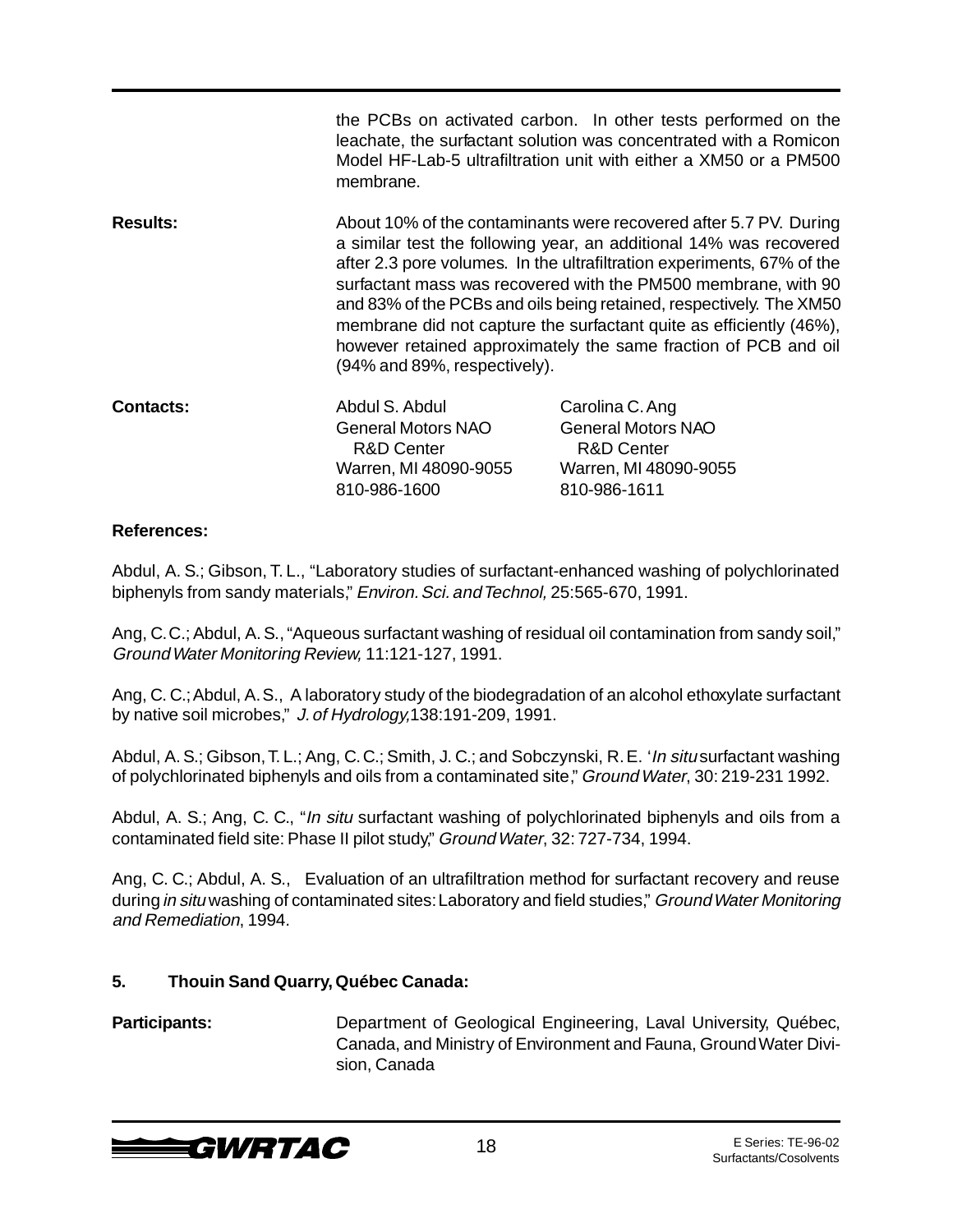| <b>Demonstration date:</b> | 1995                                                                                                                                                                                                                                                                                                                                                                                                                                                                                                                                                                                                                                                                                                                                                                                                                                                                                                                                                                                                                                                                                                                                      |                                                                                                                                                |
|----------------------------|-------------------------------------------------------------------------------------------------------------------------------------------------------------------------------------------------------------------------------------------------------------------------------------------------------------------------------------------------------------------------------------------------------------------------------------------------------------------------------------------------------------------------------------------------------------------------------------------------------------------------------------------------------------------------------------------------------------------------------------------------------------------------------------------------------------------------------------------------------------------------------------------------------------------------------------------------------------------------------------------------------------------------------------------------------------------------------------------------------------------------------------------|------------------------------------------------------------------------------------------------------------------------------------------------|
| <b>Compounds treated:</b>  | Oil waste and chlorinated solvents in the form of DNAPL, density =<br>1.02, viscosity = $18$ cp.                                                                                                                                                                                                                                                                                                                                                                                                                                                                                                                                                                                                                                                                                                                                                                                                                                                                                                                                                                                                                                          |                                                                                                                                                |
| Surfactant/cosolvent:      | The washing solution was designed after several laboratory column<br>experiments and after construction of several phase diagrams.                                                                                                                                                                                                                                                                                                                                                                                                                                                                                                                                                                                                                                                                                                                                                                                                                                                                                                                                                                                                        |                                                                                                                                                |
| <b>Treatment Summary:</b>  | The site is located approximately 20 km northeast of Montréal and is<br>characterized by a thin silty sand layer (2 m) underlain by a 30 m<br>thick deposit of silty clay. Waste oils and organic compounds dis-<br>solved in water have been flowing in ditches and nearby creeks. The<br>test plot, 4.3 m by 4.3 m and covering less than 0.075% of the area,<br>was equipped with one central injection well, four recovery wells<br>spaced in a square, and 12 multilevel observation wells. Recovery<br>wells were 3 meters from the injection well, resulting in approximately<br>17 m <sup>3</sup> of contaminated soil in the saturated zone within the treatment<br>area. The pore volume was approximately 6 m <sup>3</sup> . During well installa-<br>tion, 42 soil samples were taken. The average initial DNAPL concen-<br>tration was 55,000 mg / kg dry soil. The test plot was flooded with: (1)<br>1.34 PV water, (2) 0.54 PV polymer, (3) 0.9 PV surfactant, (4) 1.6 PV<br>polymer, (5) 1.4 PV water, (6) and finally with an injection of bacteria<br>and nutrients to increase biodegradation of the remaining DNAPL. |                                                                                                                                                |
| <b>Results:</b>            | In the zone swept by the washing solution, 86% of the residual DNAPL<br>was recovered using 0.9 pore volumes of surfactant and those rinses<br>described above. DNAPL between extraction wells was not removed<br>well due to insufficient flow in these areas. The use of a polymer<br>solution before and after injection of the surfactant solution appeared<br>to be beneficial in insuring that the surfactant solution swept the ma-<br>jority of the total treated volume, despite the heterogeneity of the soil.<br>Rinse cycles were not completed because of weather.                                                                                                                                                                                                                                                                                                                                                                                                                                                                                                                                                           |                                                                                                                                                |
| <b>Contacts:</b>           | <b>Richard Martel</b><br><b>GREGI</b><br>Dept. of Geological Engineering<br><b>Laval University</b><br>Québec, Qc, Canada, G1K 7P4<br>418-656-2131 x6245                                                                                                                                                                                                                                                                                                                                                                                                                                                                                                                                                                                                                                                                                                                                                                                                                                                                                                                                                                                  | Pierre J. Gélinas<br>Ministry of Environ. & Fauna<br><b>Ground Water Division</b><br>2360 chemin Ste-Foy<br>Qc, Canada G1V 4H2<br>418-656-2411 |

Martel, Richard; Gélinas, Pierre; Desnoyers, Jacques E.; Masson Anne, Phase diagrams to optimize surfactant solutions for oil and DNAPL recovery in aquifers, Ground Water, 31:789-800, 1993.

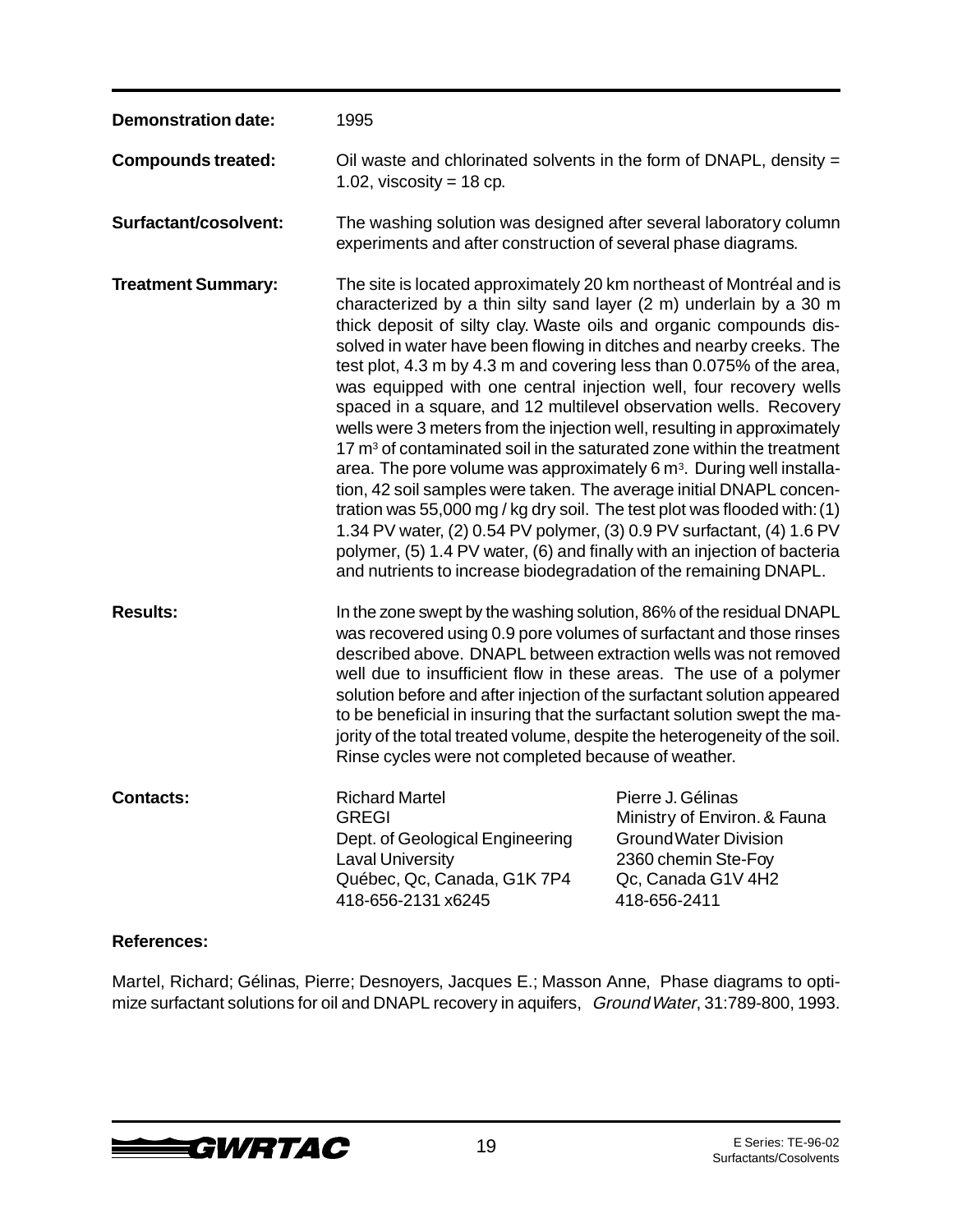Martel, Richard; Gélinas, Pierre; Laurent Saumure, In situ recovery of DNAPL in sand aquifers: clean-up test using surfactants at Thouin Sand Quarry, presented at the 5th Annual Symposium on Ground-water and Soil Remediation, Toronto, Ontario Canada, Oct. 2-6, 1995.

Martel, Richard; Gélinas, Pierre, Surfactant solutions developed for NAPL recovery in contaminated aquifers, Ground Water, 34:143-154, 1996.

Martel, Richard; Gélinas, Pierre, Residual diesel measurement in sand columns after surfactant/ alcohol washing, Ground Water, 34:162-167, 1996.

#### **6. Traverse City Field Test**

| Participants:                | Institute for Applied Surfactant Research, U. of Oklahoma, R. S. Kerr<br>Environmental Research Laboratory, Ada OK, The U.S. Coast Guard,<br>and Dow Chemical Co., Inc, Midland MI.                                                                                                                                                                                                                                                                                                                                                                                                                                                                                                                                                                                                                                                                                                                                                                                                                                                                                                                                                    |  |
|------------------------------|----------------------------------------------------------------------------------------------------------------------------------------------------------------------------------------------------------------------------------------------------------------------------------------------------------------------------------------------------------------------------------------------------------------------------------------------------------------------------------------------------------------------------------------------------------------------------------------------------------------------------------------------------------------------------------------------------------------------------------------------------------------------------------------------------------------------------------------------------------------------------------------------------------------------------------------------------------------------------------------------------------------------------------------------------------------------------------------------------------------------------------------|--|
| <b>Demonstration date:</b>   | June, 1995                                                                                                                                                                                                                                                                                                                                                                                                                                                                                                                                                                                                                                                                                                                                                                                                                                                                                                                                                                                                                                                                                                                             |  |
| <b>Compounds treated:</b>    | PCE and aviation fuel at up to 1000 µg / kg and 1000 mg / kg, respec-<br>tively. PCE in the ground-water was typically at 10 $\mu$ g / L.                                                                                                                                                                                                                                                                                                                                                                                                                                                                                                                                                                                                                                                                                                                                                                                                                                                                                                                                                                                              |  |
| Surfactant/cosolvent:        | 540 gallons of 60 mM Dowfax 8390                                                                                                                                                                                                                                                                                                                                                                                                                                                                                                                                                                                                                                                                                                                                                                                                                                                                                                                                                                                                                                                                                                       |  |
| <b>Site Characteristics:</b> | The test occurred in a highly conductive sand formation with natural<br>ground-water velocities of 3 to 5 ft / day. The saturated zone was at a<br>depth of less than 10 ft below the surface. The primary objectives<br>were to: (1) evaluate a vertical circulation well (VCW) system, and<br>(2) maximize surfactant recovery. Laboratory batch and column stud-<br>ies were first performed to test removal efficiencies of the contami-<br>nants and the surfactant. Modeling studies were performed on the<br>VCW system. The vertical circulation well was a single borehole well<br>system with two 5 ft screen lengths separated by a 3 ft spacer. The<br>screens were isolated from each other within the well with packers.<br>Water/surfactant was injected through the top screen and water/con-<br>taminants/surfactant extracted through the bottom screen. Prelimi-<br>nary tracer studies were conducted at the site prior to installation of<br>the VCW to characterize the system hydraulics. 540 gallons of sur-<br>factant solution were added at a surfactant concentration 10 times<br>the cmc value (3.8 wt%). |  |
| <b>Results:</b>              | It was found that due to the high hydraulic conductivity at the site, the<br>extraction rate necessary to capture the surfactant and solubilized<br>contaminants had to be about 10 to 15 times the injection rate. Re-<br>moval of the contaminant (i.e., PCE and methylated alkanes) was<br>increased by approximately 5 to 7 times above normal concentra-<br>tions in the ground- water. After accounting for the tremendous vol-<br>ume of dilution water added, estimated enhancements were 40 to 90<br>times background levels with water alone.                                                                                                                                                                                                                                                                                                                                                                                                                                                                                                                                                                                |  |

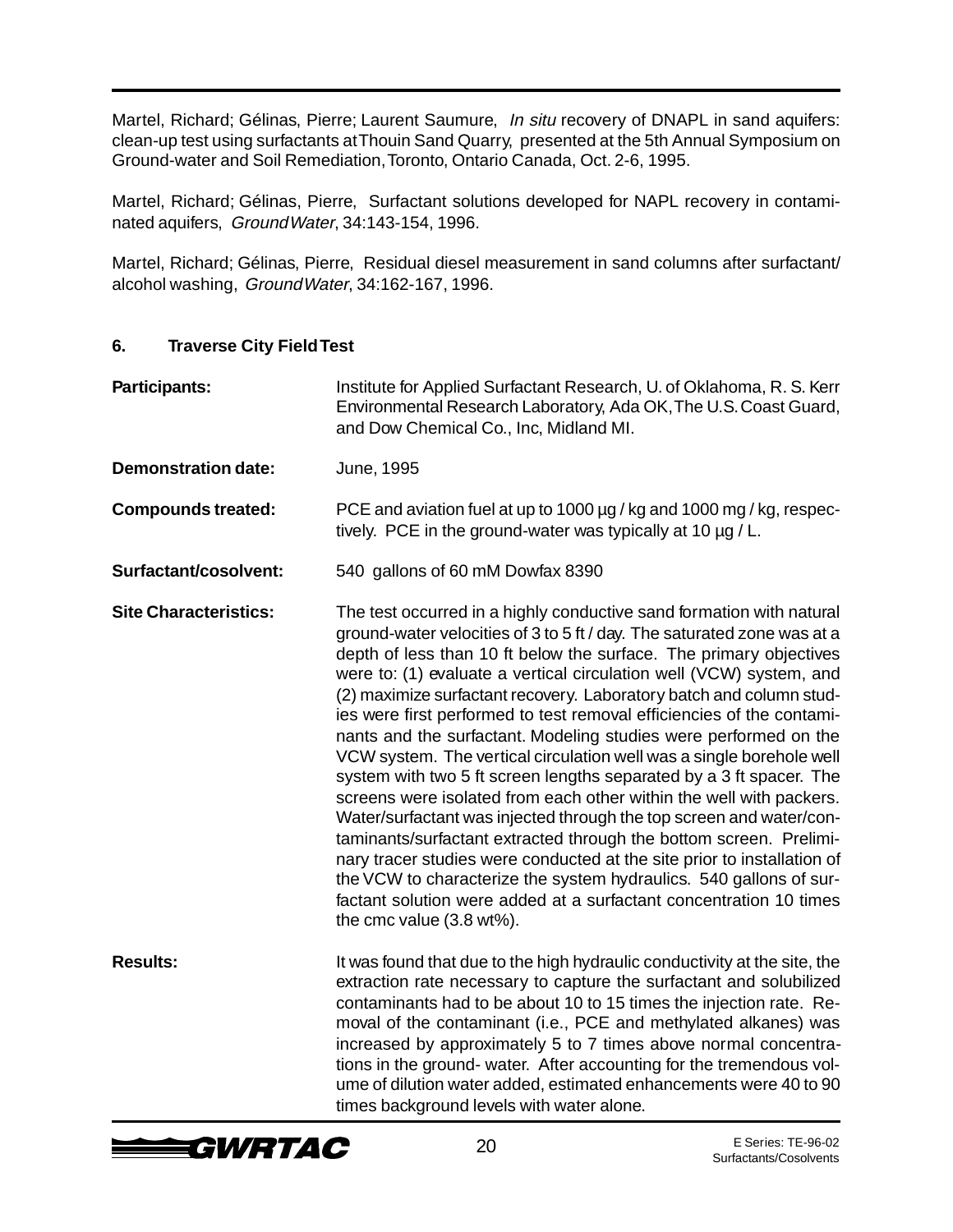| <b>Contacts:</b> | R.C. Knox <sup>1,3</sup> , D. Sabatini <sup>1,3</sup> , J. Harwell <sup>2,3</sup><br><sup>1</sup> School of Civil Engineering<br>and Environmental Science<br><sup>2</sup> School of Chemical Engineering<br><sup>3</sup> Inst. for Applied Surfactant Research<br>University of Oklahoma<br>Norman, OK 73019 | Candida C. West<br>U.S. EPA<br>R.S. Kerr Env. Res. Lab.<br>P.O. Box 1198<br>Ada, OK 74820<br>405-436-8703 |
|------------------|---------------------------------------------------------------------------------------------------------------------------------------------------------------------------------------------------------------------------------------------------------------------------------------------------------------|-----------------------------------------------------------------------------------------------------------|
|                  | 404-325-4256 (-4273, -5814)                                                                                                                                                                                                                                                                                   |                                                                                                           |

Knox, Robert C.; Sabatini, David A.; Harwell, Jeffrey H.; West, Candida C.; Blaha, Frank; Griffin, Chris; Wallick, David; Quencer, Lisa, Traverse City field test, presented at Workshop on In Situ Surfactant Use, Kansas City, MO, sponsored by the R. S. Kerr Environmental Research Laboratory, Ada OK, held September 20, 1995.

Sabatini, D. A.; Knox, R. C.; Harwell, J. H.; Soerens, T. S.; Chen, L.; Brown, R. E.; West C. C., Design of a surfactant remediation field demonstration based on laboratory and modeling studies, in review, Ground Water, submitted September 20, 1996.

Knox, R. C.; Sabatini, D. A.; Harwell, J. H. Brown, R. E.; West, C. C.; Blaha, F., Griffin, S., Surfactant remediation field demonstration using a vertical circulation well, in review, Ground Water, submitted September 20, 1996.

Sabatini, D. A.; Knox, R. C.; Harwell, J. H. eds. Surfactant Enhanced Subsurface Remediation: Emerging Technologies, ACS Symposium Series, number 594, American Chemical Society, Washington, D.C., 312 pages, 1995.

#### **7. DOE Portsmouth Gaseous Diffusion Plant, Piketon OH**

| <b>Participants:</b>       | INTERA, Inc., SUNY at Buffalo, The University of Texas at Austin                                                                                                                                                                                                                                                                                                                                                      |
|----------------------------|-----------------------------------------------------------------------------------------------------------------------------------------------------------------------------------------------------------------------------------------------------------------------------------------------------------------------------------------------------------------------------------------------------------------------|
| <b>Demonstration date:</b> | Scheduled for Fall, 1996                                                                                                                                                                                                                                                                                                                                                                                              |
| <b>Compounds treated:</b>  | Multicomponent DNAPL, mostly TCE (approx. 90%), PCB's (approx.<br>800 mg/L of the DNAPL), and other chlorinated solvents                                                                                                                                                                                                                                                                                              |
| Surfactant/cosolvent:      | Various surfactants have been tested in the lab.                                                                                                                                                                                                                                                                                                                                                                      |
| <b>Treatment Summary:</b>  | This demonstration is funded by the U.S. DOE, Morgantown Energy<br>Technology Center, Morgantown WV. A partitioning tracer test is to<br>be conducted in July, 1996 to measure the volume of DNAPL be-<br>tween 2 existing wells at the site. In the Fall of 1996, a DNAPL<br>solubilization test will be conducted at the X701B area at the DOE<br>Portsmonth Plant. The contamination occurs in the Gallia sand and |

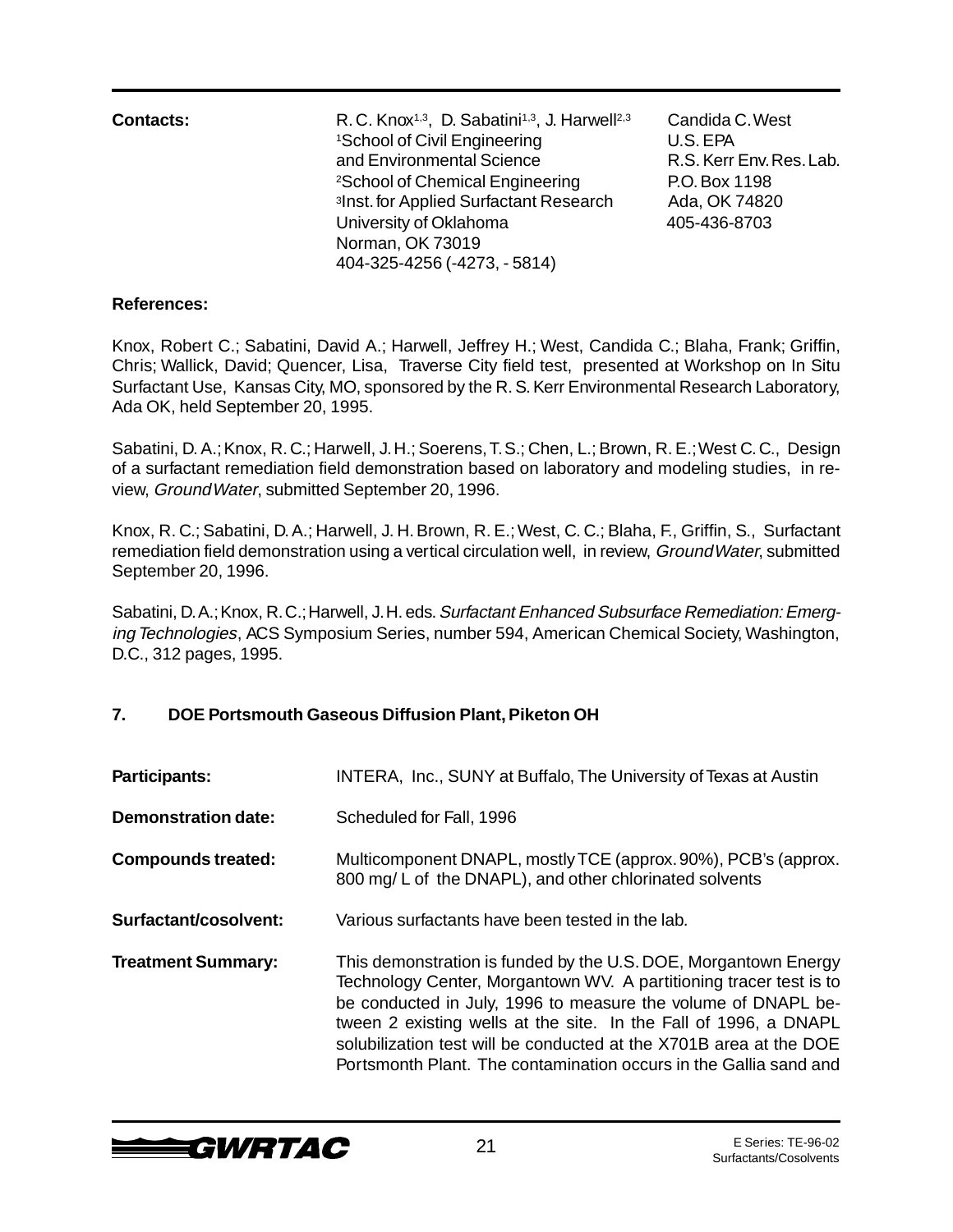gravel aquifer. The hydraulic conductivity is approximately  $10<sup>2</sup>$ cm/sec. The two wells, spaced 15 ft apart and 20 ft deep have produced free phase NAPL.

**Contacts:** Richard Jackson INTERA, Inc. 6850 Austin Center Boulevard Austin, TX 78731 512-346-2000

#### **8. Picatinny Arsenal, New Jersey**

**Participants:** U.S. Geological Survey and University of Virginia (Funding Source: EPA's Office of Exploratory Research, project active though Sept. 1996)

**Demonstration date:** Summer, 1995

**Compounds treated:** TCE at low concentrations sorbed to subsurface soil (no apparent free phase NAPL)

**Surfactant/cosolvent:** Triton X-100

**Treatment Summary:** This site is located on a golf course. TCE contamination is within a sand and gravel aquifer at concentrations of approximately 1 to 5 mg/kg with aqueous phase concentrations of 1 to 5 mg / L. The water table is approximately 10 ft below the surface, with a lower confining unit 10 to 15 ft thick at 50 ft below the surface. The test site is up gradient from an existing pump-and-treat system, installed as an interim remedy, as the site is a listed Superfund site. Three injection wells, 10 ft apart, were installed perpendicular to the natural gradient and tangential to the pump-and-treat extraction well, approximately 100 yards down-gradient. One monitoring well is located 30 ft upgradient and three monitoring wells located down-gradient at 10 ft intervals from the injection wells. Clean water was pumped to all three injection wells for approximately 30 days at 3 gal / min. The water in the center injection well was replaced with 400 mg / L Triton X-100 at the same flow rate for 30 days while clean water continued in the outer wells. Clean water was pumped to all three wells for an additional 4 months. The purpose of this study was to investigate whether the surfactant would increase the rate of desorption of TCE from the solid phase. Hence, researchers are modeling the transport of the surfactant and the TCE. The Picatinny Arsenal is a USGS National Research Site.

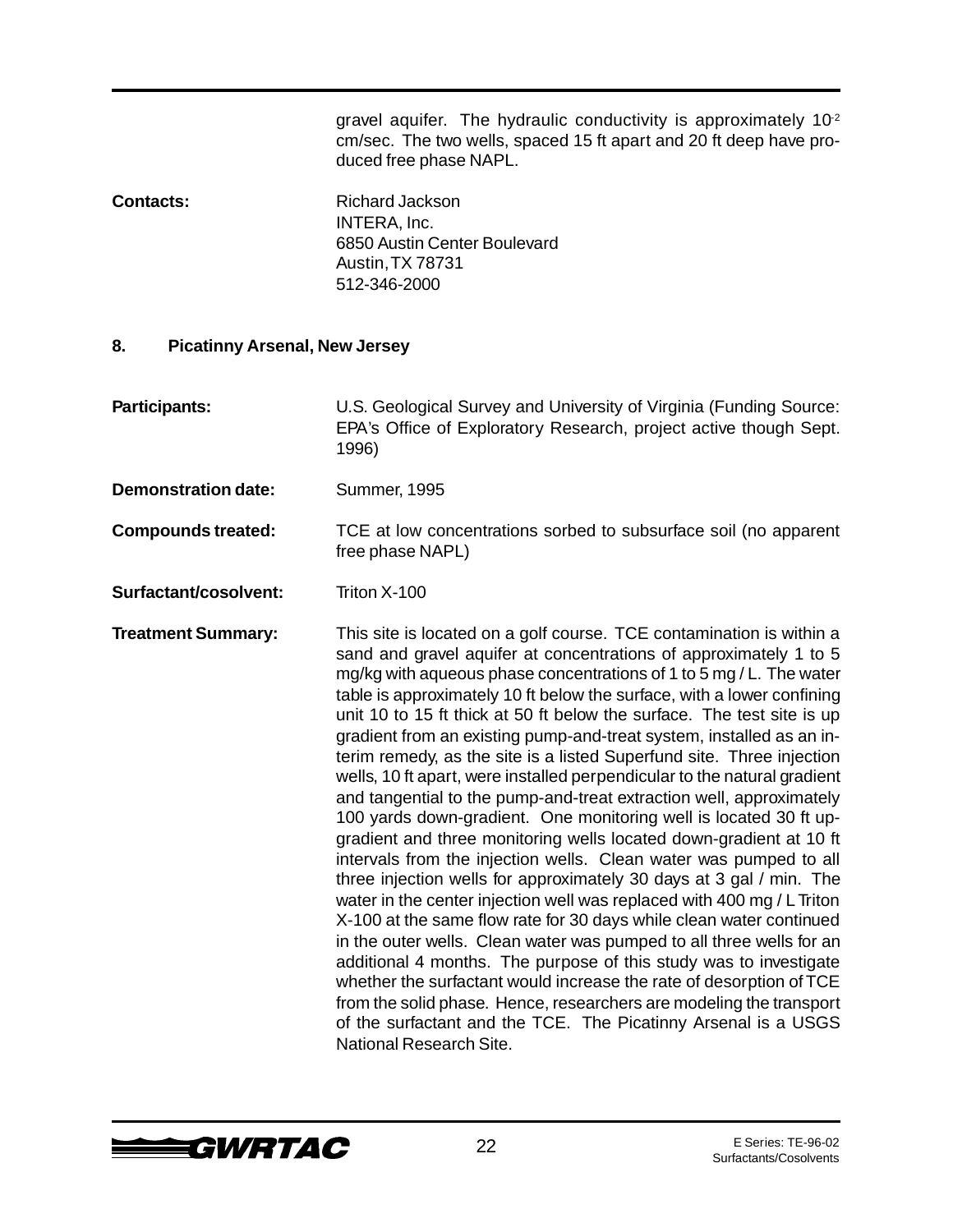| <b>Results:</b>  | Researchers are currently processing data and completing modeling<br>efforts.                                            |                                                                                                                |
|------------------|--------------------------------------------------------------------------------------------------------------------------|----------------------------------------------------------------------------------------------------------------|
| <b>Contacts:</b> | Jim Smith<br>Dept. of Civil Engineering<br>The University of Virginia<br>Charlottesville, VA 22903-2442<br>804-924-77991 | Tom Imbrigiotta<br><b>U.S. Geological Survey</b><br>402 East State Street<br>Trenton, NJ 08628<br>609-771-3900 |

Di Cesare, D. and Smith, J. A., "Effects of Surfactants on the Desorption Rate of Nonionic Organic Compounds from Soil to Water," Reviews of Environmental Contamination and Toxicology, 134:1-29, 1994.

Deitsch, J. J. and Smith, J. A., Surfactant Enhanced Remediation of Ground Water at Picatinny Arsenal, New Jersey," in Morganwalp, D. W. and Aronson, D. A., eds., U.S. Geological Survey Toxics Substances Hydrology Program-Proceedings of the Technical Meeting. Colorado Springs, Colorado- September 20-24, 1993, U.S. Geological Survey Water Resources Investigations Report 94- 4015, 1994.

Deitsch, J. J. and Smith, J. A., "Effect of Triton X-100 on the Rate of Trichloroethene Desorption from Soil to Water," Environmental Science and Technology, 29:1069-1080, 1995.

#### **9. Industrial New Jersey Site**

| <b>Participants:</b>       | New Jersey Institute of Technology, GHEA Associates, Inc.                                                                                                                                                                                                                                                                                                                                                                                                                                                                                       |
|----------------------------|-------------------------------------------------------------------------------------------------------------------------------------------------------------------------------------------------------------------------------------------------------------------------------------------------------------------------------------------------------------------------------------------------------------------------------------------------------------------------------------------------------------------------------------------------|
| <b>Demonstration date:</b> | To be determined, the project is on hold.                                                                                                                                                                                                                                                                                                                                                                                                                                                                                                       |
| <b>Compounds treated:</b>  | Chlorinated organics and BTEX at levels of 1,000 to 2,000 mg/L.                                                                                                                                                                                                                                                                                                                                                                                                                                                                                 |
| Surfactant/cosolvent:      | A nonionic surfactant                                                                                                                                                                                                                                                                                                                                                                                                                                                                                                                           |
| <b>Treatment Summary:</b>  | The site is active and used for machining operations. There is a clay<br>barrier about 10 ft below the surface and the hydraulic conductivity in<br>the clayey unconfined zone is low. Because the site is characterized<br>by low permeability and is shallow, the design consists of straight<br>lines of alternating feed trenches and extraction wells. The feed<br>trenches will be saturated with the surfactant solution during opera-<br>tion, with water removed from the alternating (with the trenches) rows<br>of extraction wells. |

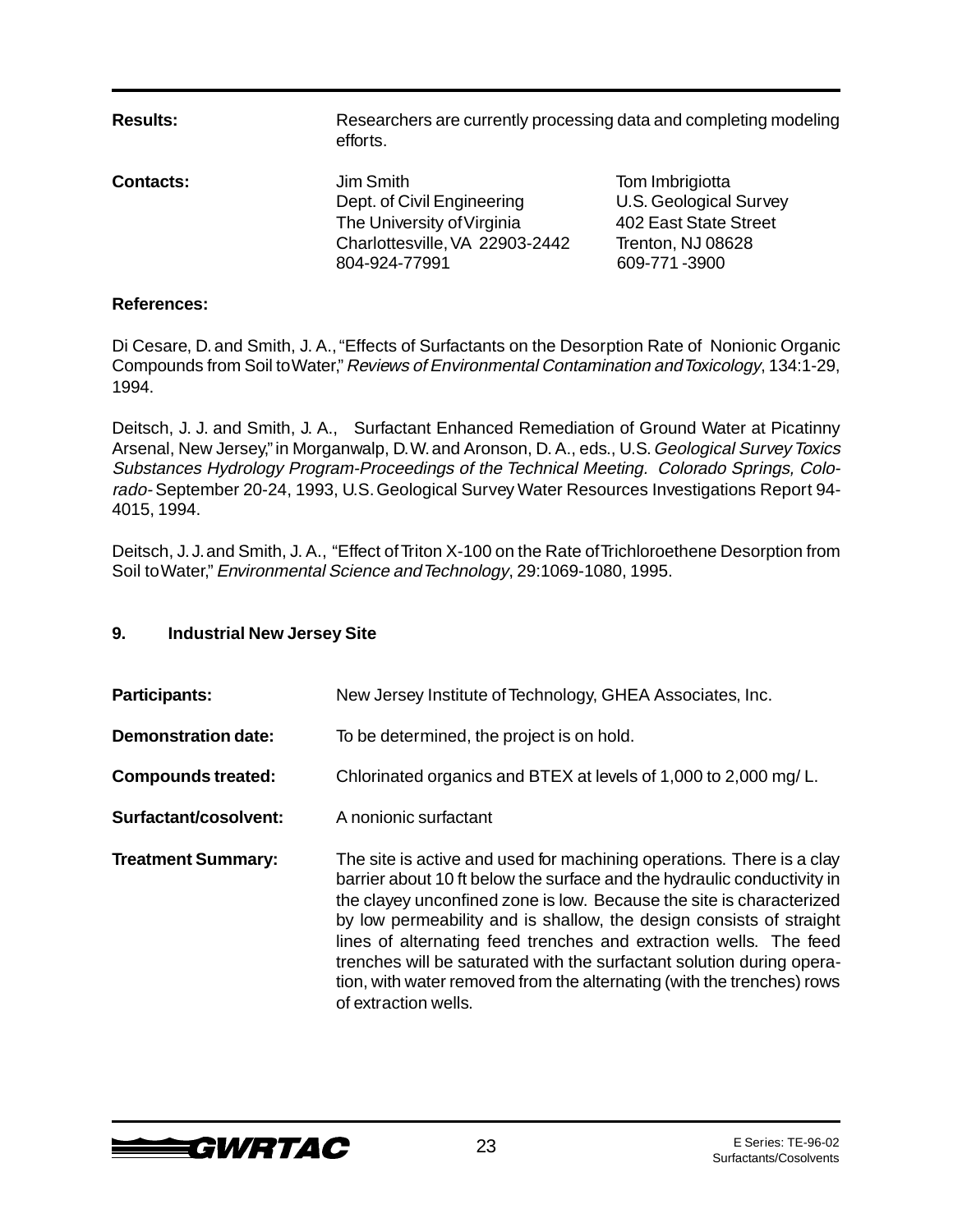**Contacts:** Itzhak Gotlieb Department of Chemical Engineering New Jersey Institute of Technology 138 Warren Street Newark, NJ 07102 201-226-4642

#### **References:**

Gotlieb, I.; Bozzelli, J. W.; Gotlieb, E., Soil and Water Decontamination by Extraction with Surfactants, Seper. Sci. and Technol., 28:793-804, 1993.

#### **10. Hill Air Force Base Sites - Summary**

Funded primarily through the DOD/DOE/EPA Strategic Environmental Remediation Demonstration Project (SERDP), the Advanced Applied Technology Demonstration Facility (AATDF) and the U.S. EPA Research Laboratory, Ada Oklahoma, nine test cells have been constructed at Operational Unit 1 (OU1) on Hill Air Force Base, near Salt Lake City, Utah. Other studies are completed, underway, or in design stages at Operational Unit 2 (OU2). Hill AFB is a CERCLA site listed on the National Priorities List. At OU1, an early SERDP study involved ethanol flushing, conducted by researchers from the University of Florida. Currently, eight treatability studies are under way at OU1. Technologies under investigation, each with a dedicated field cell, include: steam flushing for NAPL mobilization (Tyndall AFB and Praxis Environmental Technologies), air sparging (Michigan Tech.), flushing with cyclodextrins (U. of Arizona), flushing with co-solvents (Clemson), flushing with a surfactant/alcohol single phase microemulsion (SPME) (U. of Florida), flushing with a surfactant that solubilizes (U. of Oklahoma), flushing with a surfactant that mobilizes (U. of Oklahoma), and in-well sparging (same as in-well aeration) (U. of Arizona). In addition, at Operational Unit 2, two demonstrations using surfactants are scheduled: one organized by INTERA for 1996, and the other by researchers at Rice University for 1997.

At OU1, the design of each test is process dependent, however, each test cell that will undergo some type of flushing is basically the same. Each cell is constructed of sheet piling driven into a clay layer approximately 30 feet below the surface, each occupying a rectangular surface area of 3 m x 5 m. The sheet piling has inter-locking grout-sealed joints to hydraulically isolate the cell from its surroundings. This type of containment is sometimes referred to as a Waterloo Barrier system. The sand and gravel aquifer is approximately 15 to 20 ft below the surface to the clay aquitard. Four injection and three extraction wells are located on the opposite 3 m sides of each cell. Well screens are variable from the clay layer to above the water table. In the interior are 12 evenly spaced sampling wells, each with nested ports at 5 vertical depths. The saturated zone pore volume (PV) within each cell is variable from 1,000 to 2,500 gallons per cell. For all of the flushing experiments (those with surfactants, cosolvents, and cyclodexdrin), the flushing rate will be approximately one pore volume per day. Prior to and after treatment of each cell, a partitioning tracer test has or will be performed. The mix of tracers will be designed according to the expected volume of NAPL within the cell before and after treatment. Among the tracers, hexanol and dimethylpentanol may be included. The surfactant and cosolvent demonstrations are summarized below enumerated by the site cell number at which each test has or will be performed.

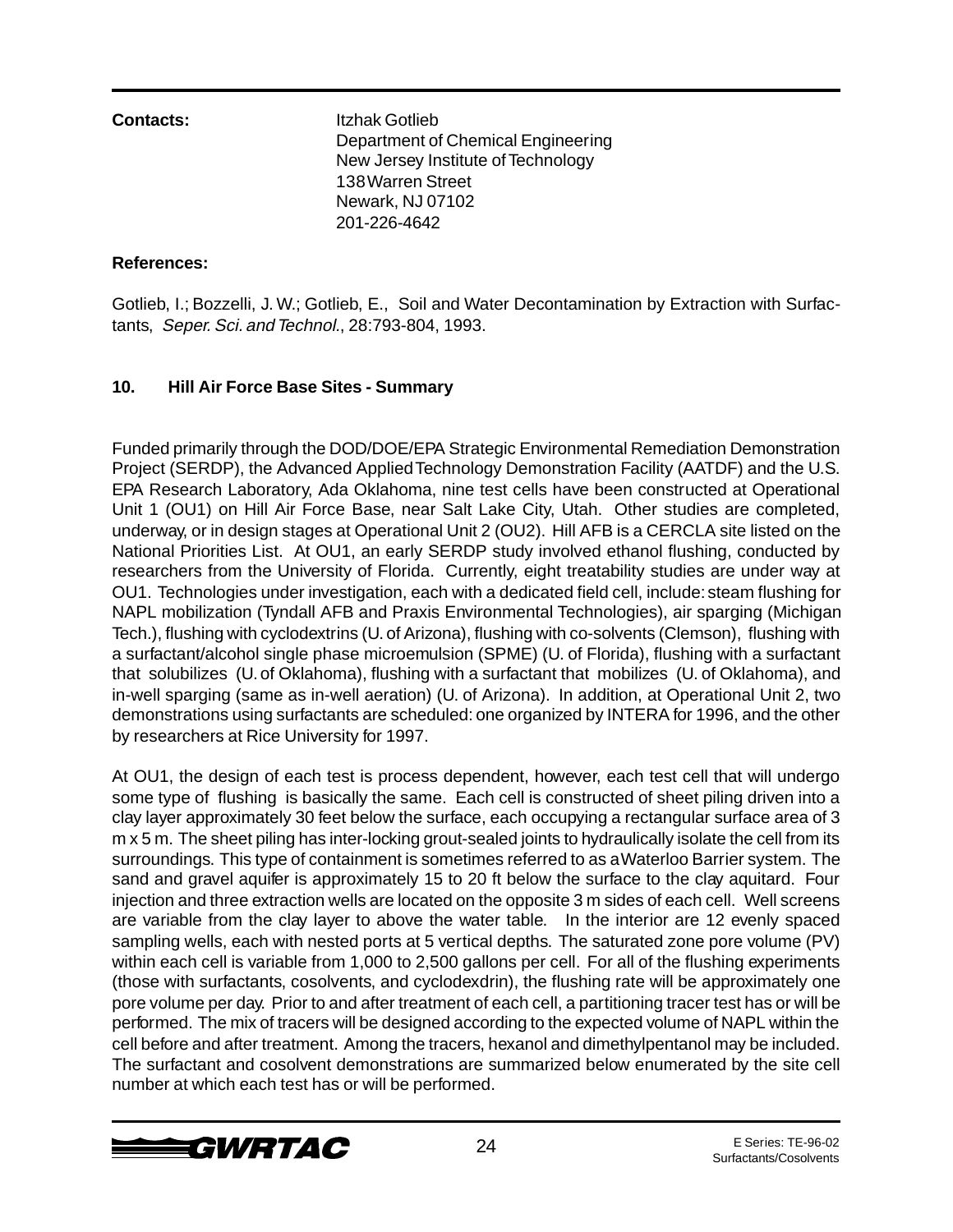| <b>CompoundsTreated:</b> | The cells are quite variable with respect to water content, although in |
|--------------------------|-------------------------------------------------------------------------|
|                          | general about 6 to 9% residual NAPL exists within the saturated zone    |
|                          | pore space of each cell. The NAPL is composed largely of JP4 jet        |
|                          | fuel (approx. 90 to 95%), with lesser amounts of chlorinated organic    |
|                          | solvents (chloroalkenes and chlorobenzenes) and even some PCBs.         |
|                          | A nearby landfill has contributed to the contamination.                 |

#### **Test 1, Operational Unit 1, Hill Air Force Base, Utah**

**Participants:** University of Florida **Demonstration date:** 1994-1995 **Surfactant/Cosolvent:** 70% ethanol, 12% n-pentanol, and 28% water mixture **Treatment Summary:** This was the first test performed at Hill AFB and consisted of treatment with a cosolvent mixture. Prior to all testing, the water table in the cell was raised to 5 meters below ground surface to saturate the NAPL smear zone. The first test was an inter-well partitioning tracer test (IWPTT) in which bromide (as a nonreactive tracer) and a mixture of methyl alcohols were pumped through the cell. In the cosolvent flushing test, approximately 40,000 L (about ten pore volumes) of the cosolvent mixture (70% ethanol, 12% n-pentanol, and 28% water) were pumped through the cell over a 15 day period. The intent was to solubilize (not mobilize) the NAPL. A final inter-well partitioning tracer test was performed. In all tests, samples were taken from the 60 internal monitoring wells (12 nested wells at 5 depths) and the three extraction wells. Soil cores were also collected. **Results:** The first IWPTT indicated a NAPL content of 7% of the porosity. Results indicated that > 90% of several target contaminants and > 75% of the total NAPL mass was removed. The co-solvent pumping strategies were not optimized based on cost considerations, as post-treatment of the NAPL and co-solvent was not attempted. The primary goal was to conduct this study as a proof-of-concept test, and to extend the database for research and development purposes. **Contacts:** Mike D. Annable A. Lin Wood or P. Suresh C. Rao **by C. American** or Carl Enfield Soil Science Department U.S. EPA 2169 McCarty Hall R. S. Kerr Environ. Res. Lab. The University of Florida P.O. Box 1198 Gainesville, FL 32611-0150 Ada, OK 74820 904-392-3902 405-436-8703

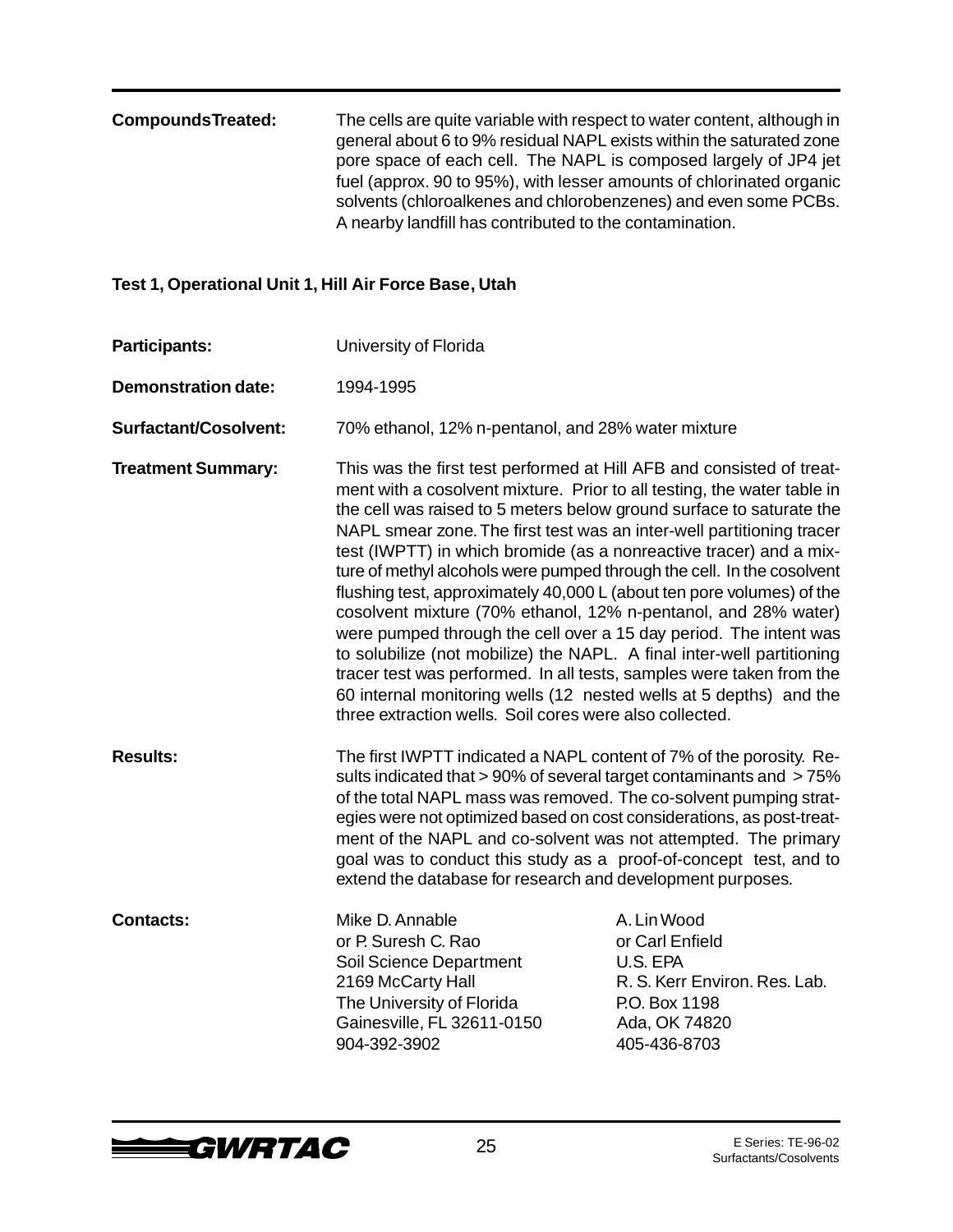Annable, M. D.; Rao, P. S. C.; Hatfield, K.; Graham, W. D.; Wood, A. L., Use of Partitioning Tracers for Measuring Residual Napl Distribution in a Contaminated Aquifer: Preliminary Results from a Field-Scale Test, proceedings, 2nd Tracer Workshop, Univ. of Texas, Austin, TX.

Pope, G. A.; Jin, M.; Dwarakanath, V.; Rouse, B.; Sepehrnoori, K., Partitioning Tracer Tests to Characterize Organic Contaminants, proceedings, 2nd Tracer Workshop, Univ. of Texas, Austin, TX.

Augestijin, D. C. M.; Rao, P. S. C. Enhanced Removal of Organic Contaminants by Solvent Flushing, ACS Symposium Series, submitted, 1995.

Rao, P. S. C.; Lee, L. S.; Wood, A. L., Solubility, sorption, and transport of hydrophobic organic chemicals in Complex Mixtures, U.S. Environmental Protection Agency, EPA/600-M-91-009, March, 1991.

Wood, A. Lynn; Bouchard, D; Brusseau, M.; Rao, P. S. C., Cosolvent effects on sorption and mobility of Organic Contaminants in Soils," Chemosphere, 21:575-587, 1990.

#### **Cell 3 at Operational Unit 1, Hill Air Force Base, Utah**

| <b>Participants:</b>         | <b>Clemson University</b>                                                                                                                                                                                                                                                                                                                                                                                                                                                                                                                                                                                                                                                                                                                                                                                                                                                                                                                   |
|------------------------------|---------------------------------------------------------------------------------------------------------------------------------------------------------------------------------------------------------------------------------------------------------------------------------------------------------------------------------------------------------------------------------------------------------------------------------------------------------------------------------------------------------------------------------------------------------------------------------------------------------------------------------------------------------------------------------------------------------------------------------------------------------------------------------------------------------------------------------------------------------------------------------------------------------------------------------------------|
| <b>Demonstration date:</b>   | <b>Summer, 1996</b>                                                                                                                                                                                                                                                                                                                                                                                                                                                                                                                                                                                                                                                                                                                                                                                                                                                                                                                         |
| <b>Surfactant/Cosolvent:</b> | Either tert-butanol or isopropanol, mixed with n-hexanol                                                                                                                                                                                                                                                                                                                                                                                                                                                                                                                                                                                                                                                                                                                                                                                                                                                                                    |
| <b>Treatment Summary:</b>    | The 3 m x 5 m test cell contains approximately 1,500 gallons of water<br>(i.e., the PV). A partitioning tracer test was performed on the cell with<br>bromide, ethanol, methanol, tert-butanol, methyl-hexanol, and dim-<br>ethyl pentanol as tracers. From this test, the estimated amount of<br>NAPL in the cell is 60 gal. The experimental plan is to pump water,<br>followed by 5,000 to 7,000 gal of alcohol mixture, followed by water.<br>It is anticipated that most of the NAPL will be removed before the<br>total volume of alcohol is pumped. The earlier cosolvent test at Hill<br>AFB performed by The University of Florida group (Test 1, Opera-<br>tional Unit 1) was designed to solubilize the NAPL. The intent in this<br>test is to mobilize the NAPL to basically remove it in a plug. Formu-<br>lating a cosolvent mixture that will mobilize this specific complex<br>NAPL has required extensive laboratory work. |

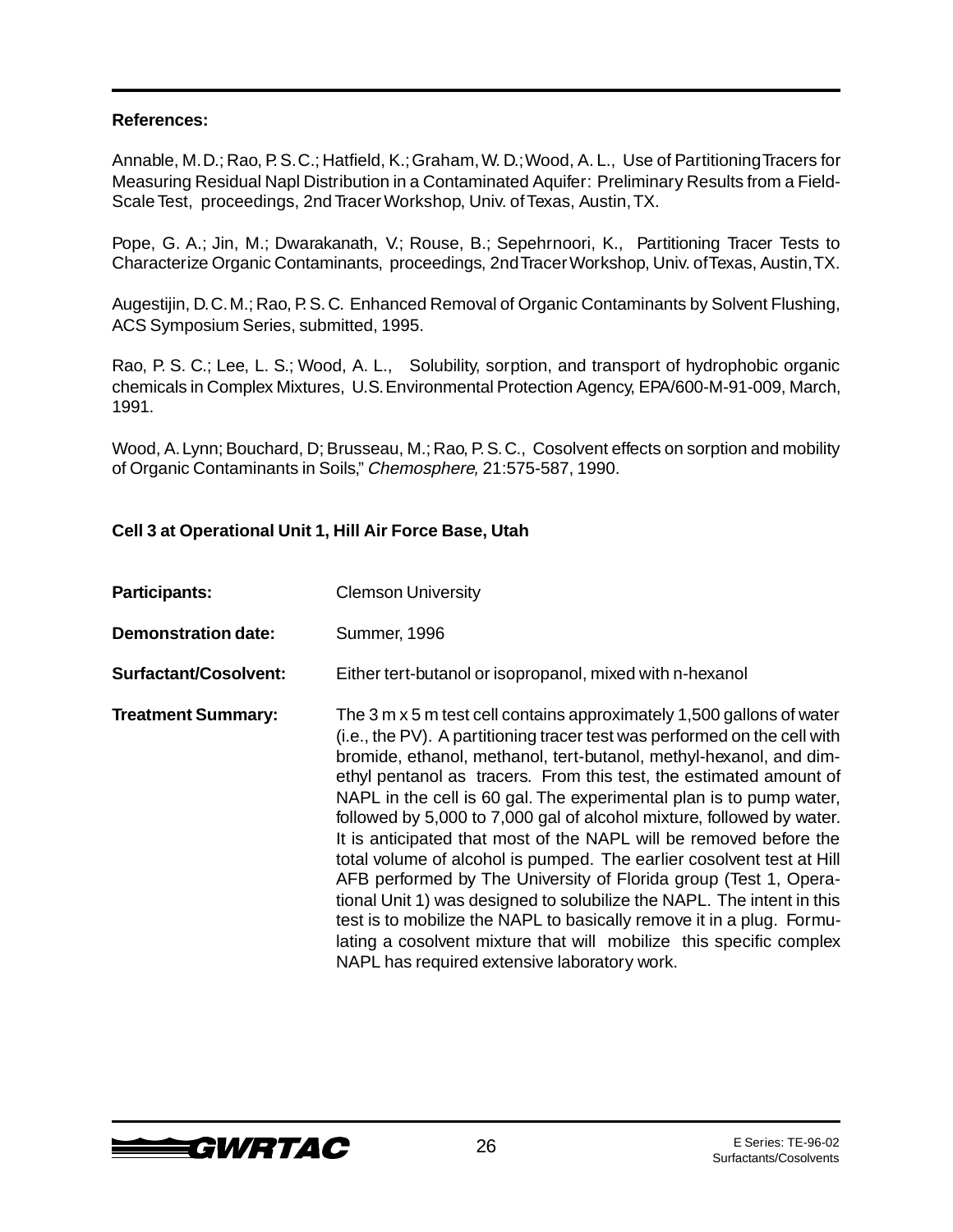#### **Contacts:** Ron Falta

Dept. of Geological Sciences Brackett Hall, Room 340C Clemson University Clemson, SC 29634-1908 864-656-0125

#### **Cell 5 at Operational Unit 1, Hill Air Force Base, Utah**

- **Participants:** University of Oklahoma **Demonstration date:** Summer, 1996
- **Surfactant/cosolvent:** An Aerosol OT/Tween series surfactant mixture with added CaCl<sub>2</sub> will be used. Many (if not all) Tween series surfactants have U.S.D.A. food grade additive status.
- **Treatment Summary:** The intent is to mobilize the NAPL with a middle phase microemulsion. Initial partitioning tracer tests have been performed. It is anticipated that 10 PV or less of mobilizing surfactant mixture will be added at a rate of one PV per day, followed by 5 PV of water. During treatment 3,000 to 4,000 samples will be collected from the extraction and multiport sampling wells for chemical and surfactant analysis.
- **Contacts:** Jeffrey H. Harwell School of Chemical Engineering & Inst. for Applied Surfactant Research Sarkeys Energy Center The University of Oklahoma Norman, OK 73019 405-325-5814
	- Robert C. Knox or David A. Sabatini School of Civil Engineering and Environmental Sciences & Inst. for Applied Surfactant Research 202 West Boyd, Room 334 The University of Oklahoma Norman, OK 73019 405-325-4256 or -4273

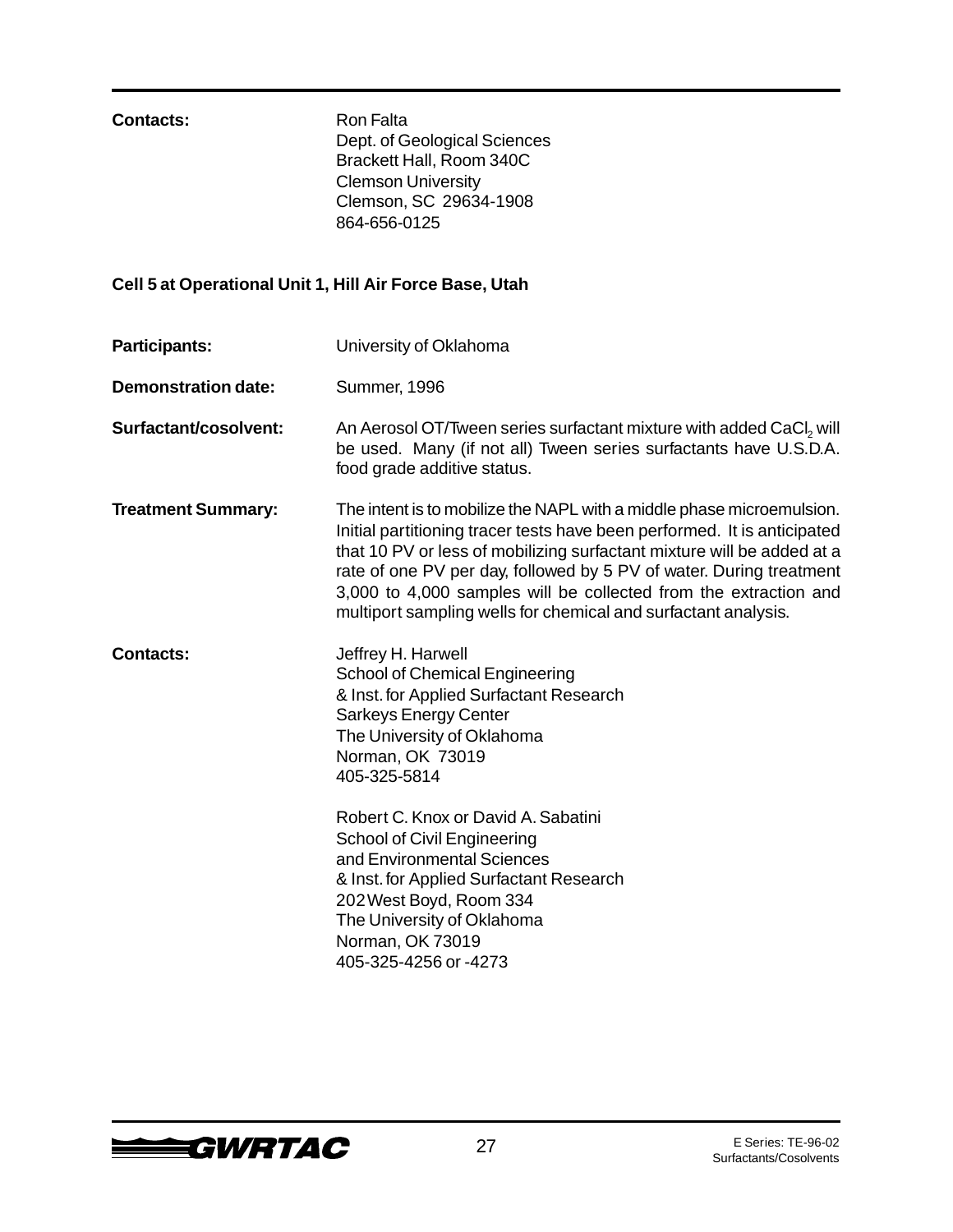### **Cell 6 at Operational Unit 1, Hill Air Force Base, Utah**

| <b>Participants:</b>                                    | University of Oklahoma                                                                                                                                                                                                                                                                                                                                                                                                                                                                                                                                                                                                                                                                                                                   |  |
|---------------------------------------------------------|------------------------------------------------------------------------------------------------------------------------------------------------------------------------------------------------------------------------------------------------------------------------------------------------------------------------------------------------------------------------------------------------------------------------------------------------------------------------------------------------------------------------------------------------------------------------------------------------------------------------------------------------------------------------------------------------------------------------------------------|--|
| <b>Demonstration date:</b>                              | <b>Summer, 1996</b>                                                                                                                                                                                                                                                                                                                                                                                                                                                                                                                                                                                                                                                                                                                      |  |
| Surfactant/cosolvent:                                   | An overall 3.6 wt% solution of Dowfax 8390 will be used. This is a<br>solubilizing (micelle forming) diphenyloxide disulfonate surfactant mix-<br>ture; the same one used at the Traverse City site.                                                                                                                                                                                                                                                                                                                                                                                                                                                                                                                                     |  |
| <b>Treatment Summary:</b>                               | The intent is to solubilize the NAPL within surfactant micelles. The<br>specific Dowfax surfactant was chosen largely because of its low<br>sorption potential in the subsurface due to the dual negative charges<br>on each monomer. Ten pore volumes of surfactant will be used fol-<br>lowed by 5 pore volumes of water. It is anticipated that this system<br>will be less efficient than the mobilizing system used in Cell 5: Ten<br>pore volumes may not be sufficient to reduce the residual NAPL con-<br>centration to below 10% of the original value. An initial partitioning<br>tracer test has been performed, with the surfactant flushing test sched-<br>uled for summer, 1996. Similar sampling will occur as in Cell 5. |  |
| <b>Contacts:</b>                                        | Dave A. Sabatini or Robert C. Knox<br><b>School of Civil Engineering</b><br>and Environmental Sciences<br>202 West Boyd, Room 334<br>The University of Oklahoma<br>Norman, OK 73019<br>405-325-4273 or -4256<br>Jeffrey H. Harwell<br><b>School of Chemical Engineering</b><br><b>Sarkeys Energy Center</b><br>The University of Oklahoma<br>Norman, OK 73019<br>405-325-5814                                                                                                                                                                                                                                                                                                                                                            |  |
| Cell 8 at Operational Unit 1, Hill Air Force Base, Utah |                                                                                                                                                                                                                                                                                                                                                                                                                                                                                                                                                                                                                                                                                                                                          |  |
| <b>Participants:</b>                                    | University of Florida, Largely funded by the DOD/AATD at Rice U.                                                                                                                                                                                                                                                                                                                                                                                                                                                                                                                                                                                                                                                                         |  |
| <b>Demonstration date:</b>                              | Summer, 1996                                                                                                                                                                                                                                                                                                                                                                                                                                                                                                                                                                                                                                                                                                                             |  |
| Surfactant/cosolvent:                                   | Brij 97 ( $C_{18}EO_{20}$ ) with n-pentanol as a cosurfactant. This formulation<br>makes a Winsor Type I single phase microemulsion.                                                                                                                                                                                                                                                                                                                                                                                                                                                                                                                                                                                                     |  |

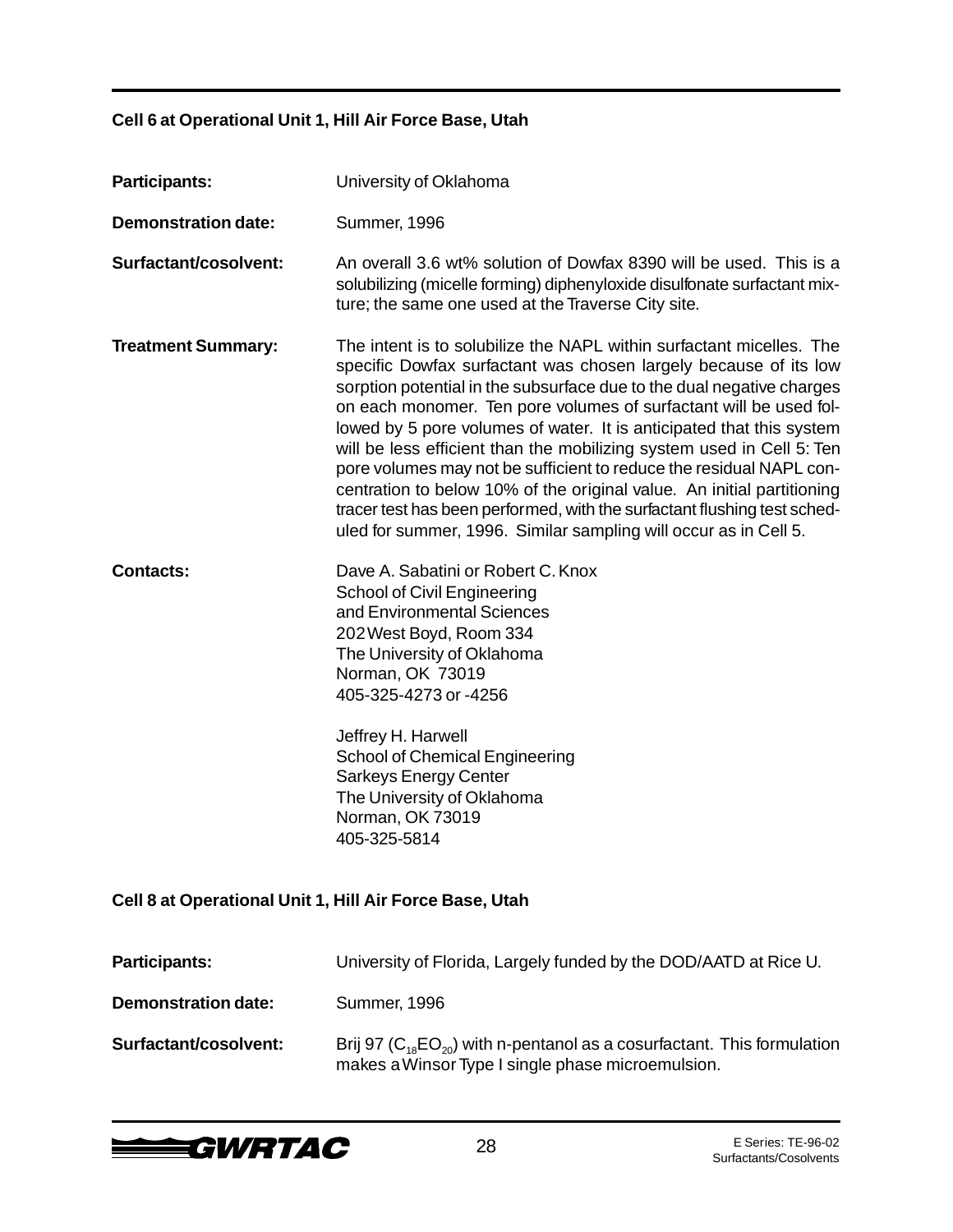| <b>Treatment Summary:</b> | The primary goal is to solubilize NAPL constituents within a single-<br>phase microemulsion (SPME) system. Initial laboratory studies were<br>performed in batch, column, and 2-D tanks using the NAPL and sedi-<br>mentary material from the site and other materials. Over 70 com-<br>mercially available formulations were used in lab studies. Pre- and<br>post-treatment partitioning tracer tests will be performed. In the SPME<br>test, it is anticipated that 2 PV of water, 5 to 7 PV of surfactant/cosur-<br>factant, 2 PV of surfactant (alone), and 5 PV of water with be flushed<br>through the cell, in the order listed. The PV is estimated to be about<br>2,500 gallons. Samples will be taken from the 12 multiport sampling<br>wells and the three extraction wells. The waste mixture (surfactant/<br>cosurfactant/NAPL) will be stored on-site for off-site disposal (prob-<br>ably incineration). |                                                                                                                                  |
|---------------------------|--------------------------------------------------------------------------------------------------------------------------------------------------------------------------------------------------------------------------------------------------------------------------------------------------------------------------------------------------------------------------------------------------------------------------------------------------------------------------------------------------------------------------------------------------------------------------------------------------------------------------------------------------------------------------------------------------------------------------------------------------------------------------------------------------------------------------------------------------------------------------------------------------------------------------|----------------------------------------------------------------------------------------------------------------------------------|
| <b>Results:</b>           | These study will provide much needed information on SPME sys-<br>tems, however, will not provide complete information on costs associ-<br>ated with possible future full-scale applications as this is not the pri-<br>mary intent.                                                                                                                                                                                                                                                                                                                                                                                                                                                                                                                                                                                                                                                                                      |                                                                                                                                  |
| <b>Contacts:</b>          | Dean Rhue<br>University of Florida<br>Soil Science Department<br>2169 McCarty Hall<br>Gainsville, FI 32611-0150<br>352-392-3902                                                                                                                                                                                                                                                                                                                                                                                                                                                                                                                                                                                                                                                                                                                                                                                          | Suresh Rao<br>University of Florida<br>Soil Science Department<br>2169 McCarty Hall<br>Gainsville, FI 32611-0150<br>352-392-3902 |

Monthly Progress Reports are available from the Advanced Applied Technology Demonstration Facility for Environmental Technology, at DOD/AATDF, Rice University, Energy & Environmental Systems Institute, M.S. 316, P.O. Box 1892 (or 6100 S. Main St.), Houston, Texas 77251 (or 77005).

#### **Hill Air Force Base, Utah, OU2, Surfactant with Polymer**

| <b>Participants:</b>       | INTERA, Inc., Center for Petroleum and Geosystems Engineering at<br>U. Texas at Austin, and RADIAN International, Austin, TX                                                                                            |
|----------------------------|-------------------------------------------------------------------------------------------------------------------------------------------------------------------------------------------------------------------------|
| <b>Demonstration date:</b> | <b>Summer, 1996</b>                                                                                                                                                                                                     |
| <b>Compounds treated:</b>  | DNAPL, mostly TCE with some PCE and 1,1,1-TCA                                                                                                                                                                           |
| Surfactant/cosolvent:      | Surfactant                                                                                                                                                                                                              |
| <b>Treatment Summary:</b>  | Funding for this project is from the U.S. Air Force Center for Environ-<br>mental Excellence (AFCEE) and INTERA, Inc. The University of Texas<br>performed the design of the surfactant flood and a partitioning tracer |

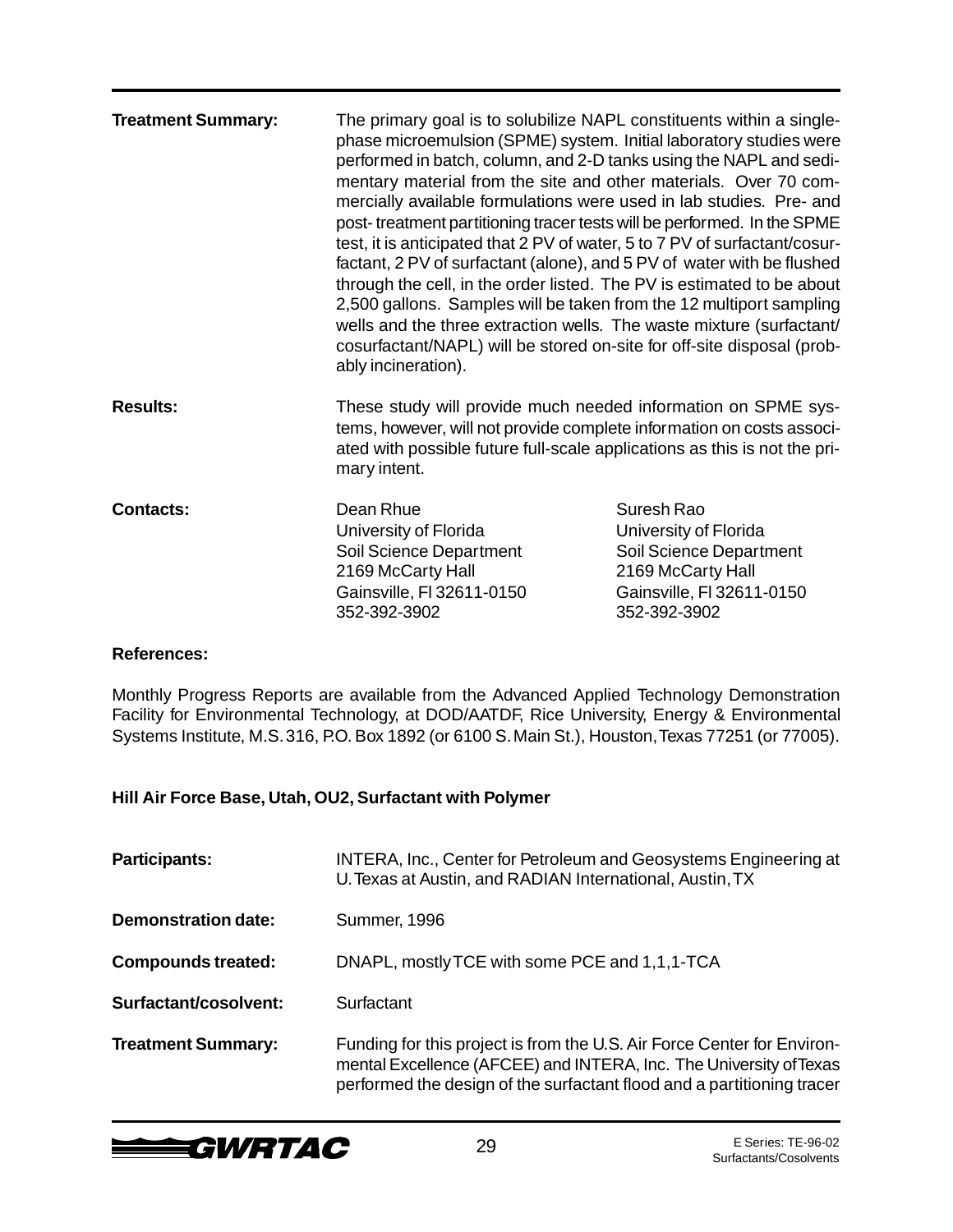|                  | test, and RADIAN International performed the treatment engineering.<br>INTERA, Inc. was the principle contractor and performed all field in-<br>jection-extraction operations and applied for all permits. The specific<br>site was a shallow sand and gravel aquifer at OU2 on Hill AFB. Three<br>in-line injection wells and 3 in-line extraction wells were installed with<br>a monitoring well midway between the injectors and extractors, and a<br>fourth injection well located 10 ft behind the line of 3 injection wells.<br>The distance between the lines of injection and extraction wells was<br>20 ft.                                                                                                                                                                                         |
|------------------|--------------------------------------------------------------------------------------------------------------------------------------------------------------------------------------------------------------------------------------------------------------------------------------------------------------------------------------------------------------------------------------------------------------------------------------------------------------------------------------------------------------------------------------------------------------------------------------------------------------------------------------------------------------------------------------------------------------------------------------------------------------------------------------------------------------|
|                  | The project has two phases. In Phase I, which took place in April and<br>May of 1996, a pilot test was performed: (1) to demonstrate that hy-<br>draulic control of injected fluids was possible, (2) to quantify the vol-<br>ume of DNAPL by conducting a partitioning tracer test between the<br>injector and extractor wells, (3) to show that surfactant could be in-<br>jected and extracted at the designed rates, (4) to test a steam strip-<br>per on the effluent stream, and (5) to identify any potential problems<br>and gain some experience with the sampling and chemical analysis<br>methods.                                                                                                                                                                                                |
|                  | The second phase was scheduled for August, 1996, and lasted 30<br>days. Approval from the U.S. EPA and Utah Dept. of Environmental<br>Quality was expected in July. The goal was to attempt to remove as<br>much of the DNAPL with a micellar flood as possible. Initially poly-<br>mer was going to be used also. A partitioning tracer test was to be<br>performed subsequent to the surfactant flood to test for residual or-<br>ganic phase.                                                                                                                                                                                                                                                                                                                                                             |
| <b>Results:</b>  | The partitioning tracer test indicated that approximately 800 gallons<br>of DNAPL is present in the test section of the aquifer. During the<br>solubilization test, with an 8% surfactant injection over 0.6 days (0.6<br>pore volumes), the TCE concentration in the central monitoring well<br>rose from approximately 600 mg / L prior to the injection to 40,000<br>mg / L after. The maximum DNAPL solubilization capacity was calcu-<br>lated to be 61,000 mg / L for this surfactant injection concentration.<br>The concentrations in the 3 extraction wells were lower, likely due to<br>dilution caused by streamtube convergence on this wells. Problems<br>with surfactant foaming in the steam stripper occurred during this<br>phase, which the investigators attempted to remedy in Phase II. |
| <b>Contacts:</b> | Richard Jackson<br>INTERA, Inc.<br>6850 Austin Center Boulevard<br>Austin, TX 78731<br>512-346-2000                                                                                                                                                                                                                                                                                                                                                                                                                                                                                                                                                                                                                                                                                                          |

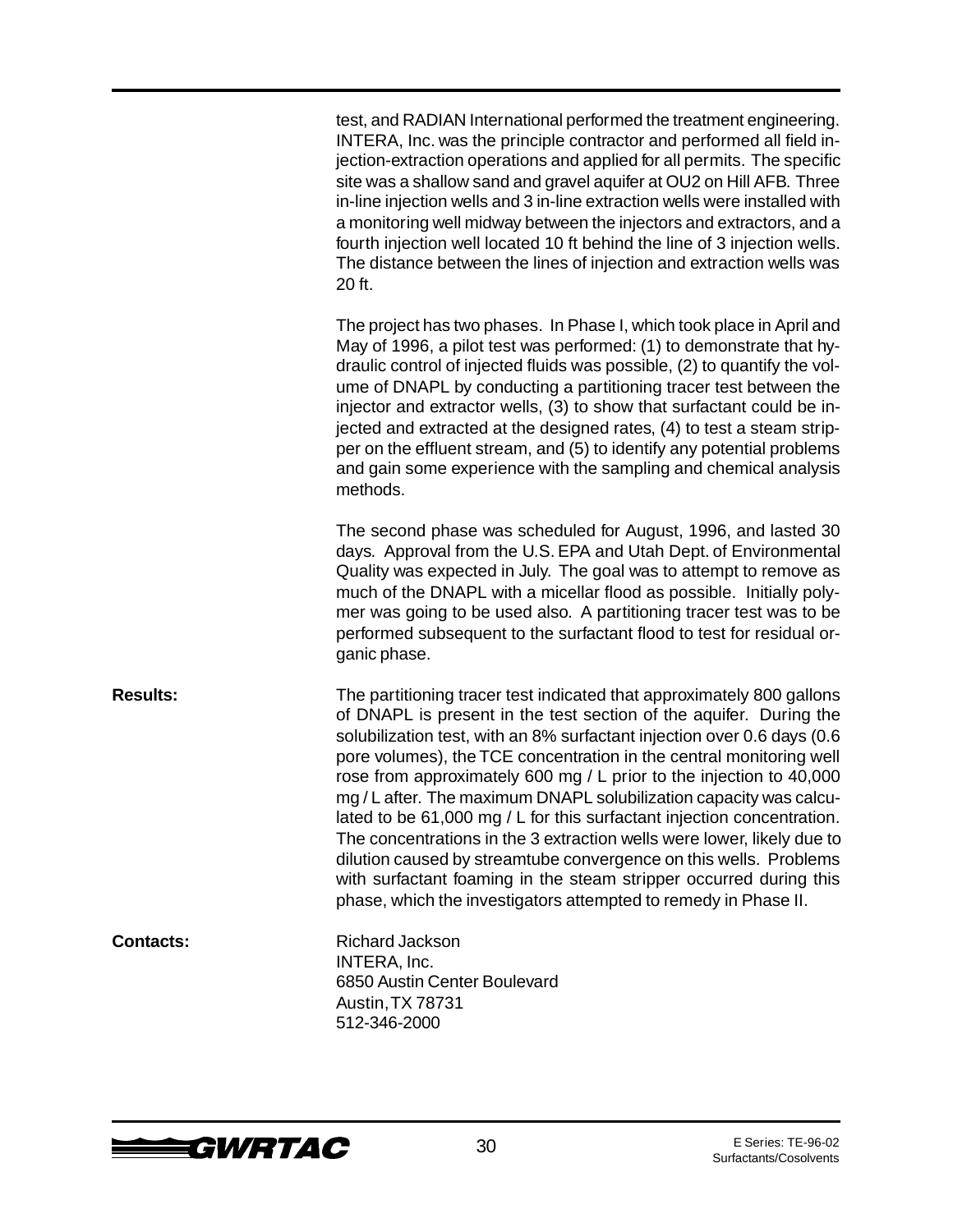#### **Hill Air Force Base, Utah, OU2, Surfactant/Foam Flood**

| <b>Participants:</b>       | Rice University, funded by DOD/AATDF at Rice University                                                                                                                                                                                                                                                                                                                                                                                                                                                                                                                                                      |                                                                                                                                     |
|----------------------------|--------------------------------------------------------------------------------------------------------------------------------------------------------------------------------------------------------------------------------------------------------------------------------------------------------------------------------------------------------------------------------------------------------------------------------------------------------------------------------------------------------------------------------------------------------------------------------------------------------------|-------------------------------------------------------------------------------------------------------------------------------------|
| <b>Demonstration date:</b> | planned for 1997                                                                                                                                                                                                                                                                                                                                                                                                                                                                                                                                                                                             |                                                                                                                                     |
| Surfactant/cosolvent:      | a sulfosuccinate anionic surfactant, followed by air, followed by more<br>surfactant                                                                                                                                                                                                                                                                                                                                                                                                                                                                                                                         |                                                                                                                                     |
| <b>Treatment Summary:</b>  | This test will be conducted without a physical barrier system in place.<br>First, surfactant will be injected, and will fill the high hydraulic conduc-<br>tivity (permeable) zones, sweeping out residual contaminant. Sec-<br>ond, air will follow the surfactant creating a foam in the high perme-<br>ability zone(s). Third, the next slug of surfactant is added, and should<br>enter the formerly less permeable zone, sweeping out residual con-<br>taminant. The (surface) area to be treated is approximately 6 m by 6<br>m with injection wells placed parallel and across from extraction wells. |                                                                                                                                     |
| <b>Contacts:</b>           | George Hirasaki<br>Dept. of Chemical Engineering<br><b>Rice University</b><br>6100 S. Main Street<br>Houston, TX 77005-1892<br>713-285-5416                                                                                                                                                                                                                                                                                                                                                                                                                                                                  | Stephanie Fiorenza<br><b>AATDF</b><br><b>Rice University MS316</b><br>6100 S. Main Street<br>Houston, TX 77005-1892<br>713-527-8101 |

#### **3.2 LABORATORY STUDIES**

Many investigators are involved in bench and pilot scale laboratory studies. The results of these efforts are too extensive to completely review here. The Physical/Chemical Description Section (Section 2.1) discuss results from some of these efforts. In addition, many researchers are working to improve existing computational tools (i.e., models) for predicting transport in porous media with emphasis on surfactant mobilization or solubilization of contaminants and cosolvent transport. Many citations provided in the General Reference Section (Section 8) are of these laboratory and modeling studies.

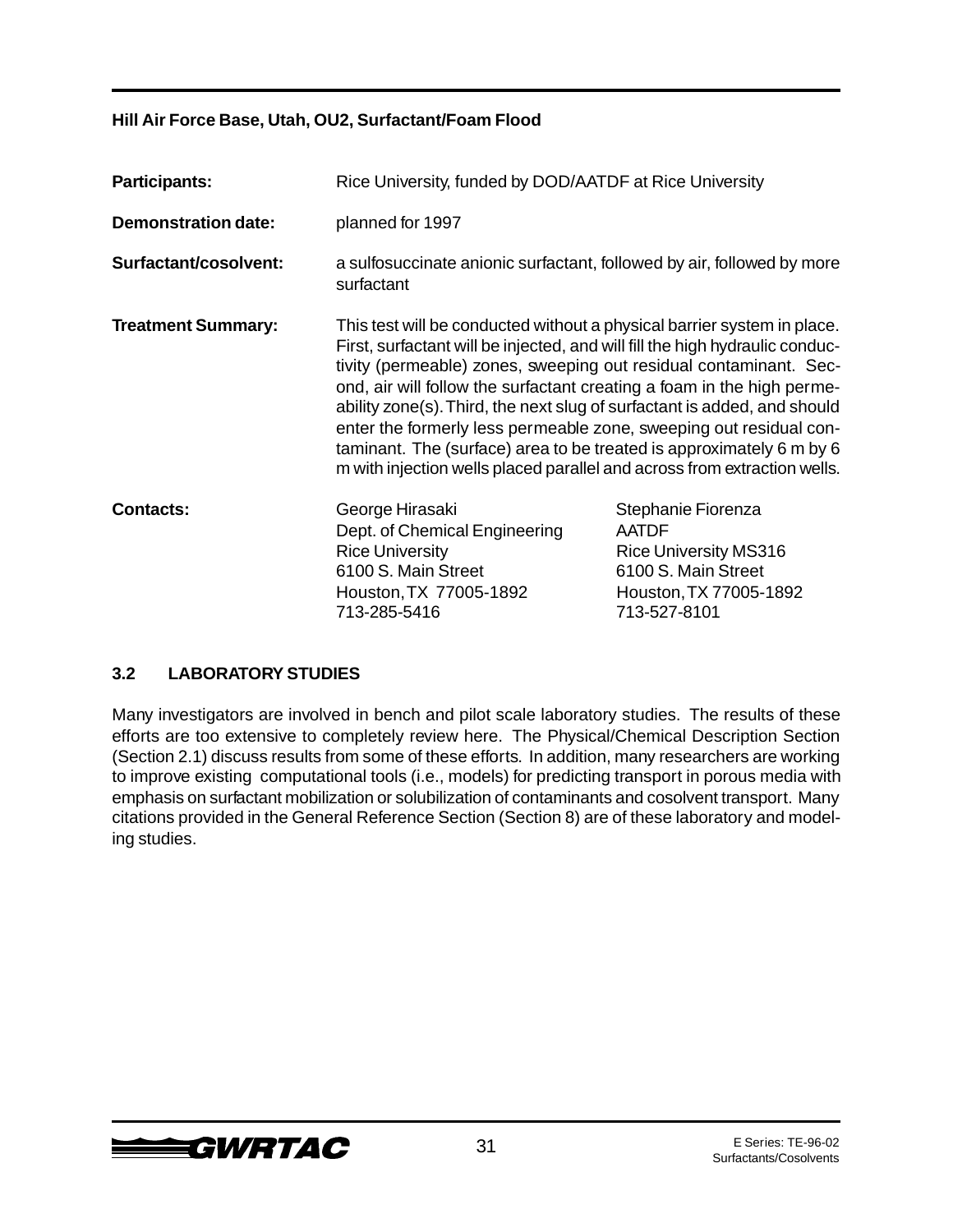### **4.0 TECHNOLOGY APPLICABILITY**

### **4.1 TECHNOLOGY DEFINITION**

A quick review of the information presented in Section 3 indicates that under the all encompassing heading of *in situ* remediation with surfactants and/or cosolvents numerous variations on this theme exist. Indeed, in the current state of the technology, the number of strategies applied are more numerous than the number of sites where demonstrations have or currently are taking place. Thousands of surfactants are commercially available, yet researchers have had less than 10 years of experience in working with these materials in the laboratory and field on sorbed or nonaqueous phase liquid contaminants. On the other hand, there is a tremendous wealth of very closely related information available from petroleum engineering, food science, and other disciplines that can and has been utilized to accelerate technology development. Still, the motivation in these other disciplines and the systems are totally different.

In the end, *in situ* remediation with surfactants and/or cosolvents likely will evolve into a well defined group of standard technologies all with surfactants and cosolvents as the common denominator. However, currently there is no standard technology in the bunch (i.e., one that has been demonstrated numerous times and is widely regarded as an acceptable alternative technology), and no formula for what will work or what will not work. Due to the wide diversity of subsurface contaminants and site characteristics, optimal field-scale applications always will be very site specific. The design and operation of exemplary case studies have been accomplished by interdisciplinary teams of hydrogeologists, environmental engineers, geochemists, surfactant chemists, petroleum engineers and/or chemical engineers, with necessary input from other fields as well.

#### **4.2 SITE AND CONTAMINANT CHARACTERISTICS**

The most promising application appears to be removal of NAPL material from the source zone and concentrated plume of NAPL spills or sites. In particular, treatment of DNAPL spills may prove effective, where the residual portion of the DNAPL is trapped within a finite volume in pores due to capillary forces. Application of the technology to a massive diluted ground-water plume has not been attempted, and is most likely cost prohibitive because of the capital cost of the surfactant and/ or of the cost of treating the extremely large volumes of contaminant-dilute water for surfactant recovery. Ultrafiltration, countercurrent solvent extraction, photochemical treatment, incineration, biotreatment, carbon adsorption, floatation, foam fractionation, air stripping, and vacuum steam stripping have all been suggested for or performed at small scale for water/NAPL treatment. Sites where surfactant/cosolvent technologies have been or will be (in the near future) demonstrated have been highly characterized hydraulically. All have been in unconfined zones, generally with moderate to high hydraulic conductivity, with clay aquitards at reasonably shallow depths (5 to 15 m), most with vertical containment barriers in the form of engineered hydraulic gradients or constructed sheetpile walls. In the case of Waterloo barrier cells, the grouted joints allow for saturation and flushing of the contaminated vadose zone. Although not tested or demonstrated at the field scale, the use of surfactant/cosolvent technologies in serial combination with other in situ technologies may show promise, such as surfactant/cosolvent flooding to removal the majority of source contamination followed by bioremediation of the remaining residual contaminants, surfactants, and/ or cosolvents. Although remediation of low concentrations of sorbed compounds with surfactant

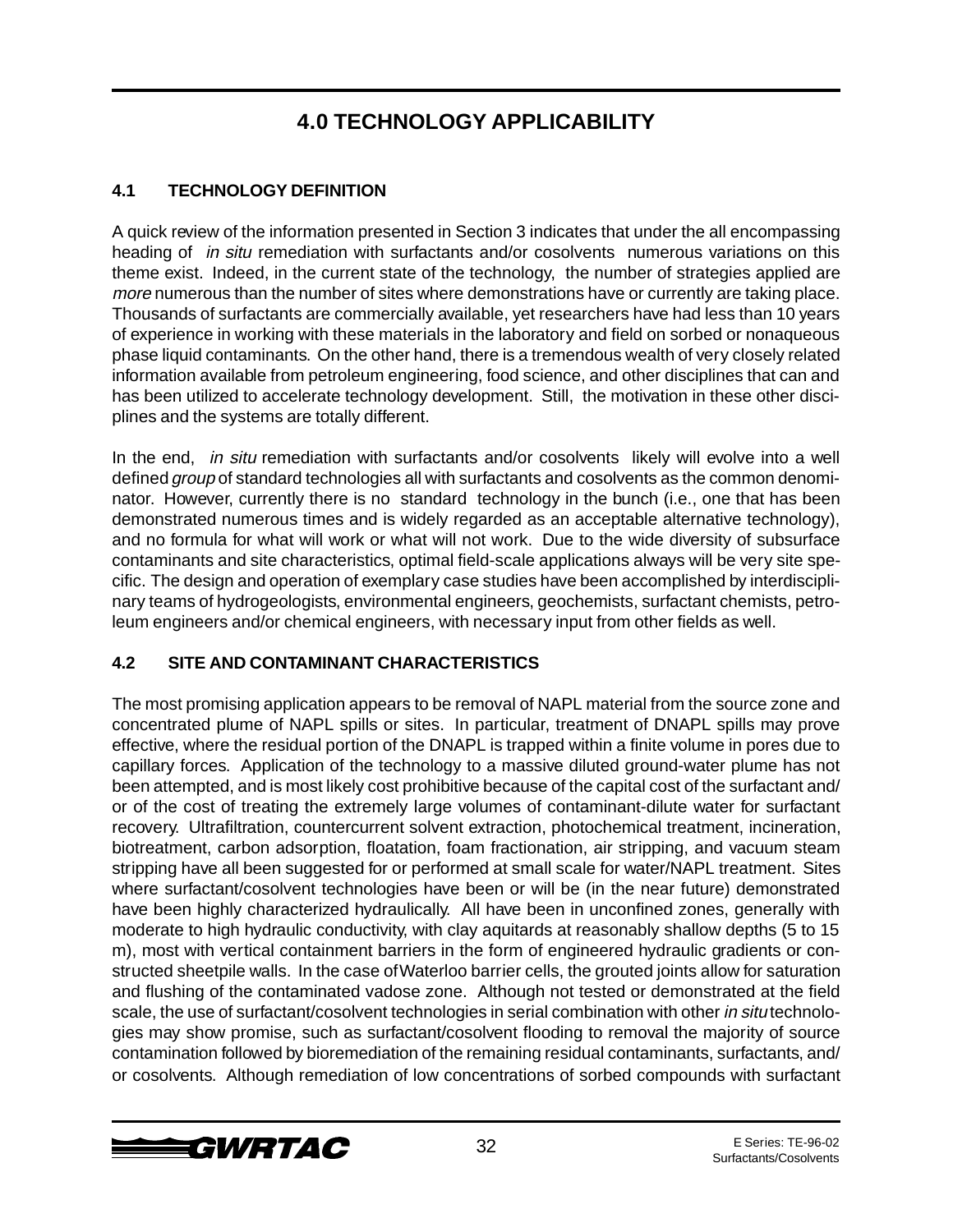flooding technically is feasible, it may prove to be cost prohibitive except for some specific cases where ecological risks are high for other treatment or no treatment alternatives.

#### **4.3 ALTERNATIVE TECHNOLOGIES**

Alternative technologies (to surfactant/cosolvent flushing) may be broadly defined to include any technology that treats or contains contaminants in the subsurface. As with surfactant/cosolvent flushing, the efficacy of these alternatives is very dependent on the specific contaminant(s), contaminant concentration(s) and mass(es), and site characteristics. For example, several standard or proven technologies have been proven to work under specific conditions where surfactants would never be considered for use. Yet these same technologies would fail miserably at sites where surfactant or cosolvent flushing would prove quite successful. Because of these differences, some of these alternatives likely may prove to be useful in combination with surfactant/cosolvent treatment.

Standard technologies that have been applied include:

- pump-and-treat (which may hydraulically contain the area)
- physical barriers or cut-off walls
- excavation with incineration, solidification, disposal, or other final treatment process
- soil vapor phase extraction
- air sparging
- in-situ bioremediation

Innovative technologies include:

- steam extraction
- addition of electron acceptors, and/or microorganisms
- chemical sorption barriers (these can be cationic surfactants)
- and treatment walls or trenches

Most notable among the treatment walls is use of zero valent iron (iron filing or shavings) which can reduce (dechlorinate) chlorinated organic compounds. The products of the reaction are ferrous and ferric iron and hydrocarbons which are less toxic and more biodegradable. Use of iron is very safe and iron is relatively inexpensive; however, this technology may be suitable for only specific contaminants, and even then, complete dechlorination may not occur. Additionally, long term maintenance may be an issue.

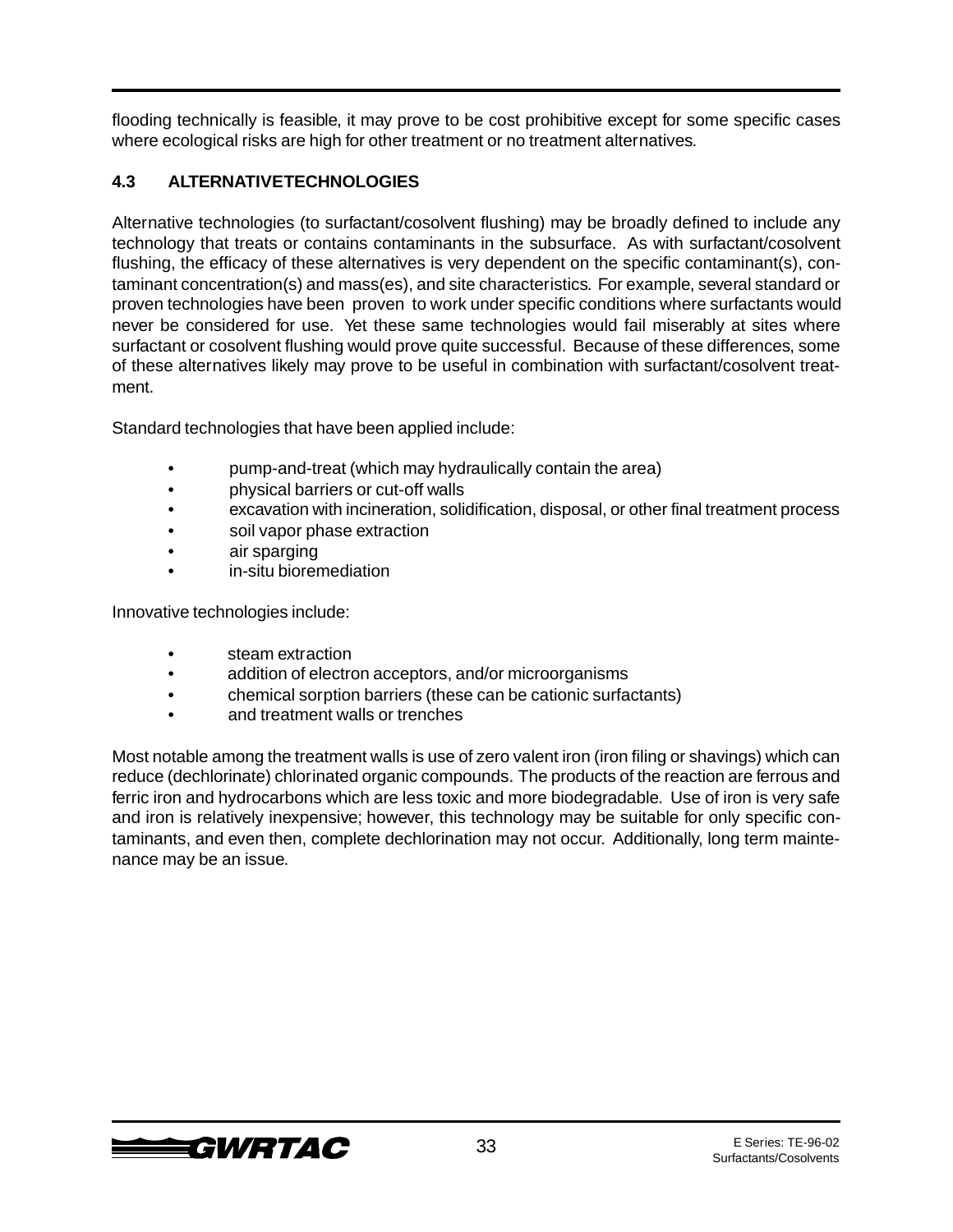### **5.0 COST**

Few, if any, comprehensive comparative cost analyses have been performed on existing or hypothetical surfactant/cosolvent technology applications. In a chapter by Krebs-Yuill et al. (1995), economic considerations have been tabulated, with estimated costs based on remediation of sites contaminated with PCE, TCE, and 1,2-DCA in DNAPL form, utilizing a solubilizing micellar surfactant at different surfactant prices per mass. A conclusion reached in this study was that surfactant recycling or recovery would be necessary in order for large-scale solubilizing remediation efforts to be cost effective, due to surfactant costs. No consideration was given to mobilizing systems or any cosolvent systems. No consideration was given to costs associated with: field-scale equilibrium partitioning tracer tests or other specific site assessment operations, site characterization, modeling, chemical analysis, and initial laboratory batch and column studies. Indeed, these costs may be only a fraction of the total cost for large flushing operations, however, they have been the major cost investment in experimental and demonstration tests to date. Given the complexities in designing and fully optimizing such systems, design costs could remain quite high for the near future. Because the surfactant is one of the largest operating expenses, particularly if it is not recovered, estimates of total cost are somewhat proportional to the cost of total flushing agent(s), which may be proportional to the total volume of subsurface NAPL removed. Even in cases where the surfactant/cosolvent is recovered, costs will be proportional to the amount of surfactant used due to costs associated with surfactant recovery unit operations. Current prices of typical commercial largevolume surfactants are in the range of \$1 to \$2 / lb. If effective and practical (i.e., nontoxic) mobilizing flushing agent formulations are developed, the volume and associated cost of these agents may be of lesser concern as the ratio of NAPL removed per volume of flushing agent applied may be reduced substantially.

Below is a summary list of basic (non-overhead type) capital equipment and design and operational cost requirements. The costs associated with each category are highly dependent on the specific items used within each category (i.e., well type, surfactant type, specific unit operations employed). Also not included on this list, but an integral consideration in design and cost effectiveness is time of treatment. Operational costs are nearly proportional to time. Because the time frame required for pump-and-treat may be shortened considerably through the addition of chemical flushing agents, an overall minimum cost always exists which can be evaluating by comparing the trade-offs between total operational costs (over time) and the cost of flushing agent employed (to reduce this time).

#### Design Costs

- Laboratory batch and column studies (feasibility)
- Equilibrium partitioning tracer tests or other site assessment tests
- Site characterization, specifically for surfactant/cosolvent flushing

#### Capital Costs

- Injection/recovery wells and pumps
- Barrier construction, if any
- Contaminant/surfactant concentration/recovery unit operations
- Contaminant destruction unit operations

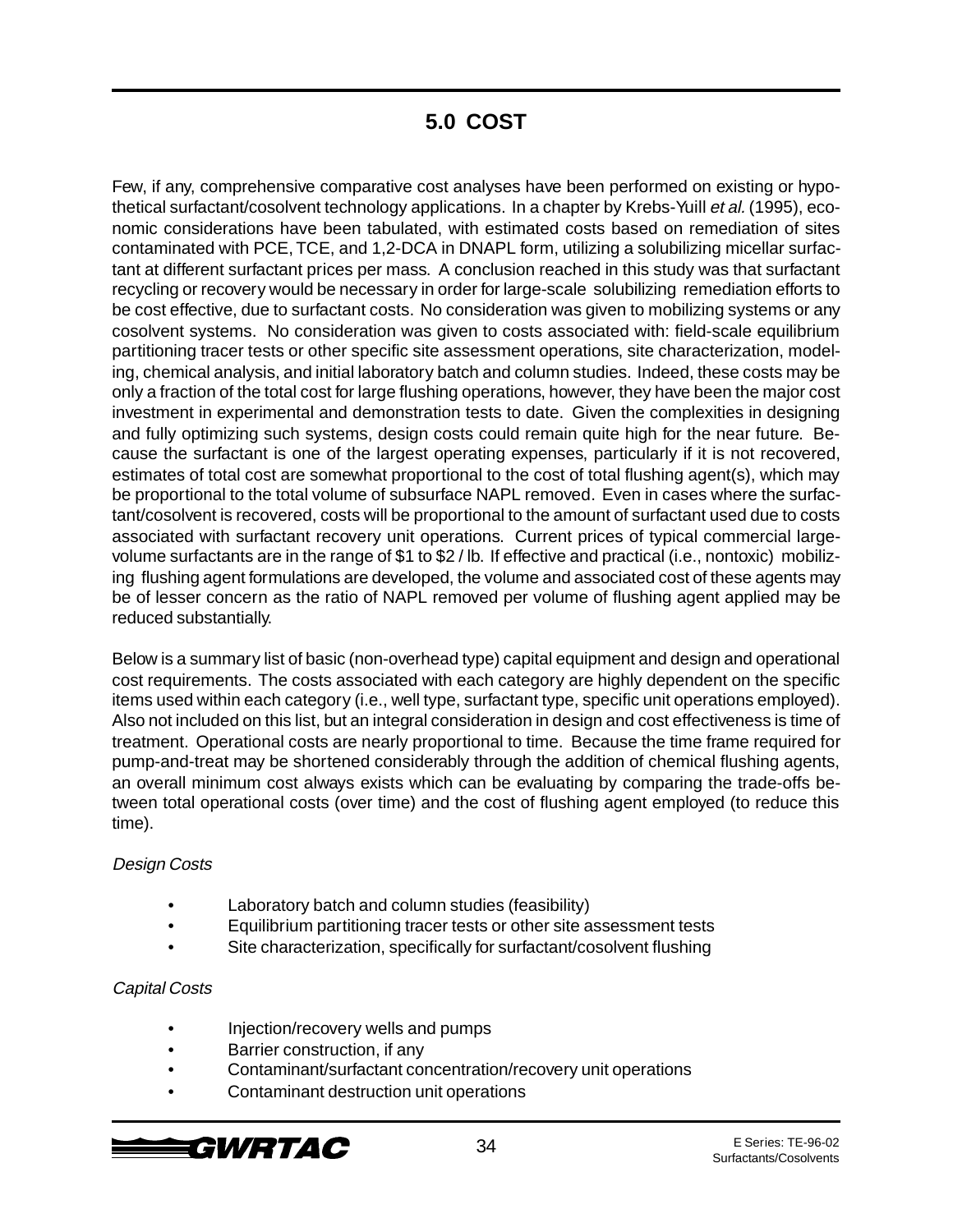#### Operating Costs

- Surfactant/cosolvent
- Well operation
- Operating costs of concentration/recovery/destruction unit operations
- Electricity/power requirements
- Maintenance
- **Labor**

#### References

Krebs-Yuill, B.; Harwell, J. H.; Sabatini, D. A.; Knox, R. C., Chapter 19: Economic considerations in surfactant-enhanced pump-and-treat remediation, in Surfactant-Enhanced Subsurface Remediation: Emerging Technologies, edited by Sabatini, D. A.; Knox, R. C.; Harwell, J. H., ACS Symposium Series 594, American Chemical Society, Washington DC, 1995.

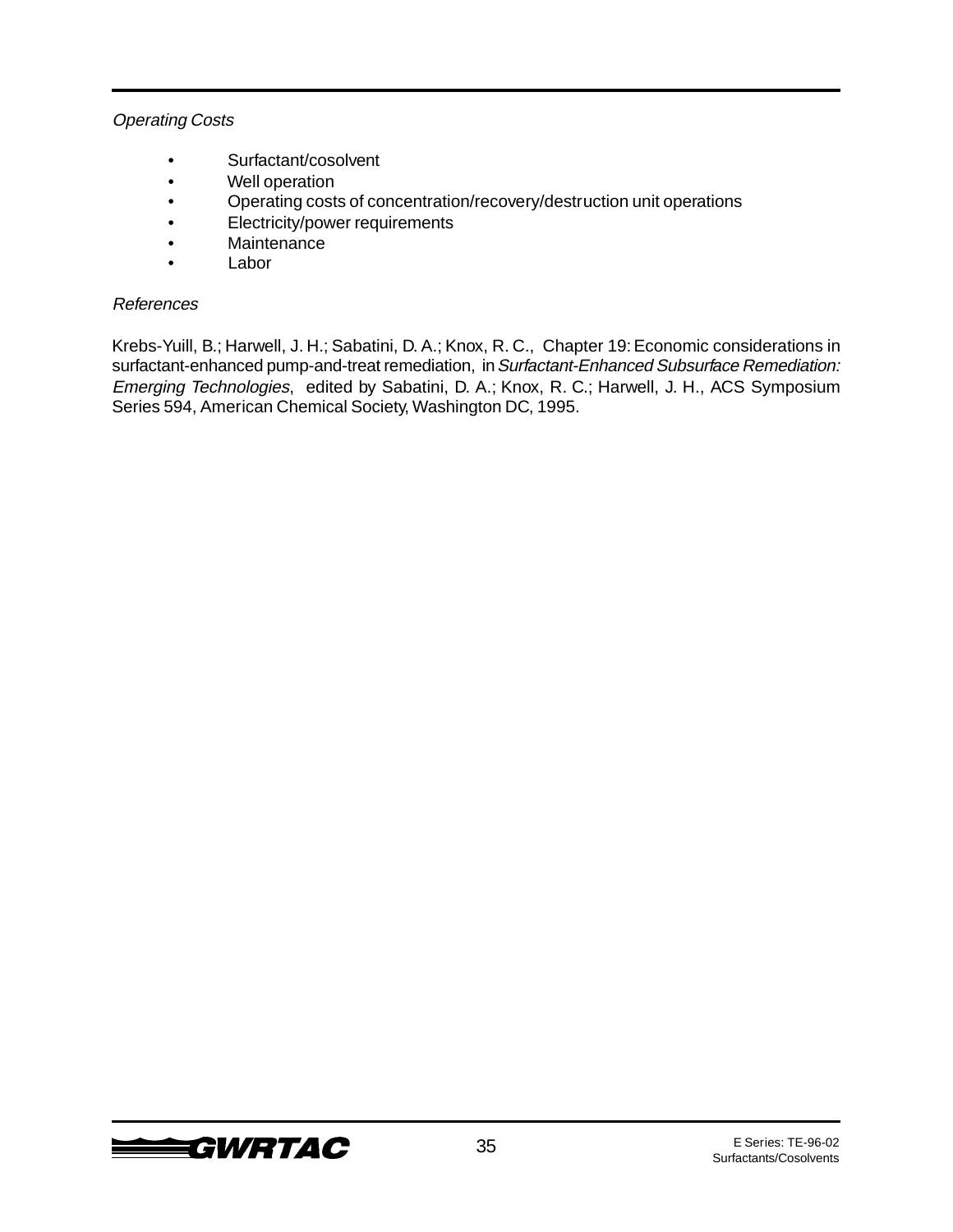### **6.0 REGULATORY/POLICY REQUIREMENTS AND ISSUES**

#### **6.1 FEDERAL REGULATIONS**

Document EPA-542-R-96-001 (1996) issued by the U.S. EPA Technology Innovation Office states:

"Injection wells are regulated by the Underground Injection Control (UIC) program under the Federal Safe Drinking Water Act. Under the UIC program, injection of any fluid into a well is prohibited, except as authorized by permit or rule. State UIC programs may be delegated complete or partial enforcement responsibility (or primacy) by EPA. Twenty-five State UIC programs have been delegated complete primacy, while ten hold primacy over some portion of the State UIC program. If a State does not seek primacy, or its program is not approved, EPA enforces the Federal UIC program for that State. Fifteen State UIC programs are administered by EPA Regional Offices."

"Injection wells incidental to aquifer remediation and experimental technologies are distinguished from hazardous waste injection wells and are designated as Class V under the UIC program. Class V wells covered by the Federal UIC program are authorized by rule and do not require a separate UIC permit. A Class V well regulated by a State UIC program may require a permit. While permit requirements are not a direct barrier to in situ ground-water remediation, States that require UIC permits are noted in the summary table." (see State regulations below)

"The purpose of the UIC program is to protect underground sources of drinking water (USDW) by prohibiting injections that may affect water quality in USDWs. Contaminated aquifers at Superfund sites may not serve as a USDW. For this reason, UIC requirements may not apply to wells at CERCLA sites. "

#### **6.2 STATE REGULATIONS**

No state has a direct regulatory prohibition on injection technologies for treating contaminated aquifers. A few states have policies that discourage use of injection technologies, having rejected most or all proposals on technical or policy grounds. About two-thirds of the states have allowed injection of some type remediation agent, most frequently nutrient injections to enhance bioremediation. Eleven states have allowed surfactant injections with most occurring at CERCLA sites. Some states require closed systems or some evidence (i.e., a comprehensive monitoring program) that all injectant will be removed.

States that require UIC permits include: Colorado, Florida, Georgia, Hawaii, Maine, Mississippi, Nevada, Oklahoma, Oregon, South Carolina, Texas, Utah, Vermont, Washington, West Virginia, and Wyoming. Many other states have little or no experience and may require an UIC or state permit. Others do require a state permit.

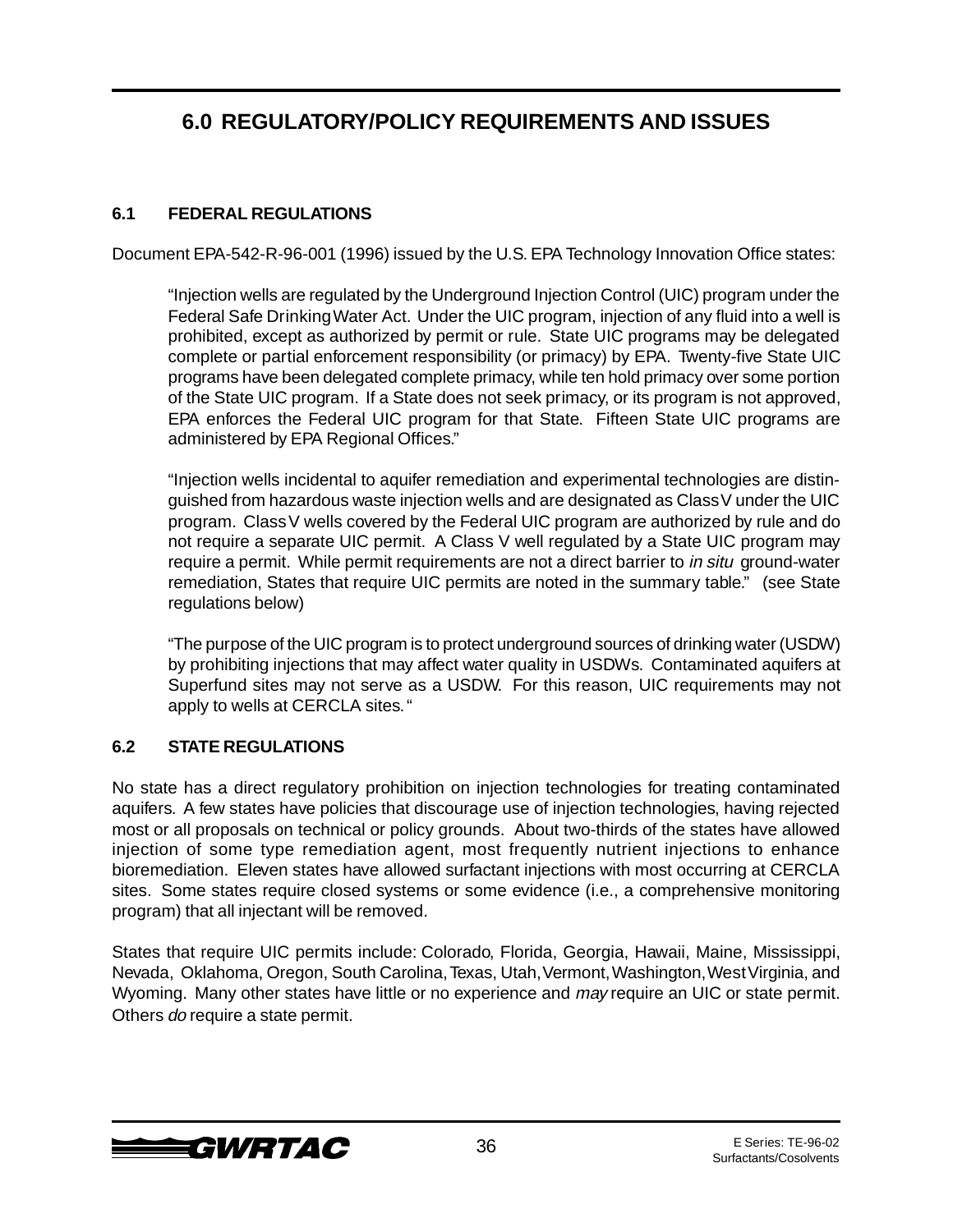U.S. EPA Technology Innovation Office, State policies concerning the use of injectants for in situ ground- water remediation, EPA-542-96-001, March, 1996

U.S. EPA Technology Innovative Office, Surfactant injection for ground water remediation: State regulators' perspectives and experiences, EPA-542-R-95-011, December, 1995.

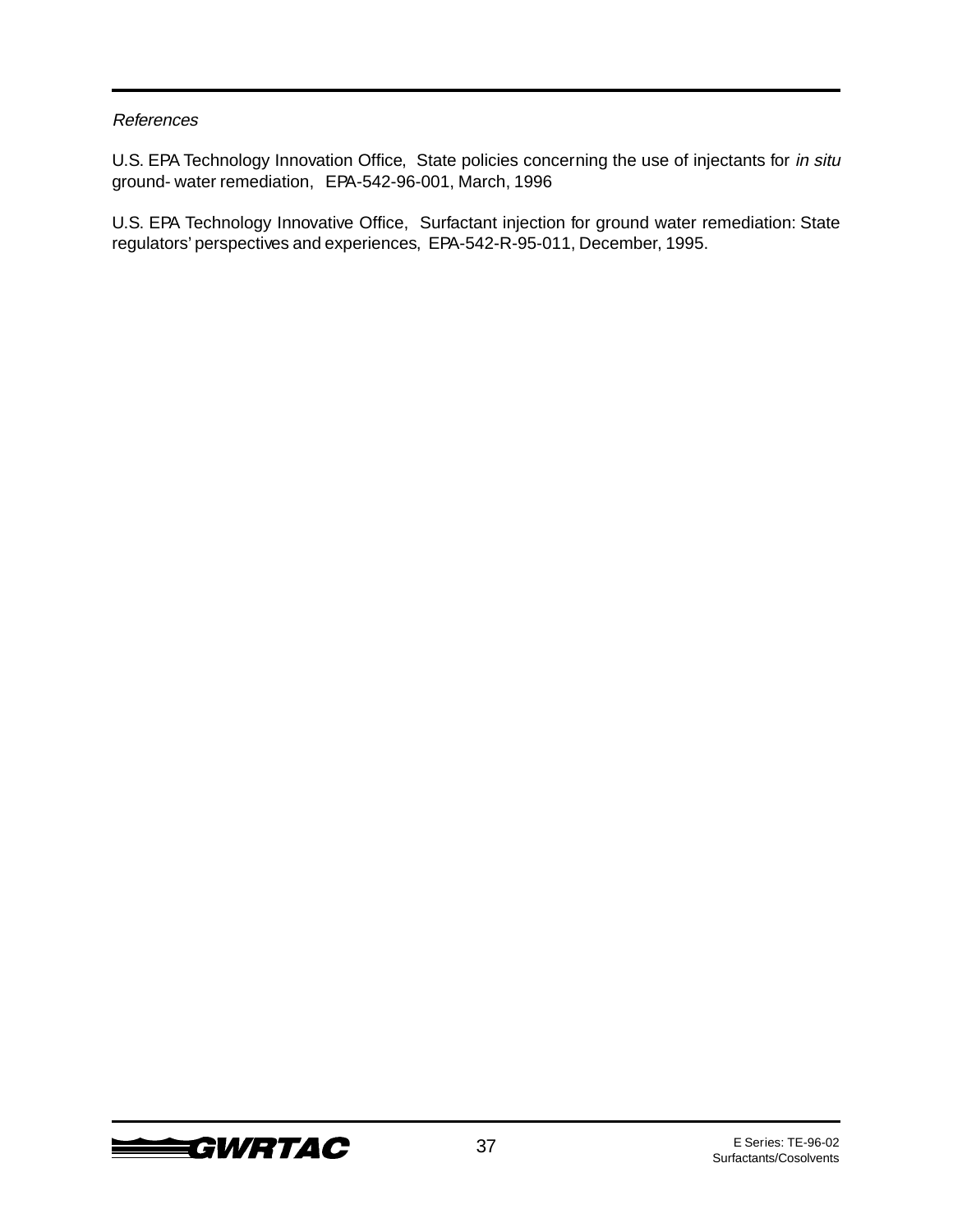### **7.0 LESSONS LEARNED**

#### **7.1 TECHNOLOGY LIMITATIONS/CONSTRAINTS**

As stated in the Technology Summary Section, it has been less than 6 years since completion of the first field demonstration of subsurface remediation with surfactants/cosolvent flushing. Hence, it should come as no shock that the most critical limitations to widespread acceptance of the technology appears to be the general lack of information regarding the technology and the lack of personnel with expertise in applying the technology in the field. It is truly an interdisciplinary and complex technology, requiring site and contaminant specific design, optimization, and control. Because the technology is new and its application is so site specific, there are no standard design criteria or design models available. For example, the act of selecting a surfactant solution is not and should not be viewed as a simple act, but a process requiring laboratory batch and column studies and field trials. Currently, there are no formulae or answers to the basic questions: What surfactant, cosolvent or mixture works best for a given site? What technologies should be used to recover/separate the surfactant or contaminants? How much surfactant will be lost by sorption to the subsurface particles? What can be done about subsurface heterogeneity?

It is quite likely that the application of a surfactant-based technology could be made cost effective at many existing contaminated sites, particularly if it is a flushing technology where only the most highly contaminated zone is treated. A considerable amount of laboratory and modeling work is required before such determinations can be made, however, which requires financial investment prior to possible application of the technology.

As stated previously in Section 4, in situ remediation with surfactants and/or cosolvents likely will evolve into a well defined *group* of standard technologies with surfactants and cosolvents as the common denominator. This group may or may not include:

- flushing with micellar surfactants (solubilization)
- flushing with surfactants to emulsify NAPLs (mobilization)
- flushing with cosolvents to mobilize NAPLs
- flushing with cosolvents to solubilize NAPLs
- injection of cationic surfactants to attenuate contaminant migration
- flushing with surfactant-modified clays
- flushing with colloidal gas aphrons
- in situ biosurfactant production
- formation of surfactant foam barriers to control hydraulic conductivity
- excavation followed by soil washing with surfactants

Not all of these technologies are flushing technologies, and the list suggests the diversity among processes through which surfactants potentially may be employed to facilitate or enhance subsurface soil remediation.

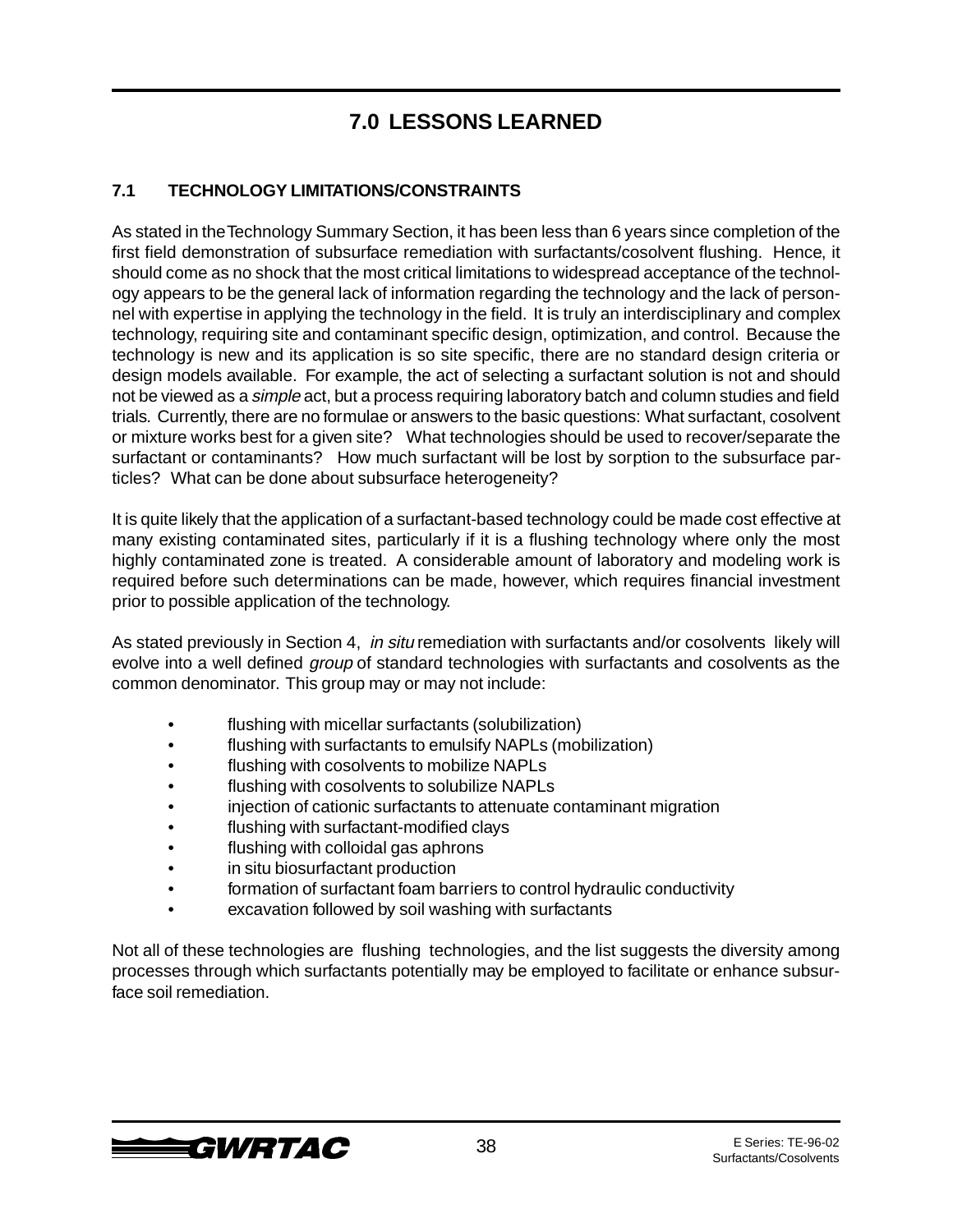#### **7.2 SELECTION CONSIDERATIONS**

Technology selection must be based on process specific informational requirements and informational requirements that are shared with other alternative technologies. Shared informational requirements are those site characteristics which must be collected independent of the technology selected. Site characteristics include formation hydrogeology and contaminant distribution, phase behavior (of contaminants as NAPLs or sorbed compounds), and chemical composition. These characteristics can be known only by core analysis and through studies with observation wells. This site information is required for modeling existing conditions, and is important in later modeling of treatment scenarios. These scenarios may include alternate treatment technologies and various surfactant/cosolvent technologies or processes.

Because injection of surfactants in the subsurface may involve additional ecological risks beyond those already existing at each site, it is imperative that:

- 1) Careful laboratory phase distribution and column flood tests be performed.
- 2) Design should be governed by accurate hydrodynamic modeling and comprehensive process considerations (e.g., overall performance and compatibility of the surfactant: to mobilize or solubilize, be recovered from the subsurface, and be recovered in recycle operations).
- 3) Some form of assessment, such as an IWPPT, should be performed to estimate contaminant saturation and distribution, before, during, and after the project.
- 4) A pilot-scale feasibility study should be performed prior to full scale implementation.
- 5) Controls or measures should be put in place to assess performance in relation to what was expected at each stage from column, pilot, to full scale demonstrations.

Besides reducing ecological risks, these steps should identify critical data needs, minimize the risk of process failure, and in the long term save time and other resources. This list of specific informational requirements is short, only because within each lies numerous specific requirements which must be met before proceeding fully to the next level of implementation.

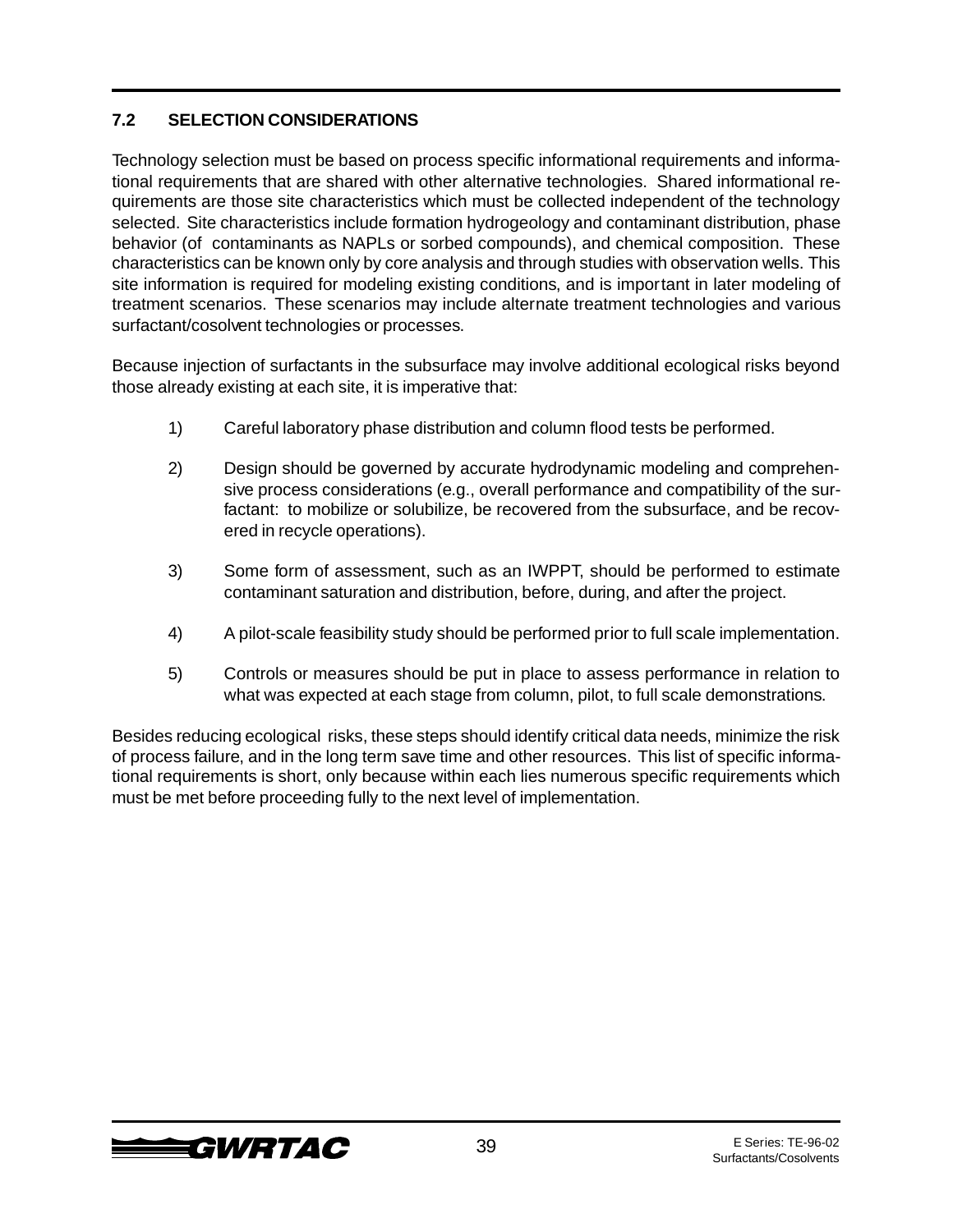### **8.0 GENERAL REFERENCES**

Abdul, A. S.; Gibson, T. L.; Rai, D. N., "Selection of surfactants for the removal of petroleum products from shallow sandy aquifers," Ground Water, 28: 920-926, 1990.

Abdul, A. S. and Gibson, T. L. "Laboratory studies of surfactant-enhanced washing of polychlorinated biphenyls from sandy materials." Environ. Sci. and Technol, 25:565-670, 1991.

Abdul, A. S.; Gibson, T. L.; Ang, C. C.; Smith, J. C.; and Sobczynski, R. E. In situ surfactant washing of polychlorinated biphenyls and oils from a contaminated site," Ground Water, 30: 219-231 1992.

Abdul, A. S. and Ang, C. C. "In situ surfactant washing of polychlorinated biphenyls and oils from a contaminated field site: Phase II pilot study," Ground Water, 32: 727-734, 1994.

Abriola, L. M.; Pennell, K. D.; and Adinolfi, A. M., "Surfactant enhanced remediation of soils contaminated by dense non-aqueous phase liquids (DNAPLs)," proceedings Paper No. 51c, AlChE Summer National Meeting, Seattle, Washington, August 15-18, 1993.

Abriola, L. M.; Pennell, K. D.; Dekker, T. J.; and Weber, W. J. Jr., Laboratory and modeling investigations of surfactant enhanced aquifer remediation," presented at 19th Annual Risk Reduction Engineering Laboratory Hazardous Waste Research Symposium, Cincinnati, Ohio, April, 13-15 1993,

Ang, C. C. and Abdul, A. S. "Aqueous surfactant washing of residual oil contamination from sandy soil." Ground Water Monitoring Review, 11:121-127, 1991.

Ang, C. C. and Abdul, A. S. A laboratory study of the biodegradation of an alcohol ethoxylate surfactant by native soil microbes," J. of Hydrology, 138: 191-209, 1991.

Ang, C. C. and Abdul, A. S. Evaluation of an ultrafiltration method for surfactant recovery and reuse during in situ washing of contaminated sites: Laboratory and field studies," Ground Water Monitoring and Remediation, 1994.

Aronstein, B. N.; Alexander, M., "Effect of a non-ionic surfactant added to the soil surface on the biodegradation of aromatic hydrocarbons within the Soil, Applied Microbiology and Biotechnology, 39:386-390, 1993.

Aronstein, B. N.; Alexander, M., "Surfactants at low concentrations stimulate biodegradation of sorbed hydrocarbons in samples of aquifer sands and soil slurries," Environmental Toxicology and Chemistry, 11:1227-1233, 1992.

Bhuyan, D., Development of an alkaline/surfactant/polymer compositional reservoir simulator, Ph.D. Thesis, University of Texas, 1989, 394 pages, University Microfilms, Order No.90-16,849.

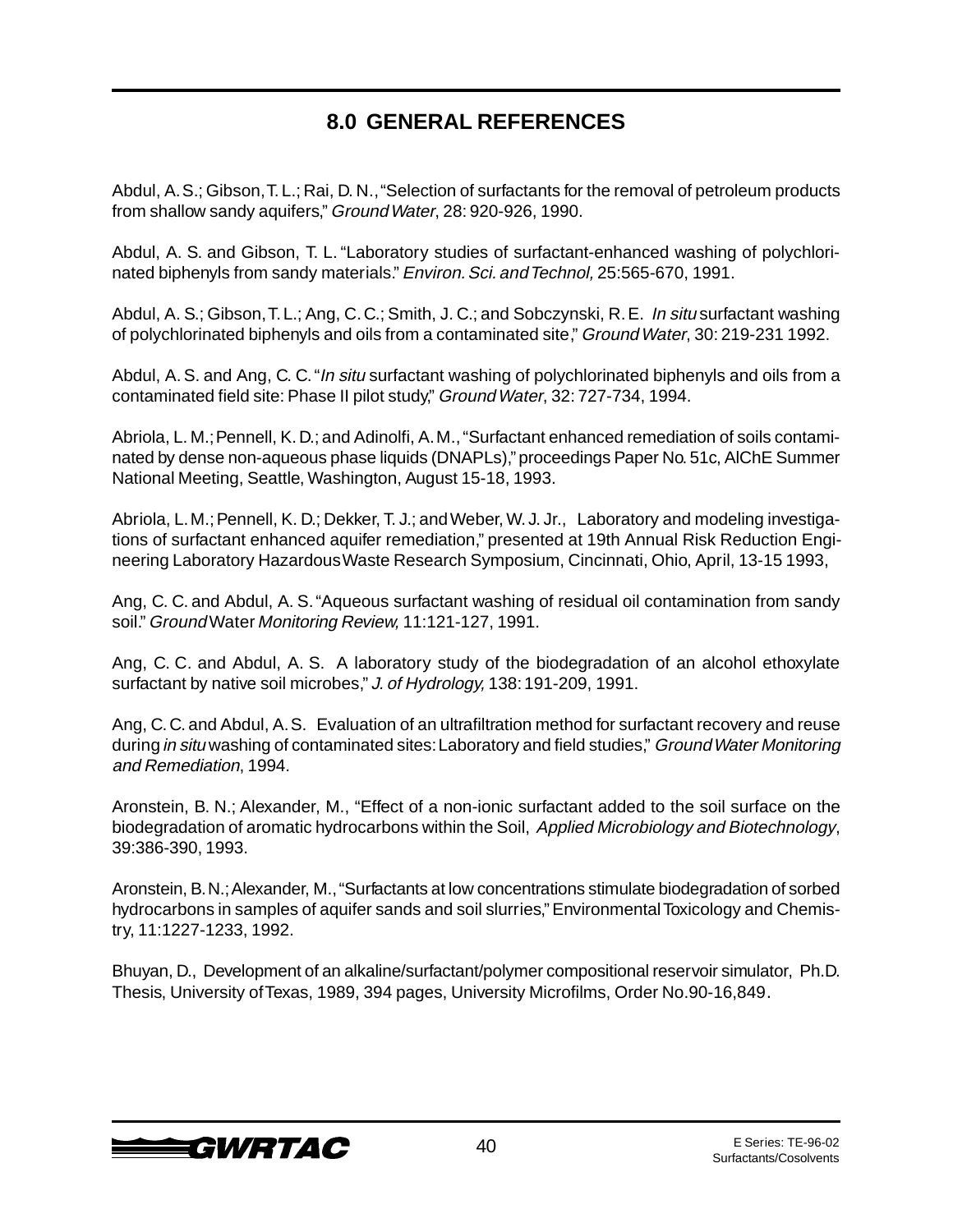Bozzelli, J. W. and Gotlieb, I., "Soil and water decontamination by extraction with surfactants: emerging technologies for hazardous waste treatment," presented at the ACS Symposium on Emerging Technologies for Hazardous Waste Treatment, Atlantic City, New Jersey, June 4, 1990.

Boyd, G. R.; Farley, K. J. "NAPL removal from groundwater by alcohol flooding: Laboratory studies and applications, In Hydrocarbon Contaminated Soils and Groundwaters: Analysis, Fate, Environmental and Public Health Effects and Remediation, edited by Kostecki, P; Calabrese, E; Bell, C., Ann Arbor, Ml: Lewis Publishers, 1992.

Brandes, D.; Farley, K. J. "Importance of phase behavior in remediation of dense nonaqueous-phase liquid (DNAPL) contaminated aquifers by alcohol flooding," Proceedings of Spectrum '92, Nuclear and Hazardous Waste Management, International Topical Meeting, Boise, Idaho 1992.

Brickell, J. L.; Keinath, T. M., "The effect of surfactants on the sorption partition coefficients of naphthalene on aquifer soils," Water Science and Technology, 23:455-, 1991.

Broholm, K.; Cherry, J. A., "Enhanced dissolution of heterogeneously distributed solvents residuals by methanol flushing. A field experiment," Transport and Reactive Processes in Aquifers, edited by Draces and Stouffer, Balkema/lRotterdam/Brookefield, 1994.

Brusseau, M. L., Complex mixtures and groundwater quality , U.S. Environmental Protection Agency, EPA/600/S-93/004, September 1993.

Burris, D. R.; Antworth, C. P., "*In Situ* modification of an aquifer material by a cationic surfactant to enhance retardation of organic contaminants," Journal of Contaminant Hydrology, 10:325-337, 1992.

Chu, Wei and Chad T. Jafvert, "Photodechlorination of polychlorobenzene congeners in surfactant micelle solutions," Environmental Science & Technology, 28: 2415-2422, 1994.

Clarke, A. N.; Mutch, R. D., Jr.; Wilson, D. J.; Oma, K. H.; Sukuzi, M.; et al (eds). "Design and implementation of pilot scale surfactant washing/flushing technologies including surfactant reuse, 16th Biennial Conference of the International Association on Water Pollution Research and Control, Washington DC, May 24-30, 1992.

Clarke, A. N., Plumb, P. D.; Subramanyan, Wilson, D. J., Soil clean-up by surfactant washing. I. Laboratory results and mathematical modeling," Separation Science and Technology, 26:301-343, 1991.

Clarke, Ann N.; Oma, Kenton H.; Maria Megehee, M.; Wilson, David J., Soil clean-up by surfactant washing. II. Design and evaluation of the components of the pilot-scale surfactant recycle system, Separation Science and Technology, 28:2103-2135, 1993.

Dooley, K. M.; Ghonasgi, D.; Knopf, F. G.; Gambrell, R. P. "Supercritical CO<sub>2</sub>-Cosolvent Extraction of Contaminated Soils and Sediments," Environmental Progress. 9:197-, 1990

Downey, D. C.; Elliott, M.G., "Performance of selected in situ soil decontamination technologies: an Air Force perspective," Environmental Progress, 9:169-173, 1990.

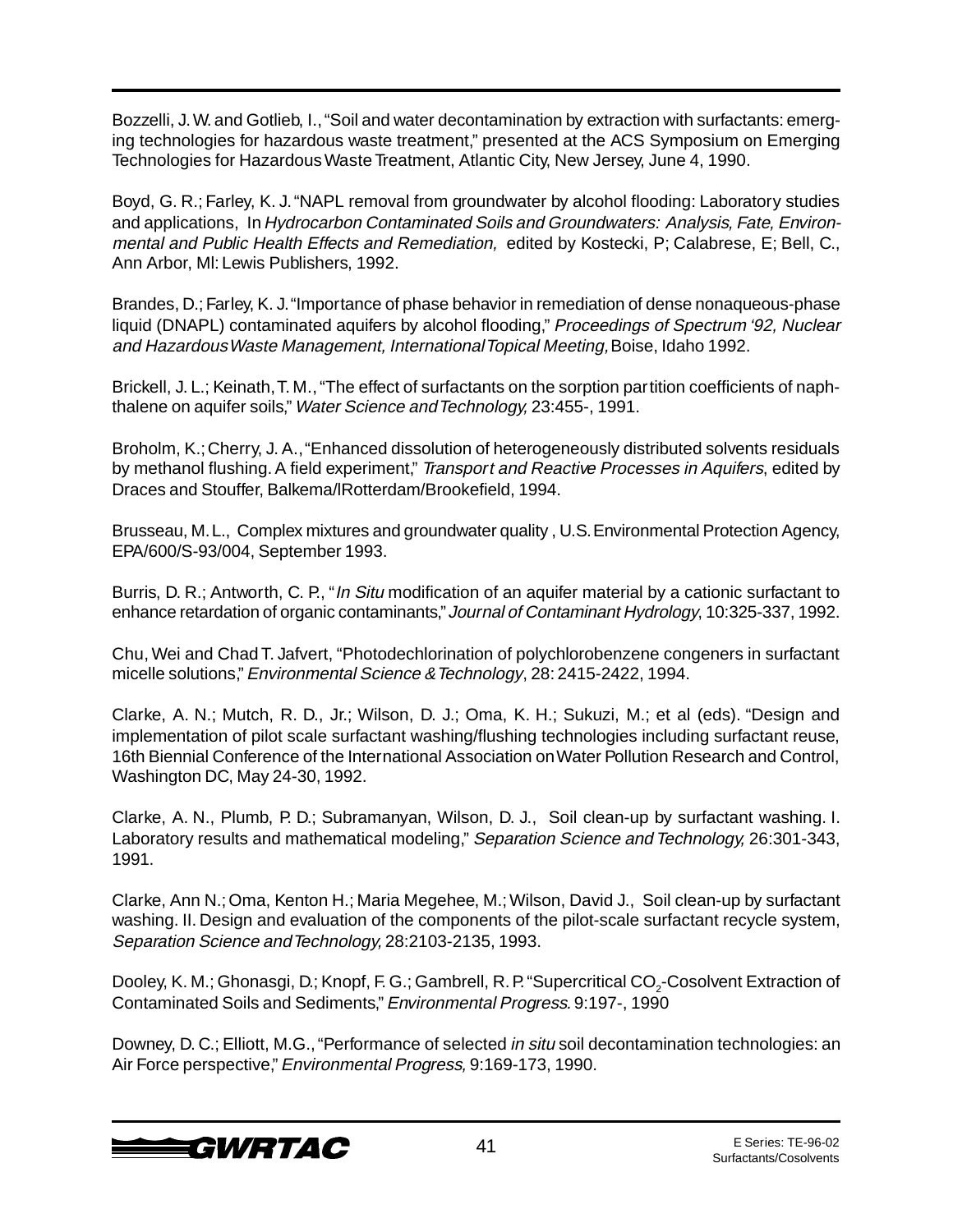Dziezak, J. D., Emulsifiers: The interfacial key to emulsion stability, Food Tech., 42:172-186, 1988.

Edwards, D. A.; Luthy, R. G.; Liu, Z., Solubilization of polycyclic aromatic hydrocarbons in micellar nonionic surfactant solutions, Environ. Sci. Technol., 25:127-133, 1991.

Edwards, D. A.; Laha, S.; Liu, Z.; Luthy, R.G., "Solubilization and biodegradation of Hydrophobic organic compounds in soil aqueous systems with nonionic surfactants." 203rd American Chemical Society National Meeting, San Francisco, California, April 5-10, 1992.

Ellis, W. D.; Payne, J. R.; Tafur, A.N.; Freestone, F. J., Development of chemical countermeasures for hazardous waste contaminated soil, sponsored by the Municipal Environment Research Laboratory, Edison, New Jersey. Report Number EPA-600/D-84-039, PB84-l48840, January 1984.

Ellis, W. D. Jr.; Payne, R. J.; McNabb, G. D., Treatment of contaminated soils with aqueous surfactants, Hazardous Waste Engineering Res. Lab., Office of Research and Development, Cincinnati, OH, EPA/600/2-85/129, 1985.

El-Nokaly, M.; Hiller, G., Sr.; McGrady, J., Solubilization of water and water-soluble compounds in triglycerides, in Microemulsions and Emulsions in Foods, edited by El-Nokaly, M.; Cornell, D., ACS Symposium Series 448, Amer. Chem. Soc., Washington, DC, 1991.

Farley, J. A. "Technical Feasibility and Conceptual Design for Using Supercritical Fluid to Extract Pesticides from Aged Soil," Remediation, 4:301-, 1994.

FDA., Code of Federal Regulations, Title 21. Part 172, Food additives permitted for direct addition to food for human consumption; and Part 182, Substances generally recognized as safe. U.S. Food and Drug Administration, Washington. D.C., 1993.

Fountain, John; Waddell-Sheets, Carol ; Lagowski, Alison; Taylor, Craig; Frazier, Dave; Byrne, Michael, Enhanced removal of dense nonaqueous-phase liquids using surfactants, Chapter 13, in Surfactant-Enhanced Subsurface Remediation: Emerging Technologies, ACS Symposium Series 594, Dave A. Sabatini, Robert C. Knox, and Jeffrey H. Harwell, eds., 1995.

Fountain, John, Project summary: Extraction of organic pollutants using enhanced surfactant flushing - Part II. NY State Center for Hazardous Waste Management, November 1993.

Fountain, J. C.; Waddell-Sheets, C. A pilot field test of surfactant enhanced aquifer remediation: Corpus Christi, Texas, extended abstract from ACS Symposium in Atlanta Georgia, September 27- 29, 1993.

Fountain, J. C., "A pilot scale test of surfactant enhanced pump and treat, in Proceedings of Air and Waste Management Association's 86th Annual Meeting, Denver, Colorado, June 13-18, 1993.

Fountain, John C.; Klimek, Andrew; Beikirch, Michael G.; Middleton, Thomas M., Use of surfactants for *in situ* extraction of organic pollutants from a contaminated aquifer, Journal of Hazardous Materials, 28:295-311, 1991.

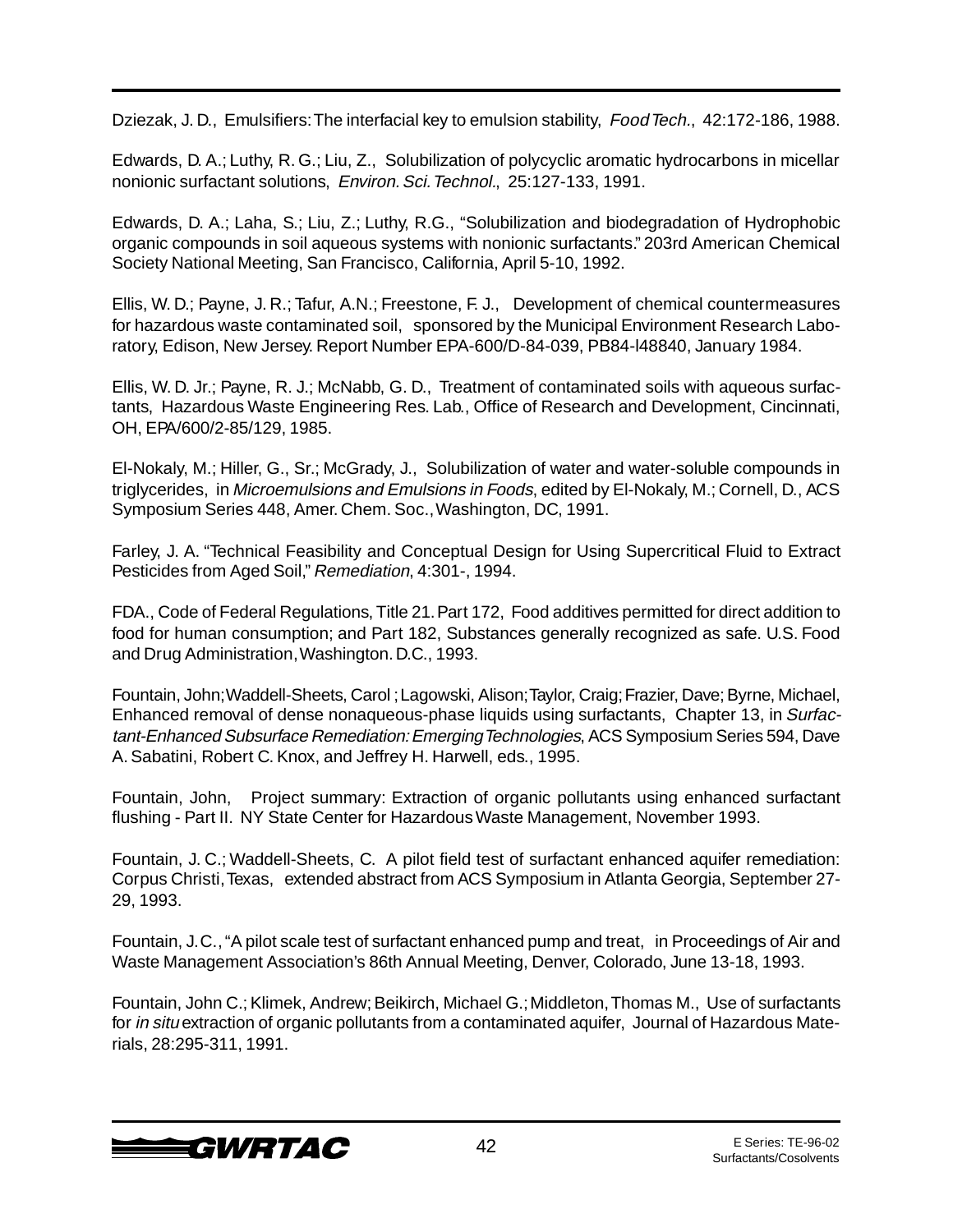Friberg, S. E.; Kayali, I., Surfactant association structures, microemulsions, and emulsions in foods: An overview, in Microemulsions and Emulsions in Foods, edited by El-Nokaly, M.; Cornell, D., ACS Symposium Series 448, Amer. Chem. Soc., Washington, DC, 1991.

Harwell, Jeffrey H., "Factors affecting surfactant performance in groundwater remediation applications, ACS Symposium Series, number 491, Transport & Remediation of Subsurface Contaminants, page 124- 1991.

Harwell, J. H.; Sabatini, D. A.; Soerens, T. S., "Formation of shock-waves in the surfactant-enhanced remediation of a DNAPL-contaminated aquifer," proceedings paper number 37b, AIChE Summer National Meeting, Seattle, Washington, August 15-18, 1993,

Hatfield, K.; Burris, D.; Stauffer. T. B.; Ziegler, J. "Theory and experiments on subsurface contaminant sorption systems," Journal of Environmental Engineering, 118:322-337, 1992.

Holsen, T. M.; Taylor, E. R.; Seo, Yong-Chan; Anderson, P. R., Removal of sparingly soluble organic chemicals from aqueous solutions with surfactant-coated ferrihydrite, Environmental Science and Technology, 25:1585-1589, 1991.

Jafvert, Chad T., "Sediment and saturated-soil associated reactions involving an anionic surfactant (dodecylsulfate): II. The partition of PAH compounds among phases," *Environmental Science &* Technology, 25:1039-1045, 1991.

Jafvert, Chad T. and Janice K. Heath, "Sediment and saturated-soil associated reactions involving an anionic surfactant (dodecylsulfate): I. precipitation and micelle formation," Environmental Science & Technology, 25:1031-1038, 1991.

Jafvert, Chad T.; Janice Heath, "Reactions of anionic surfactants in saturated soils and sediments: precipitation and micelle formation," Chapter 26, Pages 167-176, in Manipulation of Groundwater Colloids for Environmental Restoration, edited by John F. McCarthy and Frank J. Wobber, Lewis Publishers, Ann Arbor, 1993.

Jafvert, Chad T., Patricia L. Van Hoof, and Janice K. Heath, "Solubilization of nonpolar compounds by nonionic surfactant micelles," Water Research, 28:1009-1017, 1993.

Jafvert, Chad T., Wei Chu, and Patricia L. Van Hoof, "Chapter 3: A QSAR for solubilization of nonpolar compounds by nonionic surfactant micelles," in ACS Symposium Series entitled: Surfactant-Enhanced Remediation of Subsurface Contamination: Emerging Technologies, American Chemical Society, Washington, DC pp 25-37, 1995.

Jafvert, Chad T., Patricia L. Van Hoof, and Wei Chu, "The phase distribution of polychlorobiphenyl congeners in surfactant-amended sediment slurries," Water Research, 29: 2387-2397, 1995.

Knox, Robert C.; Sabatini, David A.; Harwell, Jeffrey H.; West, Candida C.; Blaha, Frank; Griffin, Chris; Wallick, David; Quencer, Lisa, Traverse City field test, presented at Workshop on In Situ Surfactant Use, Kansas City, MO, sponsored by the K.S. Kerr Environmental Research Laboratory, Ada OK, held September 20, 1995.

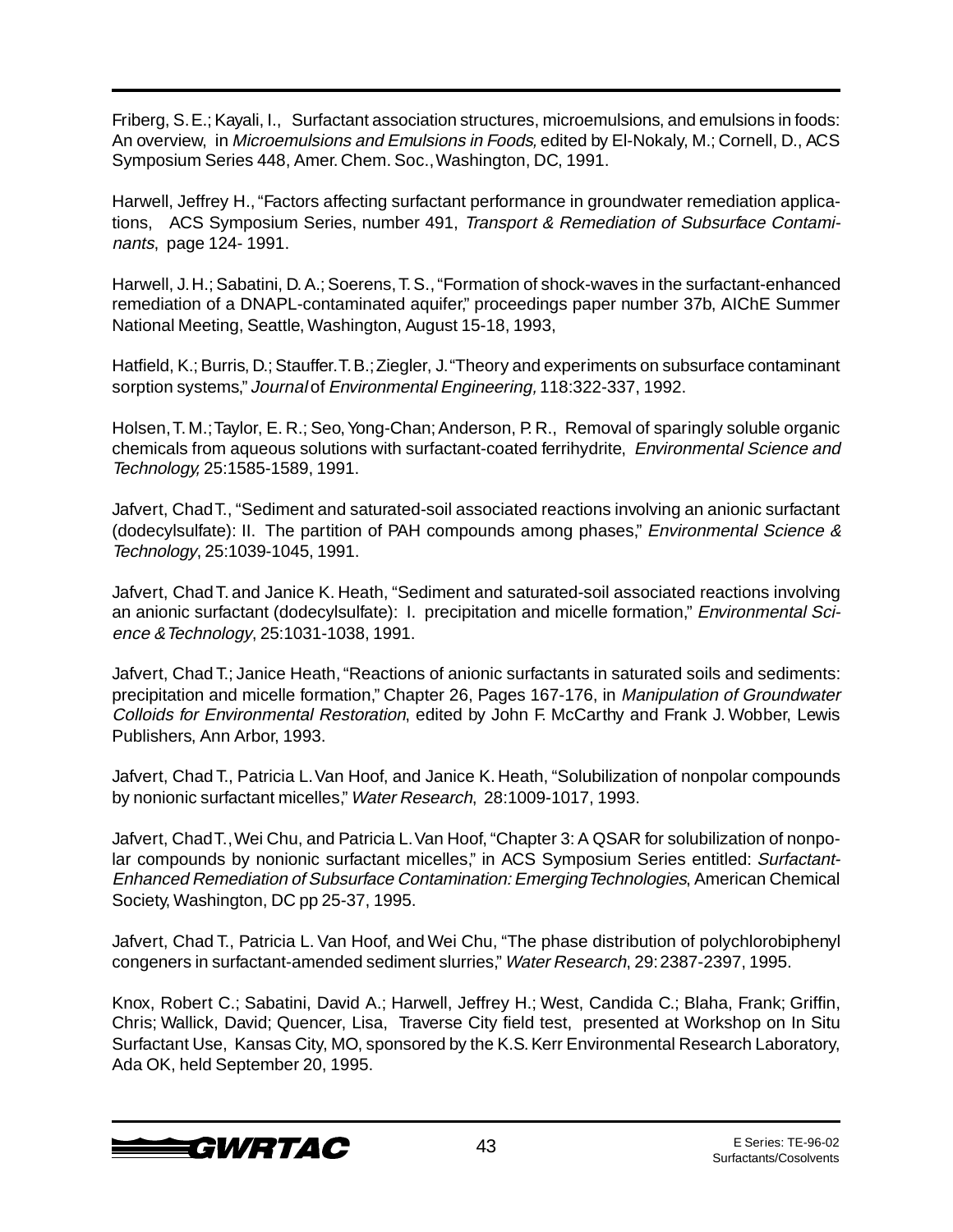Knox, R. C.; Sabatini, D. A.; Harwell, J. H. Brown, R. E.; West, C. C.; Blaha, F., Griffin, S., Surfactant remediation field demonstration using a vertical circulation well, in review, Ground Water, submitted September 20, 1996.

Korfiatis, G. P.; Dermatas, D; Kostarelos, D., Flow-through column study of surfactants for in-situ DNAPL flushing, proceeding, Air and Waste Management Assoc., Mid-Atlantic Section, 38th Anniversary Technical Conference, 1992.

Martel, Richard; Gelinas, Pierre; Desnoyers, Jacques E.; Masson Anne, Phase diagrams to optimize surfactant solutions for oil and DNAPL recovery in aquifers, Ground Water, 31:789-800, 1993.

Martel, Richard; Gélinas, Pierre; Laurent Saumure, In situ recovery of DNAPL in sand aquifers: Clean-up test using surfactants at Thouin Sand Quarry, presented at the 5th Annual Symposium on Groundwater and Soil Remediation, Toronto, Ontario Canada, Oct. 2-6, 1995.

Martel, Richard; Gélinas, Pierre, Surfactant solutions developed for NAPL recovery in contaminated aquifers, Ground Water, 34:143-154, 1996.

Martel, Richard; Gélinas, Pierre, Residual diesel measurement in sand columns after surfactant/ alcohol washing, Ground Water, 34:162-167, 1996.

Nash, J. H., Field studies of in-situ soil washing, Hazardous Waste Engineering Res. Lab., Office of Research and Development, Cincinnati, OH, EPA/600/2-87/110, 1987.

Oma, Kenton, H.; Clarke, Ann N.; Maria Megehee, M.; Wilson David J., Soil clean-up by surfactant washing. III. Design and evaluation of the integrated pilot-scale surfactant recycle systems, Separation Science and Technology, 28:2319-2349, 1993.

Osborne, D.W.; Pesheck, C. V.; Chipman, R. J., Dioctyl sodium sulfosuccinate-sorbitan monolaurate microemulsions, in Microemulsions and Emulsions in Foods, edited by El-Nokaly, M.; Cornell, D., ACS Symposium Series 448, Amer. Chem. Soc., Washington, DC, 1991.

Ouyang, Y., Mansell, R. S.; Rhue, R. D., Flow of leaded-gasoline-in-water microemulsion through water-saturated soil columns. Ground Water 33:399-406, 1994.

Palmer, C. D.; Fish, W., Chemical enhancements to pump-and-treat remediation, U.S. Environmental Protection Agency, EPA/540/S-92/001, September, 1992.

Peters, R. W.; Montemagno, C. D.; Shem, L.; Lewis, B. A., Surfactant screening of diesel-contaminated soil, Hazardous Waste and Hazardous Materials, 9:113-136. 1992.

Pouska, G. A.; Trost, P. B.; Day, M., Remediation of a shallow aquifer containing viscous oil using an alkaline polymer surfactant, proceedings of the 6th National Conference on Hazardous Waste and Hazardous Materials, New Orleans, LA, April 12-14, 1989.

Rixey, W. G; Johnson, P. C.; Deeley, G. M.; Byers, D. L.; Dortech, I. J., Mechanisms for the removal of residual hydrocarbons from soils by water, solvent, and surfactant flushing, In Hydrocarbon Contaminated Soils and Groundwater: Analysis, Fate, Environmental and Public Health Effects,